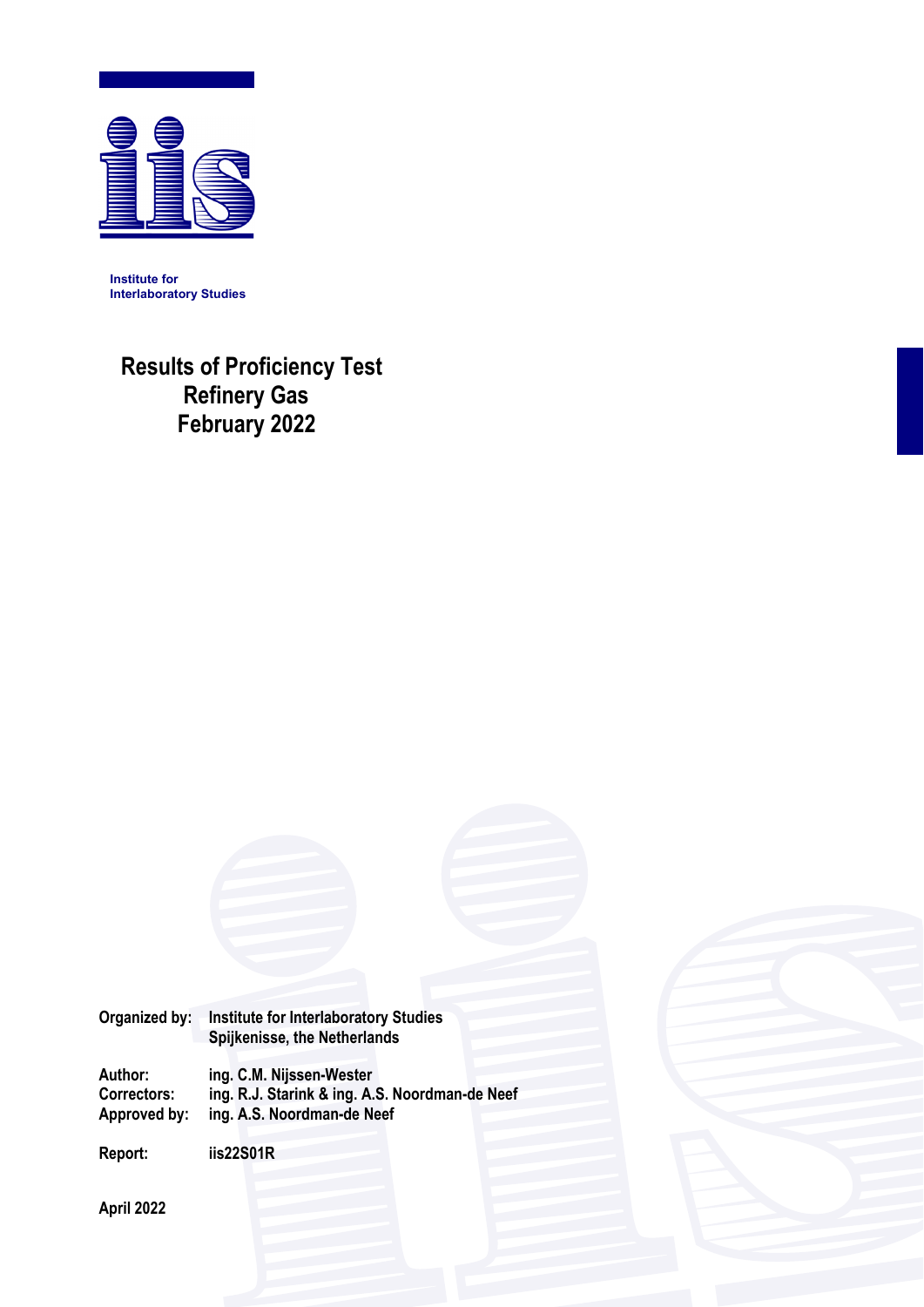## **CONTENTS**

| $\mathbf{1}$   |  |
|----------------|--|
| $\overline{2}$ |  |
| 2.1            |  |
| 2.2            |  |
| 2.3            |  |
| 2.4            |  |
| 2.5            |  |
| 2.6            |  |
| 3              |  |
| 3.1            |  |
| 3.2            |  |
| 3.3            |  |
| 4              |  |
| 4.1            |  |
| 4.2            |  |
| 4.3            |  |
| 5              |  |

## Appendices: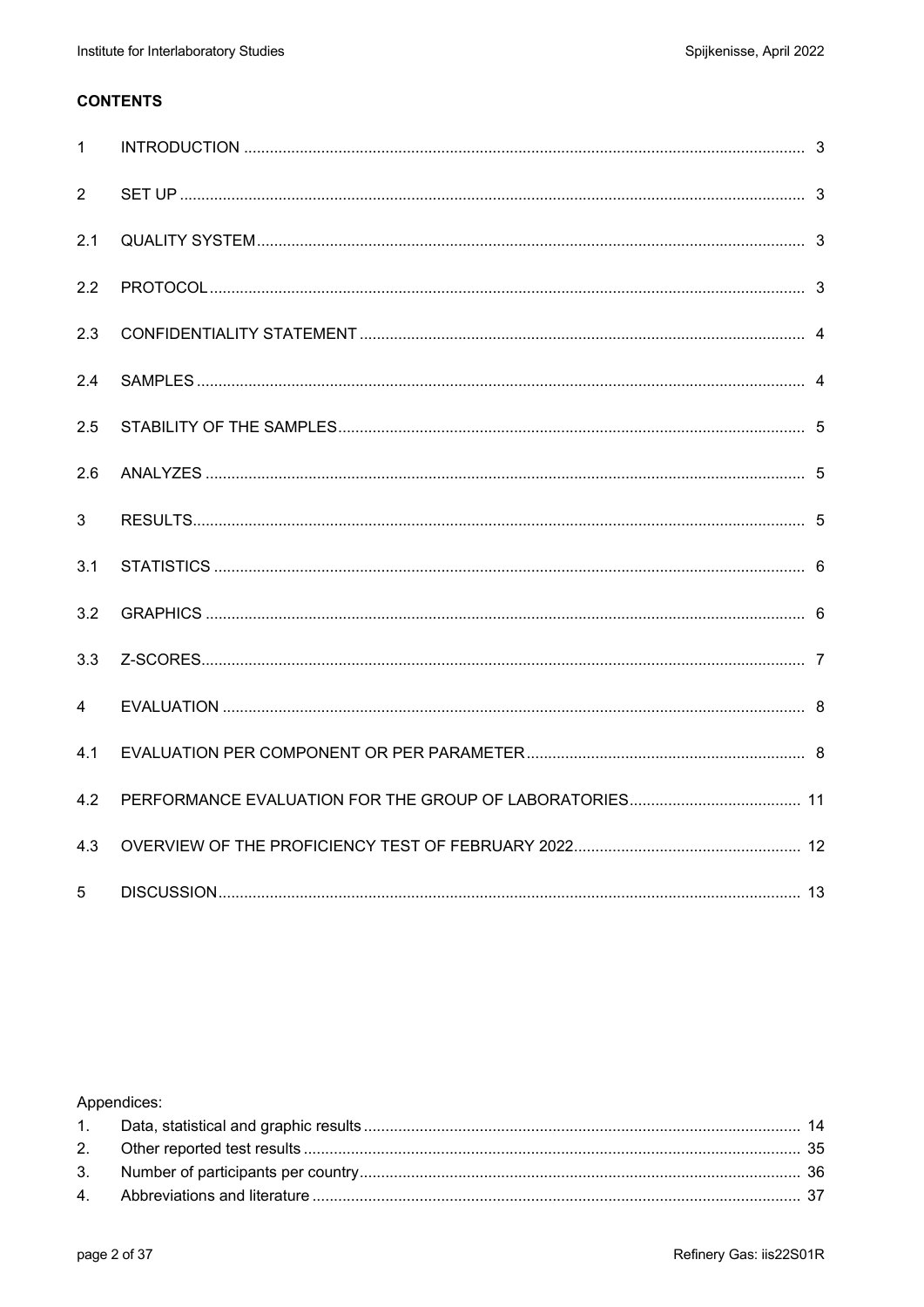### **1 INTRODUCTION**

During the last years several participants requested iis to set up a proficiency test (PT) for Refinery Gas Analysis. In 2021 iis started an investigation for the feasibility of such a PT. Because iis has limited gas-handling facilities in place to prepare gas samples, EffecTech (Uttoxeter, United Kingdom) was contacted. This company is fully equipped and has a broad experience in the preparation of synthetic Refinery Gas samples for PT purposes. It was decided to organize a proficiency study for Refinery Gas in 2022 for the first time.

In this interlaboratory study 19 laboratories in 13 different countries registered for participation. See appendix 3 for the number of participants per country. In this report the results of the Refinery Gas proficiency test are presented and discussed. This report is also electronically available through the iis website www.iisnl.com.

### **2 SET UP**

The Institute for Interlaboratory Studies (iis) in Spijkenisse, the Netherlands, was the organizer of this proficiency test (PT). To optimize the costs for the participating laboratories it was decided to prepare one Refinery Gas mixture. The mixture was divided over a batch of 21 cylinders. The cylinder size is a cost-effective one-liter cylinder. Each cylinder was uniquely numbered and labelled #22015. The limited cylinder size is chosen to optimize transport and handling costs.

Sample analyzes for fit-for-use and homogeneity testing were subcontracted to an ISO/IEC17025 accredited laboratory.

The participants were requested to report rounded and unrounded test results. The unrounded test results were preferably used for statistical evaluation.

## **2.1 QUALITY SYSTEM**

The Institute for Interlaboratory Studies in Spijkenisse, the Netherlands, has implemented a quality system based on ISO/IEC17043:2010. This ensures strict adherence to protocols for sample preparation and statistical evaluation and 100% confidentiality of participant's data. Feedback from the participants on the reported data is encouraged and customer's satisfaction is measured on regular basis by sending out questionnaires. EffecTech is accredited in conformance with ISO/IEC17043:2010 by UKAS (no. 4719) and ISO17025:2017 by UKAS (no. 0590).

## **2.2 PROTOCOL**

The protocol followed in the organization of this proficiency test was the one as described for proficiency testing in the report 'iis Interlaboratory Studies: Protocol for the Organisation, Statistics and Evaluation' of June 2018 (iis-protocol, version 3.5). This protocol is also electronically available through the iis website www.iisnl.com, from the FAQ page.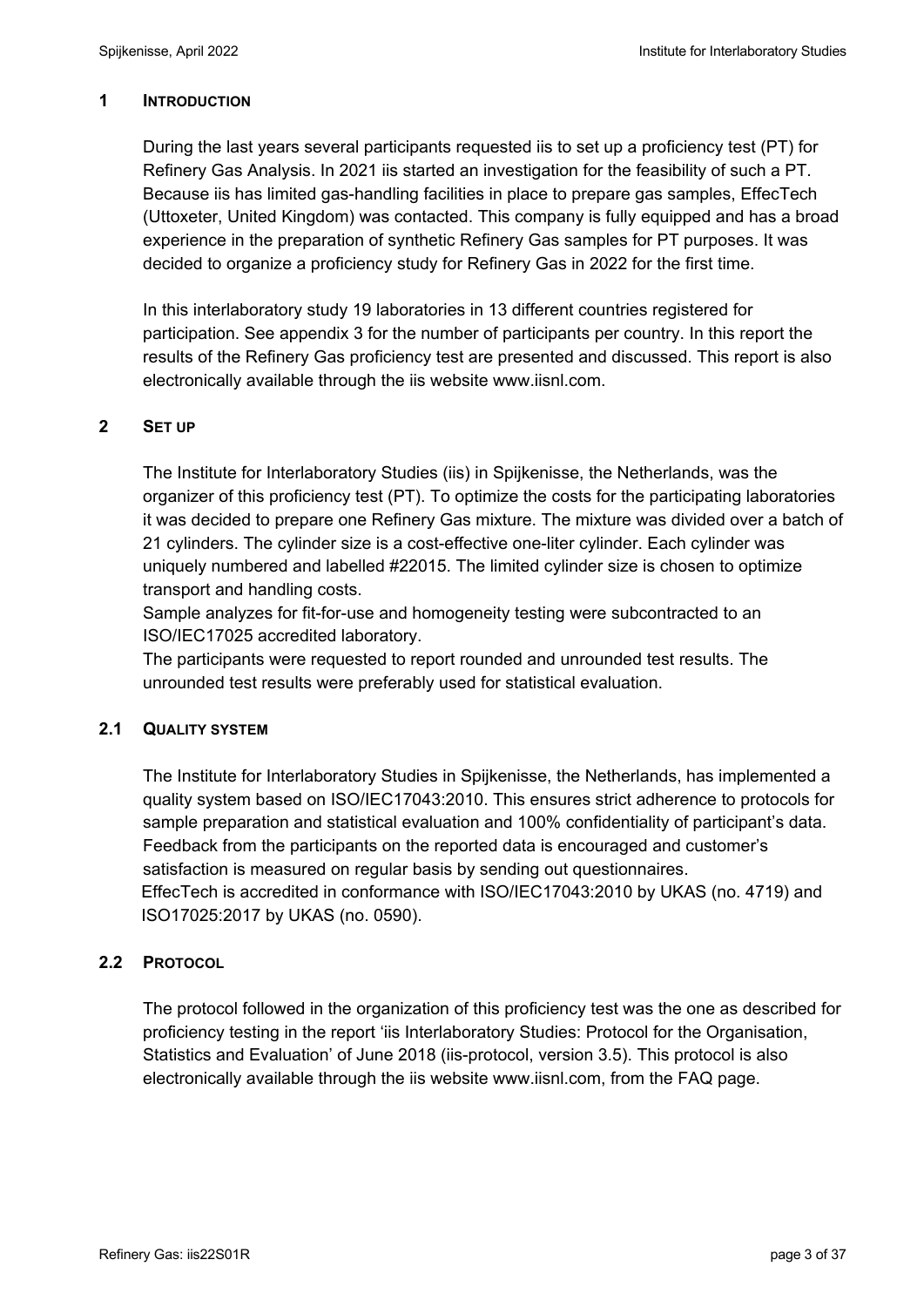### **2.3 CONFIDENTIALITY STATEMENT**

All data presented in this report must be regarded as confidential and for use by the participating companies only. Disclosure of the information in this report is only allowed by means of the entire report. Use of the contents of this report for third parties is only allowed by written permission of the Institute for Interlaboratory Studies. Disclosure of the identity of one or more of the participating companies will be done only after receipt of a written agreement of the companies involved.

### **2.4 SAMPLES**

One batch of 21 one-liter cylinders with an artificial Refinery Gas mixture was prepared and tested for homogeneity by EffecTech (Uttoxeter, United Kingdom) in conformance with ISO Guide 35 and ISO/IEC17025 (job 21/0601). Each cylinder was uniquely numbered and labelled #22015. Every cylinder in the batch was analyzed using replicate measurements. The within bottle and between bottle variations were assessed in accordance with ISO Guide 35. This evaluation showed that all between bottle variations were small compared to the uncertainties on the reference values on each component.

The calculated repeatabilities were calculated per component and compared with 0.3 times the corresponding reproducibility of the reference test method in agreement with the procedure of ISO13528, Annex B2 in the next table.

| Component       | r (observed)<br>in %mol/mol | $0.3 * R$ (target)<br>in %mol/mol | reference<br>method |
|-----------------|-----------------------------|-----------------------------------|---------------------|
| Hydrogen        | 0.0989                      | 1.0180                            | Horwitz             |
| Oxygen/Argon    | 0.0003                      | 0.0311                            | EN15984:22          |
| Nitrogen        | 0.0094                      | 0.1739                            | EN15984:22          |
| Carbon Monoxide | 0.0034                      | 0.0696                            | EN15984:22          |
| Carbon Dioxide  | 0.0028                      | 0.0236                            | EN15984:22          |
| Methane         | 0.0589                      | 0.2729                            | EN15984:22          |
| Ethane          | 0.0196                      | 0.0942                            | EN15984:22          |
| Ethene          | 0.0051                      | 0.0374                            | EN15984:22          |
| Propane         | 0.0739                      | 0.0715                            | EN15984:22          |
| Propene         | 0.0205                      | 0.0287                            | EN15984:22          |
| iso-Butane      | 0.0203                      | 0.0345                            | EN15984:22          |
| n-Butane        | 0.0169                      | 0.0364                            | EN15984:22          |
| trans-2-Butene  | 0.0018                      | 0.0068                            | Horwitz             |
| 1-Butene        | 0.0021                      | 0.0068                            | Horwitz             |
| iso-Butene      | 0.0017                      | 0.0048                            | Horwitz             |
| cis-2-Butene    | 0.0017                      | 0.0048                            | Horwitz             |
| iso-Pentane     | 0.0024                      | 0.0034                            | EN15984:22          |
| n-Pentane       | 0.0024                      | 0.0088                            | EN15984:22          |

Table 1: evaluation of the repeatabilities of subsamples #22015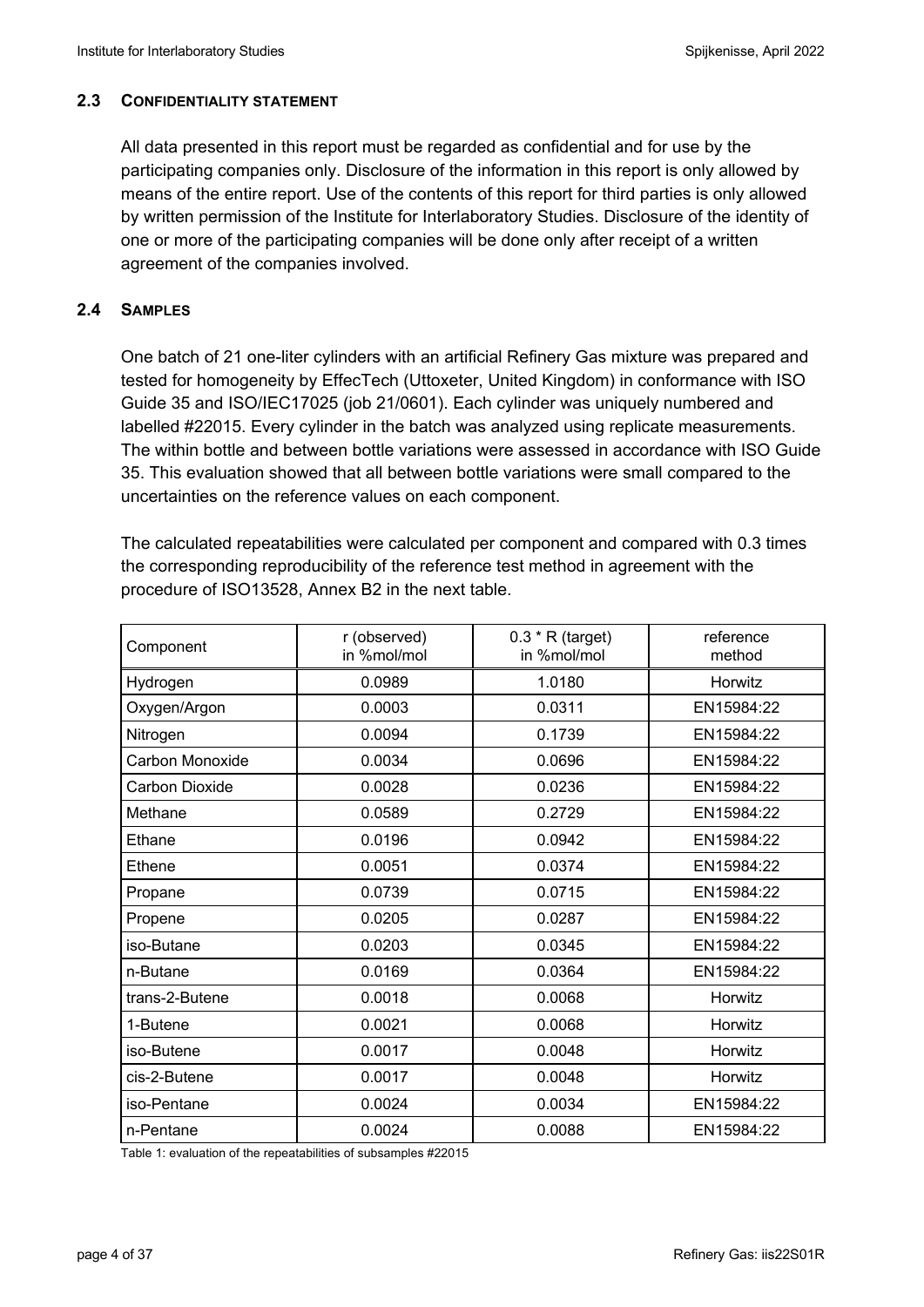The calculated repeatabilities are in agreement with 0.3 times the corresponding reproducibility of the reference test method. Therefore, homogeneity of the subsamples was assumed. For more details about choice of reference method see paragraph 4.1.

To each of the participating laboratories one 1L cylinder labelled #22015 was sent on January 26, 2022. An SDS was added to the sample package.

### **2.5 STABILITY OF THE SAMPLES**

EffecTech (Uttoxeter, United Kingdom) declares that the prepared gas cylinders have a shelf life of at least 6 months. This is sufficient for the proficiency testing purposes.

## **2.6 ANALYZES**

The participants were requested to determine: Hydrogen, Argon, Oxygen, Nitrogen, Carbon Monoxide, Carbon Dioxide, Hydrogen Sulfide, Methane, Ethane, Ethene, Ethyne, Propane, Propene, Propyne, Propadiene, iso-Butane, n-Butane, trans-2-Butene, 1-Butene, iso-Butene, cis-2-Butene, 1,3-Butadiene, iso-Pentane, n-Pentane, Other components with C5 or more C atoms (except iso-Butane and Pentane), Carbon content and Lower Calorific Value.

It was explicitly requested to treat the sample as if it was a routine sample and to report the test results using the indicated units on the report form and not to round the test results, but report as much significant figures as possible. It was also requested not to report 'less than' test results, which are above the detection limit, because such test results cannot be used for meaningful statistical evaluations.

To get comparable test results a detailed report form and a letter of instructions are prepared. On the report form the reporting units are given as well as the reference test methods (when applicable) that will be used during the evaluation. The detailed report form and the letter of instructions are both made available on the data entry portal www.kpmd.co.uk/sgs-iis/. The participating laboratories are also requested to confirm the sample receipt on this data entry portal. The letter of instructions can also be downloaded from the ijs website www jisnl com.

### **3 RESULTS**

During five weeks after sample dispatch, the test results of the individual laboratories were gathered via the data entry portal www.kpmd.co.uk/sgs-iis/. The reported test results are tabulated per determination in appendices 1 and 2 of this report. The laboratories are presented by their code numbers.

Directly after the deadline, a reminder was sent to those laboratories that had not reported test results at that moment. Shortly after the deadline, the available test results were screened for suspect data. A test result was called suspect in case the Huber Elimination Rule (a robust outlier test) found it to be an outlier. The laboratories that produced these suspect data were asked to check the reported test results (no reanalyzes). Additional or corrected test results are used for data analysis and original test results are placed under 'Remarks' in the result tables in appendices 1 and 2.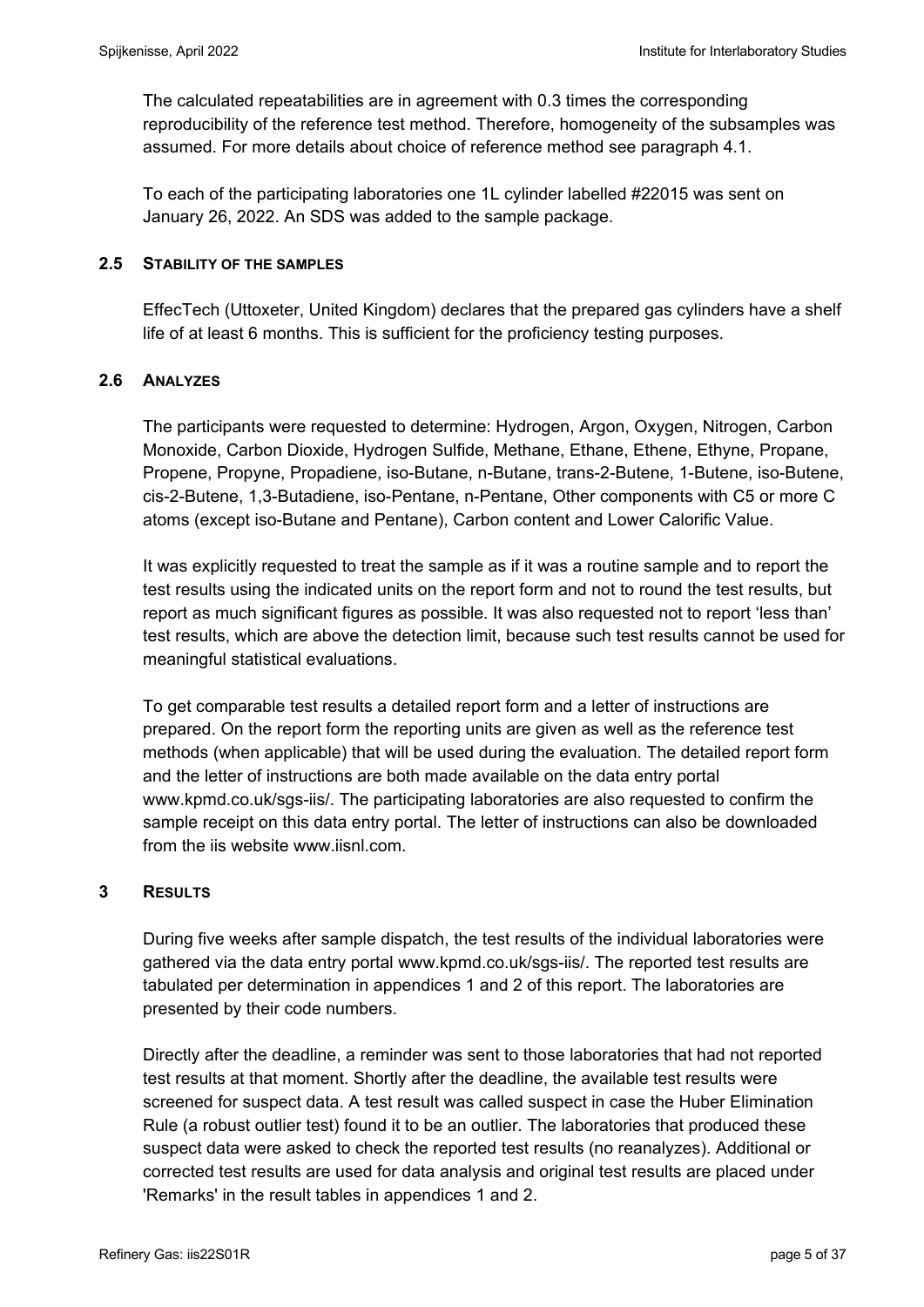Test results that came in after the deadline were not taken into account in this screening for suspect data and thus these participants were not requested for checks.

### **3.1 STATISTICS**

The protocol followed in the organization of this proficiency test was the one as described for proficiency testing in the report 'iis Interlaboratory Studies: Protocol for the Organisation, Statistics and Evaluation' of June 2018 (iis-protocol, version 3.5). For the statistical evaluation the *unrounded* (when available) figures were used instead of the rounded test results. Test results reported as '<…' or '>…' were not used in the statistical evaluation.

First, the normality of the distribution of the various data sets per determination was checked by means of the Lilliefors-test, a variant of the Kolmogorov-Smirnov test and by the calculation of skewness and kurtosis. Evaluation of the three normality indicators in combination with the visual evaluation of the graphic Kernel density plot, lead to judgement of the normality being either 'unknown', 'OK', 'suspect' or 'not OK'. After removal of outliers, this check was repeated. If a data set does not have a normal distribution, the (results of the) statistical evaluation should be used with due care.

The assigned value is determined by consensus based on the test results of the group of participants after rejection of the statistical outliers and/or suspect data.

According to ISO13528 all (original received or corrected) results per determination were submitted to outlier tests. In the iis procedure for proficiency tests, outliers are detected prior to calculation of the mean, standard deviation and reproducibility. For small data sets, Dixon (up to 20 test results) or Grubbs (up to 40 test results) outlier tests can be used. For larger data sets (above 20 test results) Rosner's outlier test can be used. Outliers are marked by  $D(0.01)$  for the Dixon's test, by  $G(0.01)$  or  $DG(0.01)$  for the Grubbs' test and by  $R(0.01)$  for the Rosner's test. Stragglers are marked by D(0.05) for the Dixon's test, by G(0.05) or DG(0.05) for the Grubbs' test and by R(0.05) for the Rosner's test. Both outliers and stragglers were not included in the calculations of averages and standard deviations.

For each assigned value, the uncertainty was determined in accordance with ISO13528. Subsequently the calculated uncertainty was evaluated against the respective requirements based on the target reproducibility in accordance with ISO13528. In this PT, the criterion of ISO13528, paragraph 9.2.1 was met for all evaluated tests, therefore, the uncertainty of all assigned values may be negligible and need not be included in the PT report.

Finally, the reproducibilities were calculated from the standard deviations by multiplying these with a factor of 2.8.

### **3.2 GRAPHICS**

In order to visualize the data against the reproducibilities from literature, Gauss plots were made, using the sorted data for one determination (see appendix 1). On the Y-axis the reported test results are plotted. The corresponding laboratory numbers are on the X-axis.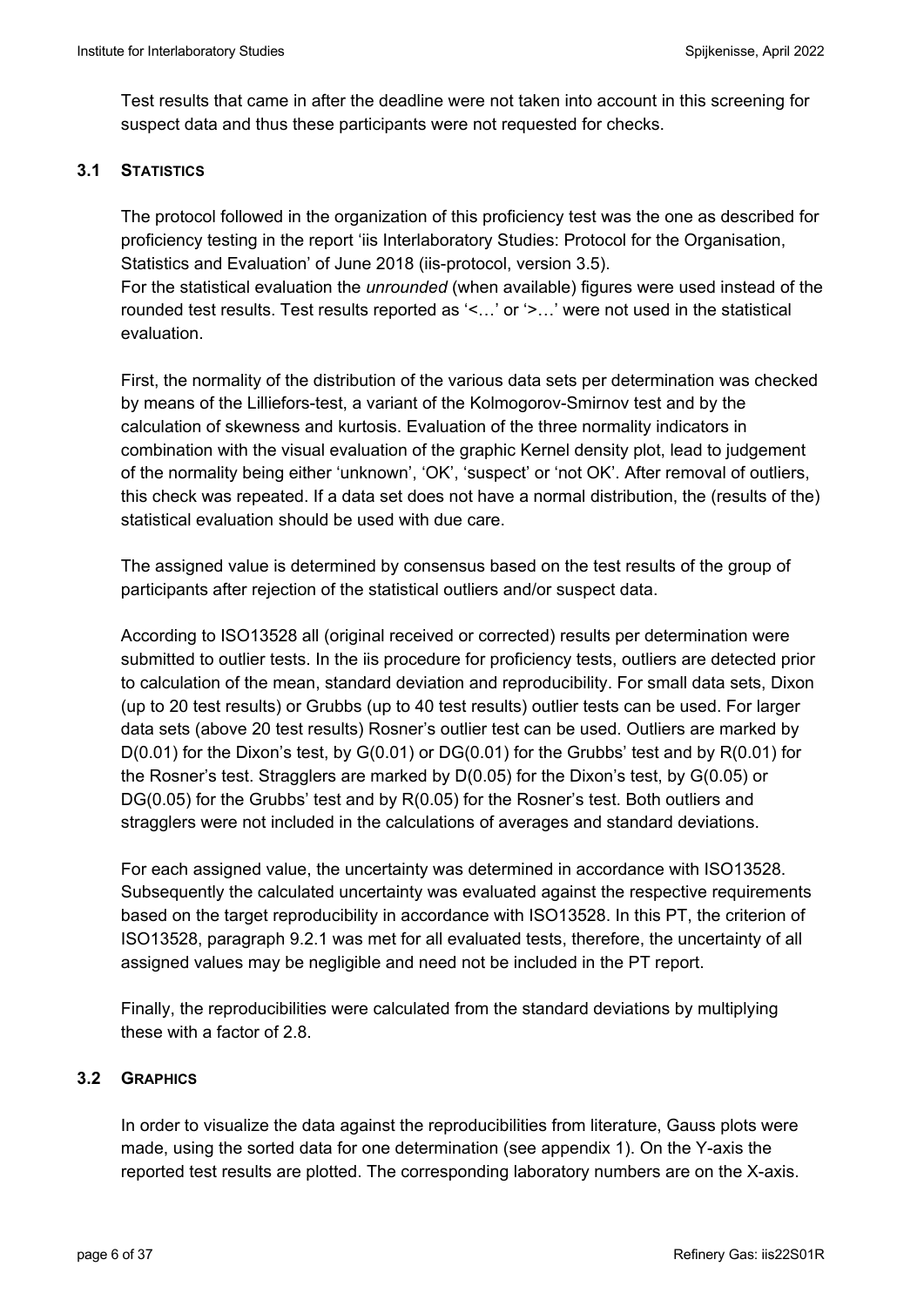The straight horizontal line presents the consensus value (a trimmed mean). The four striped lines, parallel to the consensus value line, are the +3s, +2s, -2s and -3s target reproducibility limits of the selected reference test method. Outliers and other data, which were excluded from the calculations, are represented as a cross. Accepted data are represented as a triangle.

Furthermore, Kernel Density Graphs were made. This is a method for producing a smooth density approximation to a set of data that avoids some problems associated with histograms. Also, a normal Gauss curve (dotted line) was projected over the Kernel Density Graph (smooth line) for reference. The Gauss curve is calculated from the consensus value and the corresponding standard deviation.

### **3.3 Z-SCORES**

To evaluate the performance of the participating laboratories the z-scores were calculated. As it was decided to evaluate the performance of the participants in this proficiency test (PT) against the literature requirements derived from e.g. ASTM or EN methods), the z-scores were calculated using a target standard deviation. This results in an evaluation independent of the variation of this interlaboratory study.

The target standard deviation was calculated from the literature reproducibility by division with 2.8. In case no literature reproducibility was available other target values were used, like Horwitz or an estimated reproducibility based on former iis proficiency tests.

When a laboratory did use a test method with a reproducibility that is significantly different from the reproducibility of the reference test method used in this report, it is strongly advised to recalculate the z-score, while using the reproducibility of the actual test method used, this in order to evaluate whether the reported test result is fit-for-use.

The z-scores were calculated according to:

 $Z_{\text{target}}$  = (test result - average of PT) / target standard deviation

The  $z_{\text{(target)}}$  scores are listed in the result tables of appendix 1.

Absolute values for z<2 are very common and absolute values for z>3 are very rare. The usual interpretation of z-scores is as follows:

|        | $ z  < 1$ good             |
|--------|----------------------------|
|        | $1 <  z  < 2$ satisfactory |
|        | $2 <  z  < 3$ questionable |
| 3 <  z | unsatisfactory             |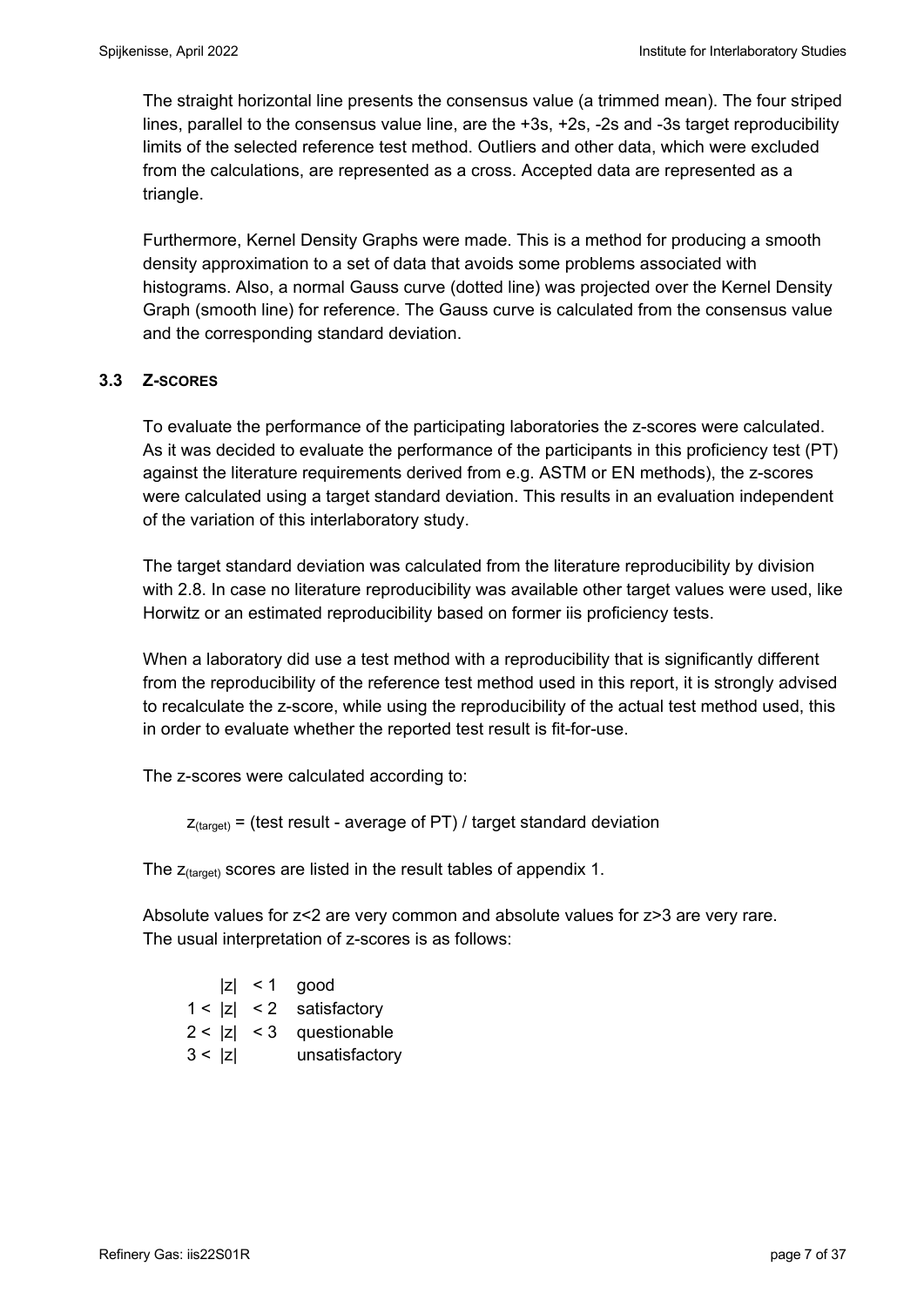## **4 EVALUATION**

In this proficiency test some problems were encountered with the dispatch of the samples. Therefore, the reporting time on the data entry portal was extended with another week. One participant reported test results after the extended final reporting date and two other participants did not report any test results. Not all participants were able to report all tests requested.

In total 17 participants reported 357 numerical test results. Observed were 21 outlying test results, which is 5.9%. In proficiency studies outlier percentages of 3% - 7.5% are quite normal.

Not all data sets proved to have a normal Gaussian distribution. These are referred to as "not OK" or "suspect". The statistical evaluation of these data sets should be used with due care, see also paragraph 3.1.

### **4.1 EVALUATION PER COMPONENT**

In this section the reported test results are discussed per component. The test methods, which were used by the various laboratories, were taken into account for explaining the observed differences when possible and applicable. These test methods are also in the tables together with the original data in appendix 1. The abbreviations, used in these tables, are explained in appendix 4.

Test method EN15984 is used to evaluate the performance of the test results for Refinery Gas. The method version of 2017 describes only precision data for Carbon content and Lower Calorific Value. In February of 2022 a new version of this method was published. The precision data for the parameters Carbon content and Lower Calorific Value remained the same. Precision data for most of the components appeared to have been added to the test method in an informative annex. It was decided to use these published precision data for the evaluation of the components, except for Hydrogen. The mean of Hydrogen is far out of the application range mentioned in test method EN15984.

For components trans-2-Butene, iso-Butene and cis-2-Butene no precision data was given in test method EN15984. Therefore, the estimated reproducibility calculated by the Horwitz equation was used for the evaluation of these three components and also for Hydrogen.

One laboratory reported deviating test results for many of the gas composition test results. In total 10 test results of the 17 reported test results were statistical outliers. As the test results are not obtained independently, it was decided not to use any of the reported results of this laboratory for the statistical evaluation. This means that the remaining reported test results were excluded.

Total of the composition results: The total of the test results of the composition per laboratory was calculated by iis. Since the composition is requested as normalized the total should be 100%. Two calculated results were found to be lower than 100%. Both laboratories did not report test results for all components.

Hydrogen: The determination of this component was not problematic. No statistical outliers were observed but one test result was excluded. The calculated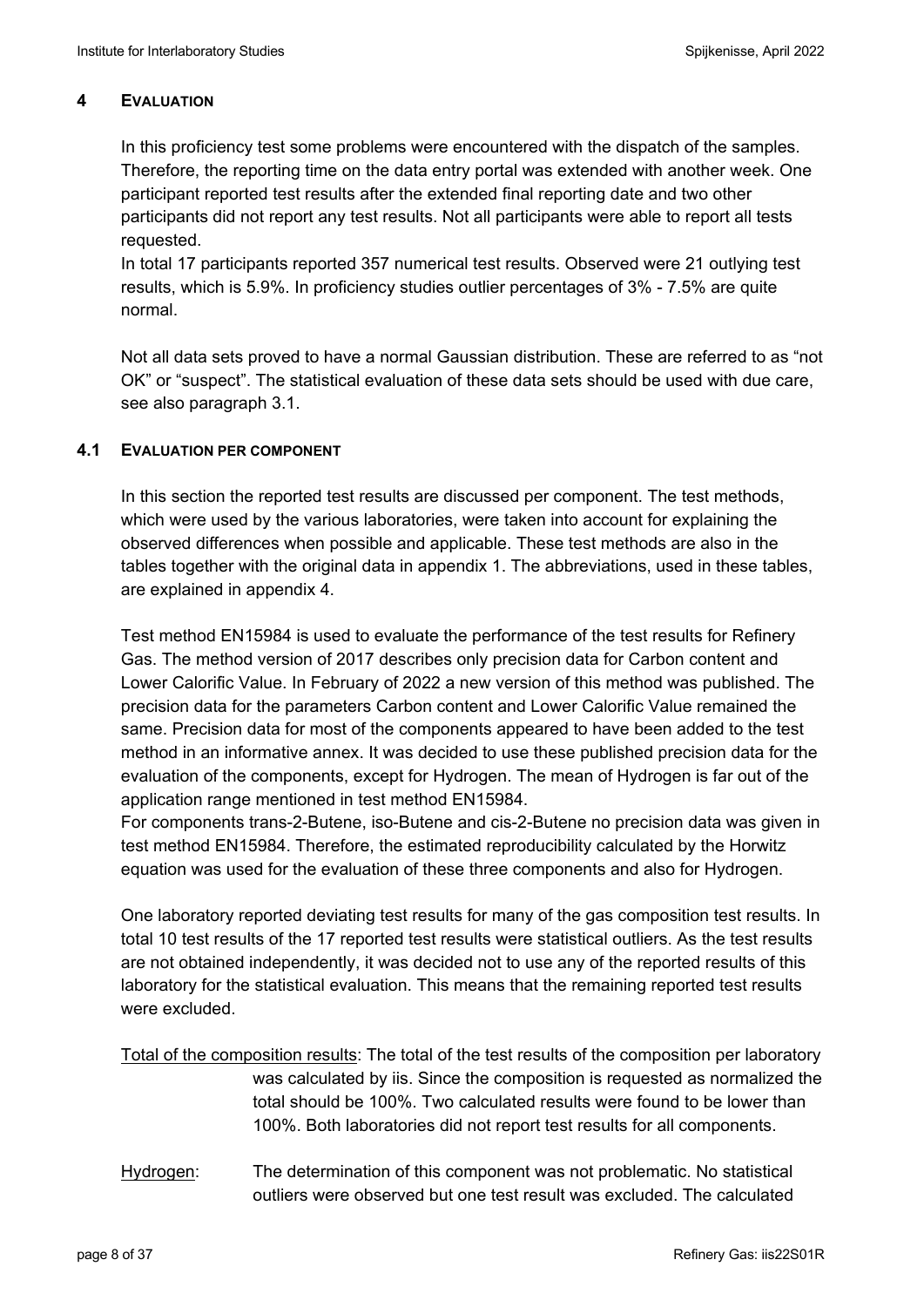reproducibility after rejection of the suspect data is in agreement with the estimated reproducibility calculated with the Horwitz equation.

Oxygen/Argon: Test method EN15984:22 describes Argon and Oxygen combined as the second Refinery heating gas component. In this PT both components were requested separately. Many participants commented that these two gases co-elute and that the total of the two gases was submitted either as Argon or as Oxygen. Therefore, it was decided to evaluate these components as the sum of Oxygen and Argon.

 The determination of the sum of both components was problematic. One statistical outlier was observed. The calculated reproducibility after rejection of the statistical outlier is not in agreement with the requirements of EN15984:22.

- Nitrogen: The determination of this component was not problematic. Two statistical outliers were observed. The calculated reproducibility after rejection of the statistical outliers is in agreement with the requirements of EN15984:22.
- Carbon Monoxide: The determination of this component was not problematic. Two statistical outliers were observed. The calculated reproducibility after rejection of the statistical outliers is in agreement with the requirements of EN15984:22.
- Carbon Dioxide: The determination of this component was not problematic. No statistical outliers were observed but one test result was excluded. The calculated reproducibility after rejection of the suspect data is in agreement with the requirements of EN15984:22.
- Methane: The determination of this component was not problematic. No statistical outliers were observed but one test result was excluded. The calculated reproducibility after rejection of the suspect data is in agreement with the requirements of EN15984:22.
- Ethane: The determination of this component was not problematic. One statistical outlier was observed and one other test result was excluded. The calculated reproducibility after rejection of the suspect data is in agreement with the requirements of EN15984:22.
- Ethene: The determination of this component was not problematic. No statistical outliers were observed but one test result was excluded. The calculated reproducibility after rejection of the suspect data is in agreement with the requirements of EN15984:22.
- Propane: The determination of this component was problematic. No statistical outliers were observed but one test result was excluded. The calculated reproducibility after rejection of the suspect data is not in agreement with the requirements of EN15984:22.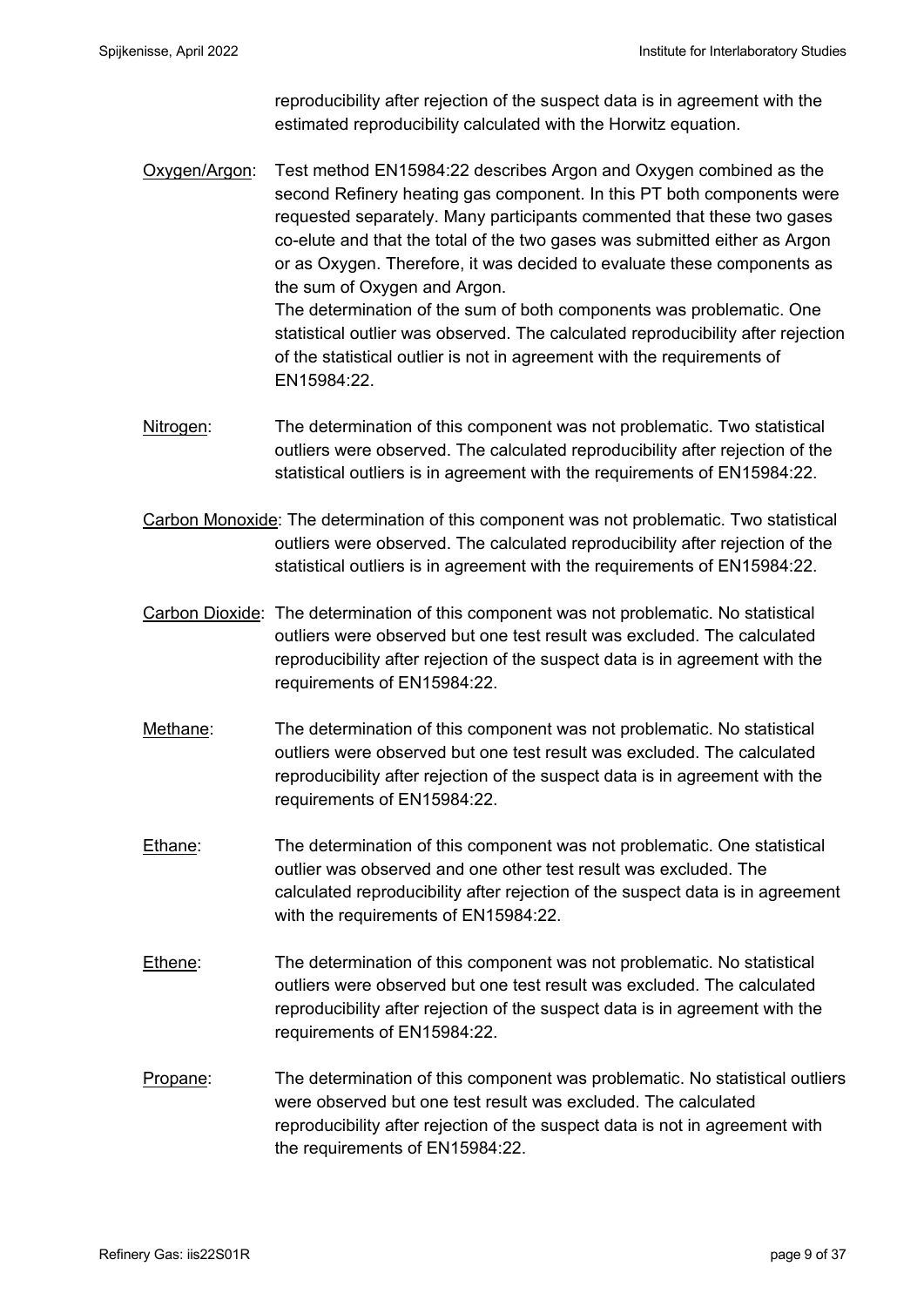- Propene: The determination of this component was not problematic. One statistical outlier was observed. The calculated reproducibility after rejection of the statistical outlier is in agreement with the requirements of EN15984:22.
- iso-Butane: The determination of this component was problematic. One statistical outlier was observed. The calculated reproducibility after rejection of the statistical outlier is not in agreement with the requirements of EN15984:22.
- n-Butane: The determination of this component was not problematic. One statistical outlier was observed. The calculated reproducibility after rejection of the statistical outlier is in agreement with the requirements of EN15984:22.
- trans-2-Butene: The determination of this component was not problematic. One statistical outlier was observed. The calculated reproducibility after rejection of the statistical outlier is in agreement with the estimated reproducibility calculated with the Horwitz equation.
- 1-Butene: The determination of this component was problematic. One statistical outlier was observed. The calculated reproducibility after rejection of the statistical outlier is not in agreement the requirements of EN15984:22.
- iso-Butene: The determination of this component was not problematic. One statistical outlier was observed. The calculated reproducibility after rejection of the statistical outlier is in agreement with the estimated reproducibility calculated with the Horwitz equation.
- cis-2-Butene: The determination of this component was not problematic. One statistical outlier was observed. The calculated reproducibility after rejection of the statistical outlier is in agreement with the estimated reproducibility calculated with the Horwitz equation.
- iso-Pentane: The determination of this component was problematic. Three statistical outliers were observed and one test result was excluded. The calculated reproducibility after rejection of the suspect data is not in agreement with the requirements of EN15984:22.
- n-Pentane: The determination of this component may be problematic for a number of laboratories. Four statistical outliers were observed. The calculated reproducibility after rejection of the statistical outliers is in agreement with the requirements of EN15984:22.
- Carbon content: This determination was not problematic. One statistical outlier was observed. The calculated reproducibility after rejection of the statistical outlier is in agreement with the requirements of EN15984:22.
- Lower Calorific Value: This determination was not problematic. No statistical outliers were observed. The calculated reproducibility is in agreement with the requirements of EN15984:22.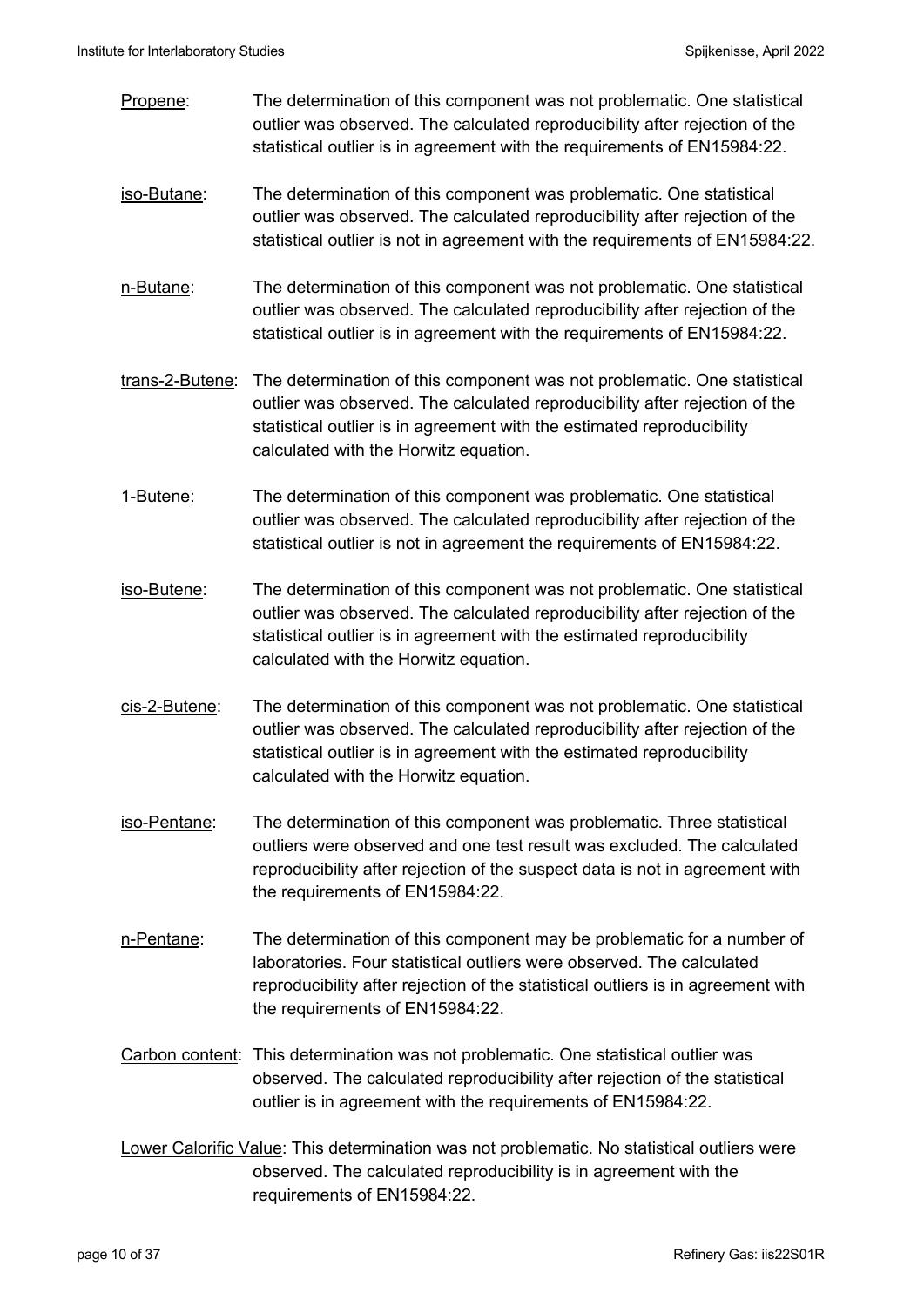The majority of the participants agreed on a concentration near or below the limit of detection for all other requested components mentioned in paragraph 2.5. Therefore, no z-scores were calculated. The reported test results of these components are given in appendix 2.

### **4.2 PERFORMANCE EVALUATION FOR THE GROUP OF LABORATORIES**

A comparison has been made between the reproducibility as declared by the reference test method and the reproducibility as found for the group of participating laboratories. The number of significant test results, the average, the calculated reproducibility (2.8 \* standard deviation) and the target reproducibility derived from literature reference test methods (in casu ASTM and EN standards) or estimated using the Horwitz equation are presented in the next table.

| Component                    | unit     | n  | average | $2.8 * sd$ | R(target) |
|------------------------------|----------|----|---------|------------|-----------|
| Hydrogen                     | %mol/mol | 16 | 55.58   | 1.68       | 3.40      |
| Oxygen/Argon                 | %mol/mol | 13 | 0.125   | 0.125      | 0.109     |
| Nitrogen                     | %mol/mol | 15 | 2.617   | 0.553      | 0.581     |
| Carbon Monoxide              | %mol/mol | 15 | 0.820   | 0.180      | 0.235     |
| Carbon Dioxide               | %mol/mol | 16 | 0.503   | 0.084      | 0.079     |
| Methane                      | %mol/mol | 16 | 19.85   | 0.90       | 0.91      |
| Ethane                       | %mol/mol | 15 | 7.913   | 0.267      | 0.311     |
| Ethene                       | %mol/mol | 15 | 1.985   | 0.116      | 0.124     |
| Propane                      | %mol/mol | 16 | 5.032   | 0.360      | 0.236     |
| Propene                      | %mol/mol | 15 | 1.601   | 0.089      | 0.095     |
| iso-Butane                   | %mol/mol | 15 | 1.752   | 0.133      | 0.112     |
| n-Butane                     | %mol/mol | 15 | 1.361   | 0.109      | 0.118     |
| trans-2-Butene               | %mol/mol | 15 | 0.146   | 0.020      | 0.022     |
| 1-Butene                     | %mol/mol | 15 | 0.146   | 0.021      | 0.015     |
| iso-Butene                   | %mol/mol | 13 | 0.098   | 0.015      | 0.016     |
| cis-2-Butene                 | %mol/mol | 14 | 0.097   | 0.015      | 0.015     |
| iso-Pentane                  | %mol/mol | 12 | 0.176   | 0.015      | 0.009     |
| n-Pentane                    | %mol/mol | 13 | 0.156   | 0.025      | 0.027     |
| Carbon content               | g/100g   | 11 | 67.61   | 0.97       | 2.16      |
| <b>Lower Calorific Value</b> | kJ/100g  | 11 | 4929    | 118        | 120       |

Table 2: reproducibilities of tests of sample #22015

Without further statistical calculations it can be concluded that for many components and the calculated parameters there is a good compliance of the group of participating laboratories with the relevant reference test method. The problematic components have been discussed in paragraph 4.1.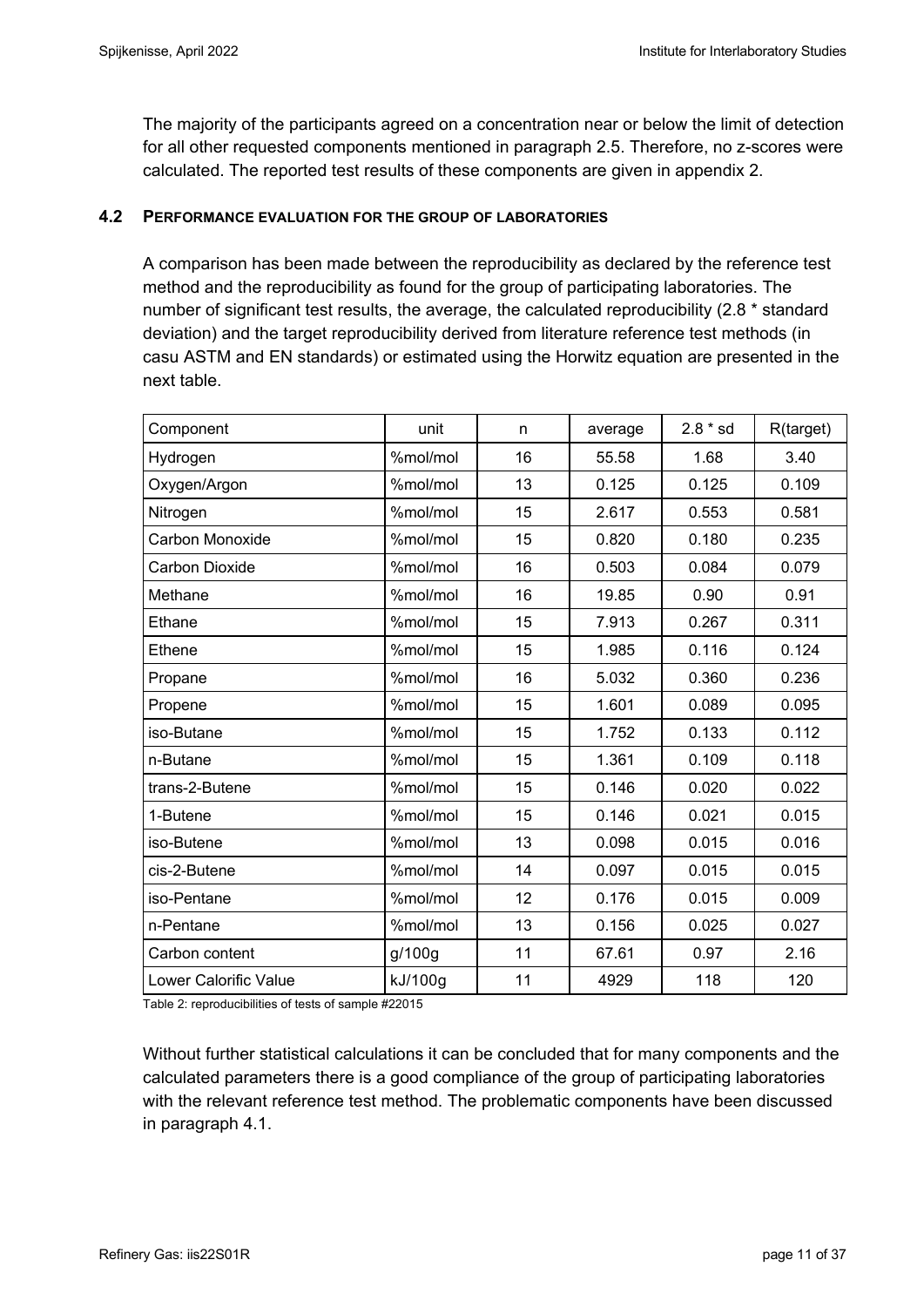### **4.3 OVERVIEW OF THE PROFICIENCY TEST OF FEBRUARY 2022**

|                                    | February<br>2022 |
|------------------------------------|------------------|
| Number of reporting laboratories   | 17               |
| Number of test results             | 357              |
| Number of statistical outliers     | 21               |
| Percentage of statistical outliers | 5.9%             |

Table 3: overview of this proficiency test

In proficiency tests, outlier percentages of 3% - 7.5% are quite normal.

The performance of the determinations of the proficiency tests was compared against the requirements of the reference methods. The conclusions are given the following table.

| Component             | February<br>2022 |
|-----------------------|------------------|
| Hydrogen              | $^{\mathrm{+}}$  |
| Oxygen/Argon          |                  |
| Nitrogen              | $+/-$            |
| Carbon Monoxide       | $\ddot{}$        |
| Carbon Dioxide        | $+/-$            |
| Methane               | $+/-$            |
| Ethane                | $\ddot{}$        |
| Ethene                | $+/-$            |
| Propane               |                  |
| Propene               | ÷                |
| iso-Butane            |                  |
| n-Butane              | $+/-$            |
| trans-2-Butene        | $+/-$            |
| 1-Butene              |                  |
| iso-Butene            | $+/-$            |
| cis-2-Butene          | $+/-$            |
| iso-Pentane           |                  |
| n-Pentane             | $+/-$            |
| Carbon content        | $^{\mathrm{+}}$  |
| Lower Calorific Value | $+/-$            |

Table 4: comparison determinations against the reference method

The following performance categories were used:

- ++ : group performed much better than the reference test method
- + : group performed better than the reference test method
- +/- : group performance equals the reference test method
- : group performed worse than the reference test method
- -- : group performed much worse than the reference test method
- n.e. : not evaluated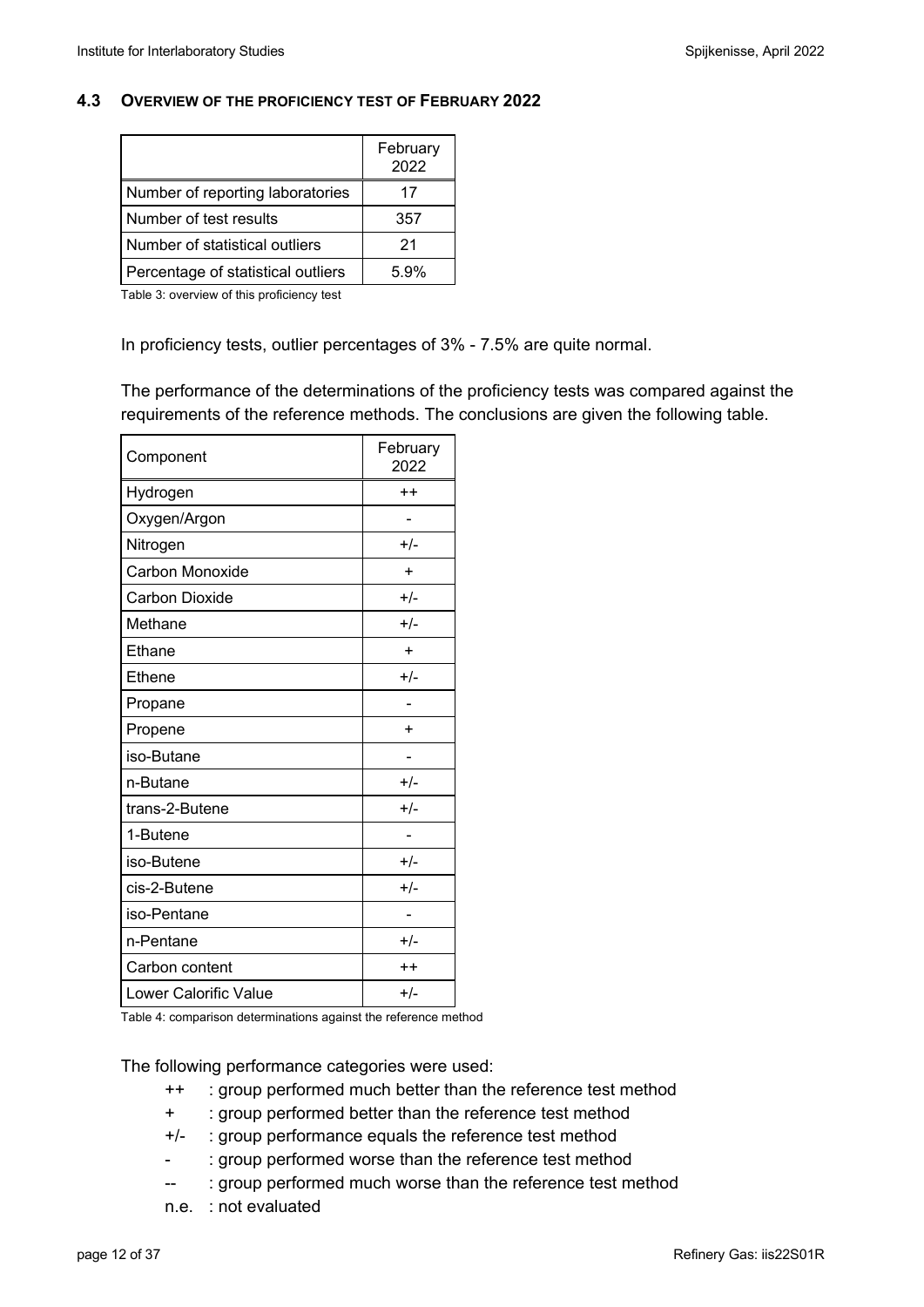### **5 DISCUSSION**

The consensus values as determined in this PT are compared with the average values from the homogeneity testing by EffecTech (Uttoxeter, United Kingdom) in the following table. From this comparison it is clear that the average values as determined in this PT are very well in line with the values as determined during the preparation of the gas cylinders.

| Component             | <b>EffecTech</b><br>in %mol/mol | Average PT<br>in %mol/mol | <b>Differences</b><br>in %mol/mol | z-score |
|-----------------------|---------------------------------|---------------------------|-----------------------------------|---------|
| Hydrogen              | 55.448                          | 55.583                    | $-0.135$                          | $-0.11$ |
| Oxygen/Argon          | 0.100                           | 0.125                     | $-0.025$                          | $-0.64$ |
| Nitrogen              | 2.510                           | 2.617                     | $-0.107$                          | $-0.52$ |
| Carbon Monoxide       | 0.808                           | 0.820                     | $-0.011$                          | $-0.14$ |
| <b>Carbon Dioxide</b> | 0.499                           | 0.503                     | $-0.004$                          | $-0.14$ |
| Methane               | 19.907                          | 19.846                    | 0.061                             | 0.19    |
| Ethane                | 7.989                           | 7.913                     | 0.076                             | 0.68    |
| Ethene                | 1.997                           | 1.985                     | 0.011                             | 0.25    |
| Propane               | 5.087                           | 5.032                     | 0.055                             | 0.65    |
| Propene               | 1.612                           | 1.601                     | 0.011                             | 0.32    |
| iso-Butane            | 1.796                           | 1.752                     | 0.044                             | 1.11    |
| n-Butane              | 1.398                           | 1.361                     | 0.037                             | 0.89    |
| trans-2-Butene        | 0.152                           | 0.146                     | 0.006                             | 0.73    |
| 1-Butene              | 0.152                           | 0.146                     | 0.006                             | 1.15    |
| iso-Butene            | 0.100                           | 0.098                     | 0.002                             | 0.33    |
| cis-2-Butene          | 0.102                           | 0.097                     | 0.004                             | 0.81    |
| iso-Pentane           | 0.180                           | 0.175                     | 0.005                             | 1.37    |
| n-Pentane             | 0.163                           | 0.156                     | 0.007                             | 0.70    |

Table 5: comparison of average values of this PT with values determined by EffecTech (Uttoxeter, United Kingdom)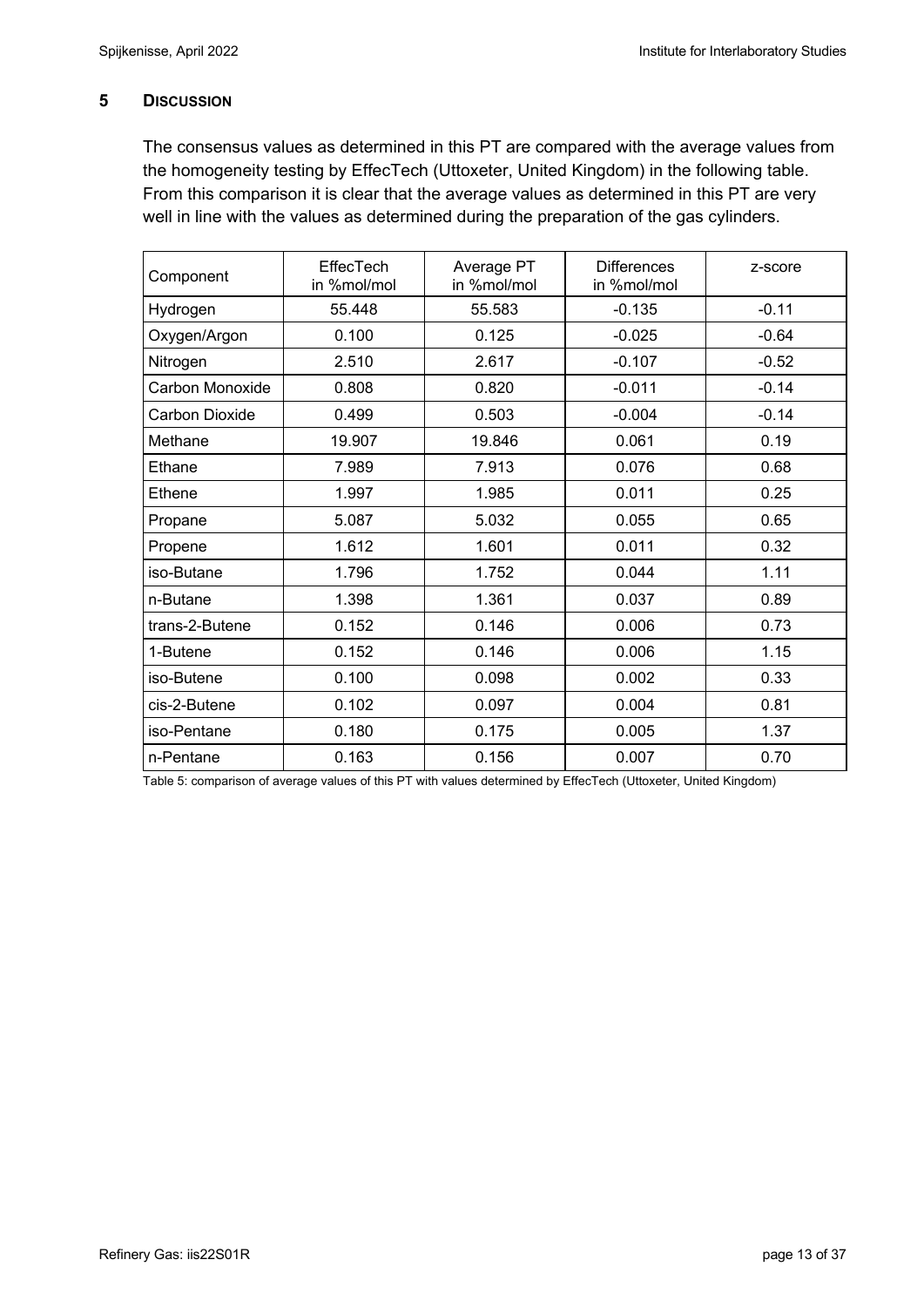|  |  |  |  | Total of reported (normalized) hydrocarbon composition test results; results in %mol/mol |
|--|--|--|--|------------------------------------------------------------------------------------------|
|--|--|--|--|------------------------------------------------------------------------------------------|

|      |               |                | roldi or roportod (hominalizod) hydrocarison composition toot roodito, roodito in 7011101/11101 |
|------|---------------|----------------|-------------------------------------------------------------------------------------------------|
| lab. | method        | iis calculated | <b>remarks</b>                                                                                  |
| 444  | EN15984       | 100            |                                                                                                 |
| 446  |               | -----          |                                                                                                 |
| 1026 | EN15984       | 99.9871        |                                                                                                 |
| 1040 | EN15984       | 100.04         |                                                                                                 |
| 1062 | EN15984       | 99.9999        |                                                                                                 |
| 1069 | <b>UOP539</b> | 99.9996        |                                                                                                 |
| 1081 |               | 99.908         |                                                                                                 |
| 1140 | D7833         | 99.999         |                                                                                                 |
| 1528 | <b>UOP539</b> | 99.981         |                                                                                                 |
| 1635 | <b>UOP539</b> | 94.1           | not 100%, reported zero for some components                                                     |
| 1737 | EN15984       | 100            |                                                                                                 |
| 1741 | <b>UOP539</b> | 100            |                                                                                                 |
| 1961 | EN15984       | 100.001        |                                                                                                 |
| 1964 | In house      | 99.9953        | did not report individual C4 compounds, only the sum of C4: 3.92%                               |
| 6142 | EN15984       | 96.3255        | not 100%, did not report all components                                                         |
| 6203 | <b>UOP539</b> | 100            |                                                                                                 |
| 6369 | ISO17025      | 100            |                                                                                                 |
| 6404 | EN15984       | 100.001        |                                                                                                 |
| 9008 |               | ------         |                                                                                                 |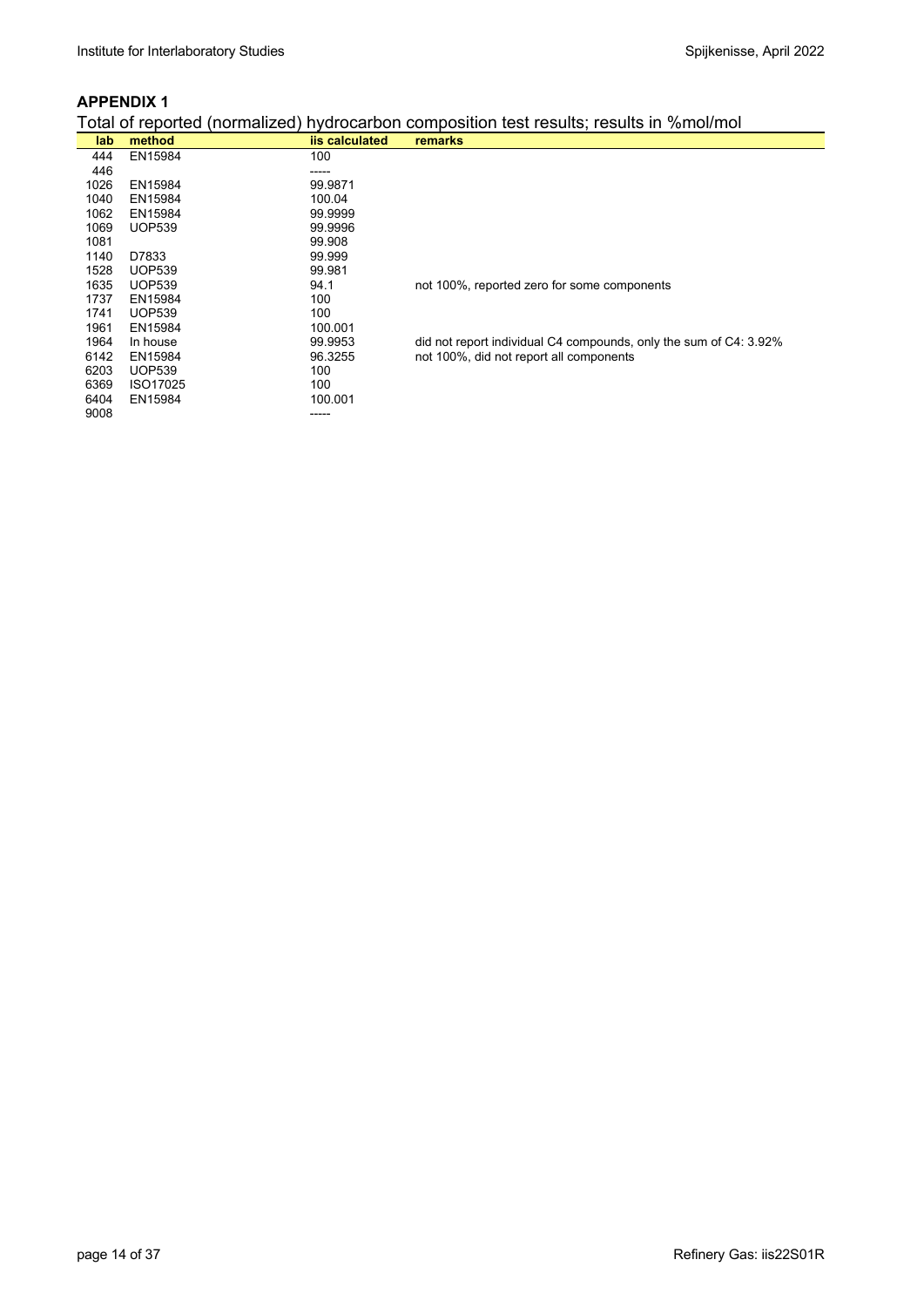# Determination of Hydrogen on sample #22015; results in %mol/mol

|             | lab          | method              |                         |                | value                 | mark           |      | z(targ)         | remarks |      |                        |                                         |      |          |          |                |      |
|-------------|--------------|---------------------|-------------------------|----------------|-----------------------|----------------|------|-----------------|---------|------|------------------------|-----------------------------------------|------|----------|----------|----------------|------|
|             | 444          | EN15984             |                         |                | 55.761                | $\mathbf C$    |      | 0.15            |         |      | first reported: 55.658 |                                         |      |          |          |                |      |
|             | 446          |                     |                         |                | -----                 |                |      | -----           |         |      |                        |                                         |      |          |          |                |      |
|             | 1026         | EN15984             |                         |                | 54.71                 | C              |      | $-0.72$         |         |      |                        | first reported: 54.41833333             |      |          |          |                |      |
|             | 1040<br>1062 | EN15984<br>EN15984  |                         |                | 55.80<br>55.7340      |                |      | 0.18<br>0.12    |         |      |                        |                                         |      |          |          |                |      |
|             | 1069         | <b>UOP539</b>       |                         |                | 55.32                 |                |      | $-0.22$         |         |      |                        |                                         |      |          |          |                |      |
|             | 1081         |                     |                         |                | 55.997                |                |      | 0.34            |         |      |                        |                                         |      |          |          |                |      |
|             | 1140         | D7833               |                         |                | 55.538                | C              |      | $-0.04$         |         |      | first reported: 55.598 |                                         |      |          |          |                |      |
|             | 1528         | <b>UOP539</b>       |                         |                | 56.10                 | C              |      | 0.43            |         |      | first reported: 56.429 |                                         |      |          |          |                |      |
|             | 1635<br>1737 | <b>UOP539</b>       |                         |                | 55.04                 | ex             |      | $-0.45$         |         |      |                        | test result excluded, see paragraph 4.1 |      |          |          |                |      |
|             | 1741         | <b>UOP539</b>       |                         |                | 55.57<br>55.75        |                |      | $-0.01$<br>0.14 |         |      |                        |                                         |      |          |          |                |      |
|             | 1961         | EN15984             |                         |                | 55.875                |                |      | 0.24            |         |      |                        |                                         |      |          |          |                |      |
|             | 1964         | In house            |                         |                | 54.953                |                |      | $-0.52$         |         |      |                        |                                         |      |          |          |                |      |
|             | 6142         | EN15984             |                         |                | 55.557                |                |      | $-0.02$         |         |      |                        |                                         |      |          |          |                |      |
|             | 6203<br>6369 | <b>UOP539</b>       |                         |                | 54.02                 |                |      | $-1.29$         |         |      |                        |                                         |      |          |          |                |      |
|             | 6404         | ISO17025<br>EN15984 |                         |                | 56.3179<br>56.325     |                |      | 0.61<br>0.61    |         |      |                        |                                         |      |          |          |                |      |
|             | 9008         |                     |                         |                | -----                 |                |      | -----           |         |      |                        |                                         |      |          |          |                |      |
|             |              |                     |                         |                |                       |                |      |                 |         |      |                        |                                         |      |          |          |                |      |
|             |              | normality           |                         |                | suspect               |                |      |                 |         |      |                        |                                         |      |          |          |                |      |
|             |              | n<br>outliers       |                         |                | 16                    |                |      |                 |         |      |                        |                                         |      |          |          |                |      |
|             |              | mean $(n)$          |                         |                | $0 (+1ex)$<br>55.5830 |                |      |                 |         |      |                        |                                         |      |          |          |                |      |
|             |              | st.dev. (n)         |                         |                | 0.60100               |                |      |                 |         |      |                        |                                         |      |          |          |                |      |
|             |              | R(calc.)            |                         |                | 1.6828                |                |      |                 |         |      |                        |                                         |      |          |          |                |      |
|             |              |                     | st.dev.(Horwitz)        |                | 1.21440<br>3.4003     |                |      |                 |         |      |                        |                                         |      |          |          |                |      |
| compare     |              | R(Horwitz)          |                         |                |                       |                |      |                 |         |      |                        |                                         |      |          |          |                |      |
|             |              |                     | 1.5684<br>R(EN15984:22) |                |                       |                |      |                 |         |      |                        | application range: 3.60 - 4.60          |      |          |          |                |      |
|             |              |                     |                         |                |                       |                |      |                 |         |      |                        |                                         |      |          |          |                |      |
| 60          |              |                     |                         |                |                       |                |      |                 |         |      |                        |                                         |      |          |          |                |      |
| 59<br>58    |              |                     |                         |                |                       |                |      |                 |         |      |                        |                                         |      |          |          |                |      |
| 57          |              |                     |                         |                |                       |                |      |                 |         |      |                        |                                         |      |          |          |                |      |
| 56          |              |                     |                         |                |                       |                |      |                 |         |      |                        |                                         |      | $\Delta$ | $\Delta$ | $\pmb{\Delta}$ | Δ    |
| 55          |              | $\pmb{\Delta}$      | $\Delta$                | $\pmb{\times}$ | Δ                     |                |      |                 |         |      |                        |                                         |      |          |          |                |      |
| 54          | Δ            |                     |                         |                |                       |                |      |                 |         |      |                        |                                         |      |          |          |                |      |
| 53<br>52    |              |                     |                         |                |                       |                |      |                 |         |      |                        |                                         |      |          |          |                |      |
| 51          |              |                     |                         |                |                       |                |      |                 |         |      |                        |                                         |      |          |          |                |      |
| 50          | 6203         | 1026                | 1964                    | 1635           | 1069                  | 1140           | 6142 | 1737            | 1062    | 1741 | 44                     | 1040                                    | 1961 | 1081     | 1528     | 6369           | 6404 |
|             |              |                     |                         |                |                       |                |      |                 |         |      |                        |                                         |      |          |          |                |      |
|             |              |                     |                         |                |                       |                |      |                 |         |      |                        |                                         |      |          |          |                |      |
| 0.8         |              |                     |                         |                |                       |                |      |                 |         |      |                        |                                         |      |          |          |                |      |
|             |              |                     |                         |                |                       | Kernel Density |      |                 |         |      |                        |                                         |      |          |          |                |      |
| 0.7         |              |                     |                         |                |                       |                |      |                 |         |      |                        |                                         |      |          |          |                |      |
|             |              |                     |                         |                |                       |                |      |                 |         |      |                        |                                         |      |          |          |                |      |
| $0.6\,$     |              |                     |                         |                |                       |                |      |                 |         |      |                        |                                         |      |          |          |                |      |
|             |              |                     |                         |                |                       |                |      |                 |         |      |                        |                                         |      |          |          |                |      |
| 0.5         |              |                     |                         |                |                       |                |      |                 |         |      |                        |                                         |      |          |          |                |      |
|             |              |                     |                         |                |                       |                |      |                 |         |      |                        |                                         |      |          |          |                |      |
| 0.4         |              |                     |                         |                |                       |                |      |                 |         |      |                        |                                         |      |          |          |                |      |
|             |              |                     |                         |                |                       |                |      |                 |         |      |                        |                                         |      |          |          |                |      |
| $0.3\,$     |              |                     |                         |                |                       |                |      |                 |         |      |                        |                                         |      |          |          |                |      |
|             |              |                     |                         |                |                       |                |      |                 |         |      |                        |                                         |      |          |          |                |      |
| $0.2\,$     |              |                     |                         |                |                       |                |      |                 |         |      |                        |                                         |      |          |          |                |      |
|             |              |                     |                         |                |                       |                |      |                 |         |      |                        |                                         |      |          |          |                |      |
| 0.1         |              |                     |                         |                |                       |                |      |                 |         |      |                        |                                         |      |          |          |                |      |
|             |              |                     |                         |                |                       |                |      |                 |         |      |                        |                                         |      |          |          |                |      |
| $\mathsf 0$ | 52           | 53                  | 54                      |                | 55<br>56              | 57             |      | 58              |         |      |                        |                                         |      |          |          |                |      |
|             |              |                     |                         |                |                       |                |      |                 |         |      |                        |                                         |      |          |          |                |      |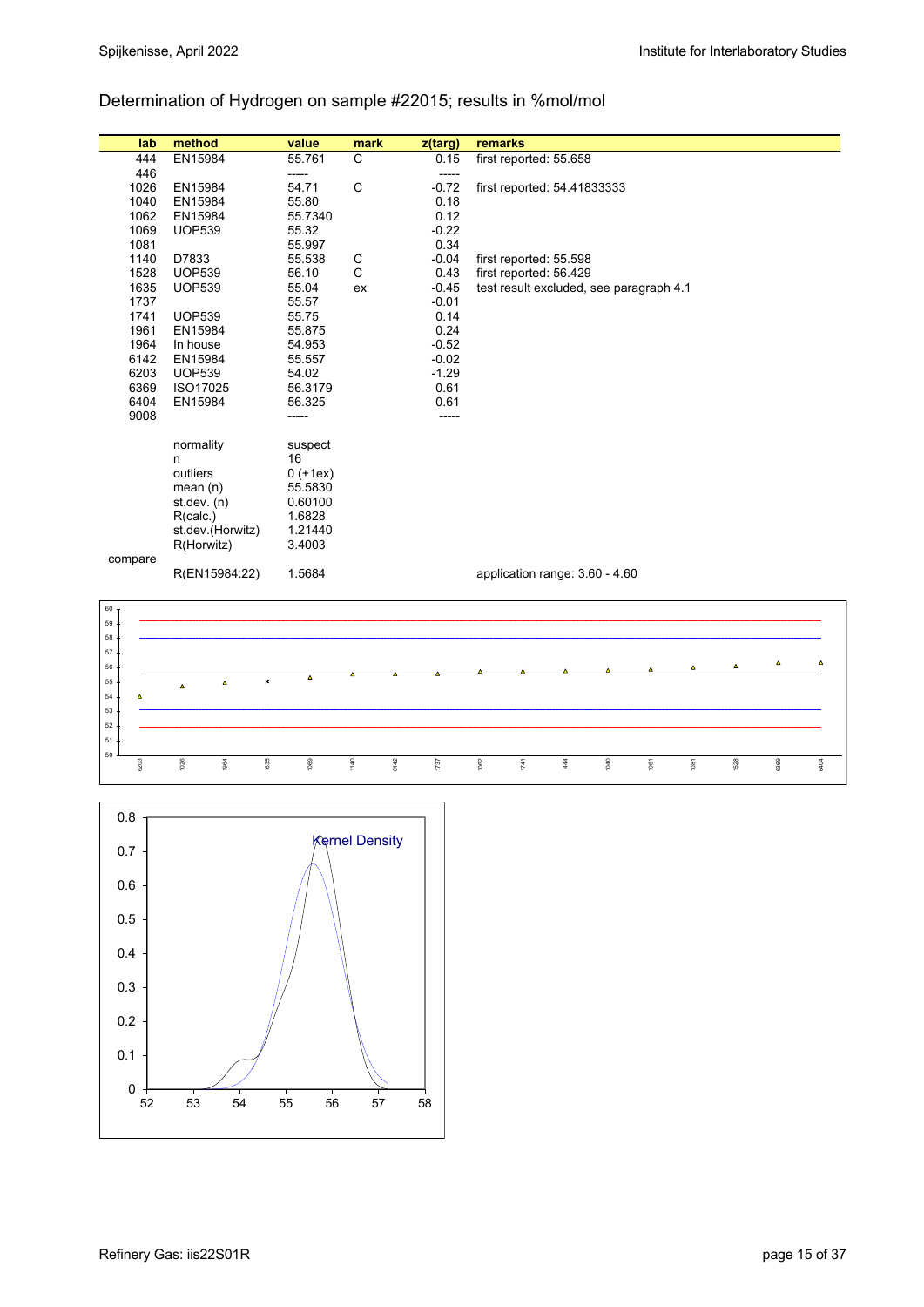# Determination of Oxygen/Argon on sample #22015; results in %mol/mol

| lab                 | method                   |          |          | Ar            | $\mathbf{O}_2$ | $Ar+O2$           | mark    | z(targ)      | remarks        |                |                                |                |
|---------------------|--------------------------|----------|----------|---------------|----------------|-------------------|---------|--------------|----------------|----------------|--------------------------------|----------------|
| 444                 | EN15984                  |          |          | 0.096         | -----          | 0.096             |         | $-0.75$      |                |                |                                |                |
| 446                 |                          |          |          |               | -----          | -----             |         | -----        |                |                |                                |                |
| 1026<br>1040        | EN15984<br>EN15984       |          |          | -----<br>0.13 | 0.3393<br>0.00 | 0.3393<br>0.13    | G(0.01) | 5.48<br>0.12 |                |                |                                |                |
| 1062                | EN15984                  |          |          | 0.000         | 0.1017         | 0.1017            |         | $-0.60$      |                |                |                                |                |
| 1069                |                          |          |          | -----         | -----          | -----             |         | -----        |                |                |                                |                |
| 1081                |                          |          |          | -----         | 0.127          | 0.127             |         | 0.05         |                |                |                                |                |
| 1140                | D7833                    |          |          | -----         | 0.130          | 0.13              |         | 0.12         |                |                |                                |                |
| 1528                | <b>UOP539</b>            |          |          | 0.105         | -----          | 0.105             |         | $-0.51$      |                |                |                                |                |
| 1635                |                          |          |          |               | -----          | -----             |         | -----        |                |                |                                |                |
| 1737                |                          |          |          |               | -----          | -----             |         | -----        |                |                |                                |                |
| 1741                | <b>UOP539</b>            |          |          |               | 0.11           | 0.11              |         | $-0.39$      |                |                |                                |                |
| 1961                | EN15984                  |          |          |               | 0.234          | 0.234             |         | 2.79         |                |                |                                |                |
| 1964                | In house                 |          |          | 0.047         | 0              | 0.047             |         | $-2.00$      |                |                |                                |                |
| 6142<br>6203        | EN15984<br><b>UOP539</b> |          |          | 0.176<br>0    | -----<br>0.15  | 0.176<br>0.15     |         | 1.30<br>0.64 |                |                |                                |                |
| 6369                | ISO17025                 |          |          |               | 0.1229         | 0.1229            |         | $-0.06$      |                |                |                                |                |
| 6404                | EN15984                  |          |          |               | 0.097          | 0.097             |         | $-0.72$      |                |                |                                |                |
| 9008                |                          |          |          |               | -----          | -----             |         | -----        |                |                |                                |                |
|                     |                          |          |          |               |                |                   |         |              |                |                |                                |                |
|                     | normality                |          |          |               |                | not OK            |         |              |                |                |                                |                |
|                     | n                        |          |          |               |                | 13                |         |              |                |                |                                |                |
|                     | outliers                 |          |          |               |                | $\mathbf{1}$      |         |              |                |                |                                |                |
|                     | mean(n)                  |          |          |               |                | 0.1251            |         |              |                |                |                                |                |
|                     | st.dev. (n)<br>R(calc.)  |          |          |               |                | 0.04476<br>0.1253 |         |              |                |                |                                |                |
|                     | st.dev.(EN15984:22)      |          |          |               |                | 0.03909           |         |              |                |                |                                |                |
|                     | R(EN15984:22)            |          |          |               |                | 0.1094            |         |              |                |                | application range: 0.20 - 2.30 |                |
|                     |                          |          |          |               |                |                   |         |              |                |                |                                |                |
| 0.4                 |                          |          |          |               |                |                   |         |              |                |                |                                |                |
| 0.35                |                          |          |          |               |                |                   |         |              |                |                |                                |                |
| 0.3                 |                          |          |          |               |                |                   |         |              |                |                |                                | $\pmb{\times}$ |
|                     |                          |          |          |               |                |                   |         |              |                |                |                                |                |
| 0.25                |                          |          |          |               |                |                   |         |              |                |                | $\overline{\mathbf{A}}$        |                |
| $0.2\,$             |                          |          |          |               |                |                   |         |              |                | $\pmb{\Delta}$ |                                |                |
| 0.15                |                          |          |          |               |                |                   |         |              | $\pmb{\Delta}$ |                |                                |                |
| 0.1                 | $\Delta$                 | $\Delta$ | $\Delta$ | $\Delta$      | $\Delta$       |                   |         |              |                |                |                                |                |
| 0.05                |                          |          |          |               |                |                   |         |              |                |                |                                |                |
|                     |                          |          | 1062     | 1528          | 1741           | 6369<br>1081      | 1040    | 1140         | 6203           | 6142           | 1961                           |                |
| $\mathbb O$<br>1964 | 44                       | 6404     |          |               |                |                   |         |              |                |                |                                | 1026           |

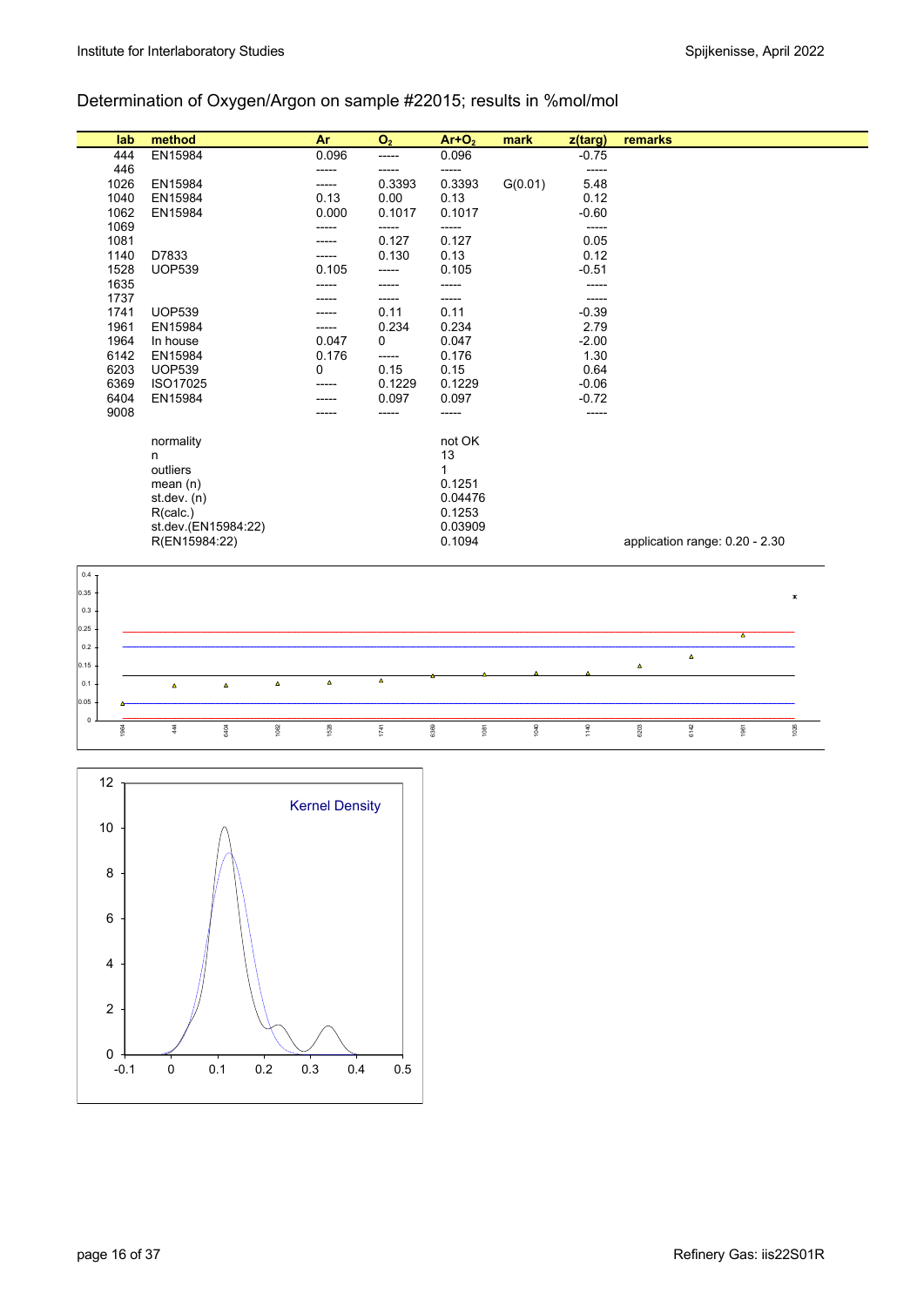# Determination of Nitrogen on sample #22015; results in %mol/mol

| lab              | method              |                | value           |          | mark        | z(targ)  |          | remarks                         |          |      |      |      |          |                |                |
|------------------|---------------------|----------------|-----------------|----------|-------------|----------|----------|---------------------------------|----------|------|------|------|----------|----------------|----------------|
| 444              | EN15984             |                | 2.499           |          | C           | $-0.57$  |          | first reported: 2.495           |          |      |      |      |          |                |                |
| 446              |                     |                | -----           |          |             | -----    |          |                                 |          |      |      |      |          |                |                |
| 1026             | EN15984             |                | 2.9783          |          | C           | 1.74     |          | first reported: 3.3039          |          |      |      |      |          |                |                |
| 1040             | EN15984             |                | 2.55            |          |             | $-0.32$  |          |                                 |          |      |      |      |          |                |                |
| 1062             | EN15984             |                | 2.4709          |          |             | $-0.70$  |          |                                 |          |      |      |      |          |                |                |
| 1069             | <b>UOP539</b>       |                | 2.561           |          |             | $-0.27$  |          |                                 |          |      |      |      |          |                |                |
| 1081             |                     |                | 2.563           |          |             | $-0.26$  |          |                                 |          |      |      |      |          |                |                |
| 1140             | D7833               |                | 2.688           |          | $\mathbf C$ | 0.34     |          | first reported: 2.675           |          |      |      |      |          |                |                |
| 1528             | <b>UOP539</b>       |                | 2.445           |          |             | $-0.83$  |          |                                 |          |      |      |      |          |                |                |
| 1635             | <b>UOP539</b>       |                | 0.61            |          | G(0.01)     | $-9.66$  |          |                                 |          |      |      |      |          |                |                |
| 1737             |                     |                | 2.54            |          |             | $-0.37$  |          |                                 |          |      |      |      |          |                |                |
| 1741             | <b>UOP539</b>       |                | 2.47            |          |             | $-0.71$  |          |                                 |          |      |      |      |          |                |                |
| 1961             | EN15984             |                | 2.548           |          |             | $-0.33$  |          |                                 |          |      |      |      |          |                |                |
| 1964             | In house            |                | 2.723           |          |             | 0.51     |          |                                 |          |      |      |      |          |                |                |
| 6142             | EN15984             |                | 3.4035          |          | G(0.05)     | 3.79     |          |                                 |          |      |      |      |          |                |                |
| 6203             | <b>UOP539</b>       |                | 3.14            |          |             | 2.52     |          |                                 |          |      |      |      |          |                |                |
| 6369<br>6404     | ISO17025            |                | 2.5896<br>2.487 |          |             | $-0.13$  |          |                                 |          |      |      |      |          |                |                |
| 9008             | EN15984             |                |                 |          |             | $-0.63$  |          |                                 |          |      |      |      |          |                |                |
|                  |                     |                | -----           |          |             | -----    |          |                                 |          |      |      |      |          |                |                |
|                  | normality           |                | not OK          |          |             |          |          |                                 |          |      |      |      |          |                |                |
|                  | n                   |                | 15              |          |             |          |          |                                 |          |      |      |      |          |                |                |
|                  | outliers            |                | 2               |          |             |          |          |                                 |          |      |      |      |          |                |                |
|                  | mean(n)             |                | 2.6169          |          |             |          |          |                                 |          |      |      |      |          |                |                |
|                  | st.dev. (n)         |                | 0.19743         |          |             |          |          |                                 |          |      |      |      |          |                |                |
|                  | R(calc.)            |                | 0.5528          |          |             |          |          |                                 |          |      |      |      |          |                |                |
|                  | st.dev.(EN15984:22) |                | 0.20767         |          |             |          |          |                                 |          |      |      |      |          |                |                |
|                  | R(EN15984:22)       |                | 0.5815          |          |             |          |          | application range: 5.00 - 57.00 |          |      |      |      |          |                |                |
|                  |                     |                |                 |          |             |          |          |                                 |          |      |      |      |          |                |                |
| 3.6 <sub>7</sub> |                     |                |                 |          |             |          |          |                                 |          |      |      |      |          |                |                |
|                  |                     |                |                 |          |             |          |          |                                 |          |      |      |      |          |                |                |
| $3.4\,$          |                     |                |                 |          |             |          |          |                                 |          |      |      |      |          |                | $\pmb{\times}$ |
| $3.2\,$          |                     |                |                 |          |             |          |          |                                 |          |      |      |      |          | $\pmb{\Delta}$ |                |
| $\mathbf 3$      |                     |                |                 |          |             |          |          |                                 |          |      |      |      | $\Delta$ |                |                |
| $2.8\,$          |                     |                |                 |          |             |          |          |                                 |          |      |      |      |          |                |                |
|                  |                     |                |                 |          |             |          |          |                                 |          |      | Δ    | Δ    |          |                |                |
| $2.6\,$          | $\pmb{\Delta}$      | $\pmb{\Delta}$ | $\pmb{\Delta}$  | $\Delta$ | $\Delta$    | $\Delta$ | $\Delta$ | $\Delta$                        | $\Delta$ | Δ    |      |      |          |                |                |
| $2.4\,$          | $\Delta$            |                |                 |          |             |          |          |                                 |          |      |      |      |          |                |                |
| $2.2\,$          |                     |                |                 |          |             |          |          |                                 |          |      |      |      |          |                |                |
| $\sqrt{2}$       |                     |                |                 |          |             |          |          |                                 |          |      |      |      |          |                |                |
| 1635             | 1528<br>1741        | 1062           | 6404            | 44       | 1737        | 1961     | 1040     | 1069                            | 1081     | 6369 | 1140 | 1964 | 1026     | 6203           | 6142           |
|                  |                     |                |                 |          |             |          |          |                                 |          |      |      |      |          |                |                |

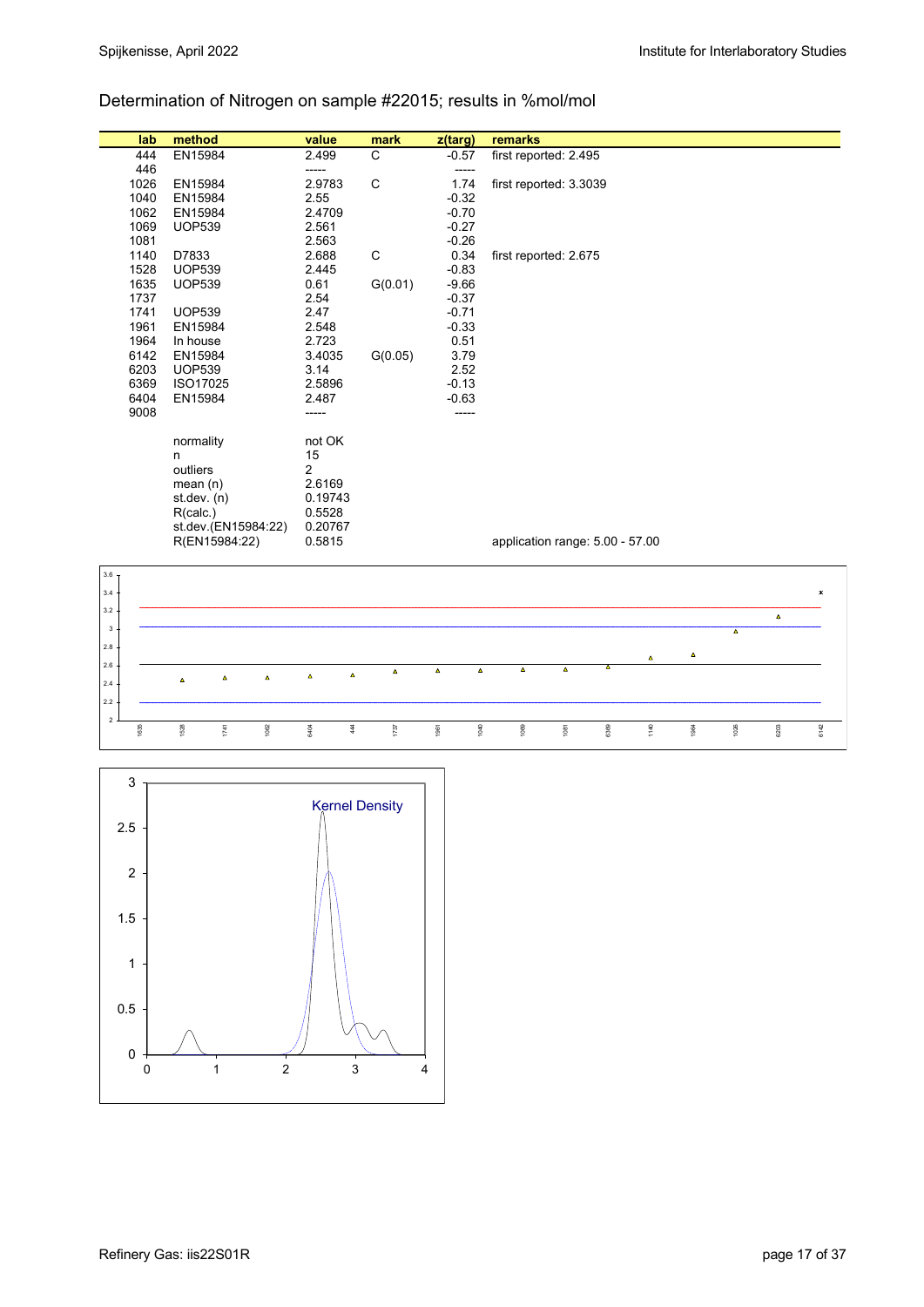# Determination of Carbon Monoxide on sample #22015; results in %mol/mol

|              | lab          | method                     |    | value             |          | mark       | z(targ)                 | remarks |                                  |      |      |      |      |          |      |
|--------------|--------------|----------------------------|----|-------------------|----------|------------|-------------------------|---------|----------------------------------|------|------|------|------|----------|------|
|              | 444          | EN15984                    |    | 0.771             |          | C          | $-0.58$                 |         | first reported: 0.770            |      |      |      |      |          |      |
|              | 446          |                            |    | -----             |          |            | -----                   |         |                                  |      |      |      |      |          |      |
|              | 1026<br>1040 | EN15984<br>EN15984         |    | 0.8099<br>0.83    |          | C          | $-0.12$<br>0.12         |         | first reported; 0.787733333      |      |      |      |      |          |      |
|              | 1062         | EN15984                    |    | 0.7984            |          |            | $-0.26$                 |         |                                  |      |      |      |      |          |      |
|              | 1069         | <b>UOP539</b>              |    | 0.789             |          |            | $-0.37$                 |         |                                  |      |      |      |      |          |      |
|              | 1081         |                            |    | 0.721             |          |            | $-1.18$                 |         |                                  |      |      |      |      |          |      |
|              | 1140         | D7833                      |    | 0.131             |          | C, G(0.01) | $-8.22$                 |         | first reported: 0.040            |      |      |      |      |          |      |
|              | 1528         | <b>UOP539</b>              |    | 0.851             |          |            | 0.37                    |         |                                  |      |      |      |      |          |      |
|              | 1635         | <b>UOP539</b>              |    | 0.0               |          | G(0.05)    | $-9.79$                 |         |                                  |      |      |      |      |          |      |
|              | 1737         |                            |    | 0.85              |          |            | 0.36                    |         |                                  |      |      |      |      |          |      |
|              | 1741         | <b>UOP539</b>              |    | 0.81              |          |            | $-0.12$                 |         |                                  |      |      |      |      |          |      |
|              | 1961         | EN15984                    |    | 1.018             |          |            | 2.37                    |         |                                  |      |      |      |      |          |      |
|              | 1964<br>6142 | In house<br>EN15984        |    | 0.774<br>0.8215   |          |            | $-0.55$<br>0.02         |         |                                  |      |      |      |      |          |      |
|              | 6203         | <b>UOP539</b>              |    | 0.80              |          |            | $-0.24$                 |         |                                  |      |      |      |      |          |      |
|              | 6369         | ISO17025                   |    | 0.8324            |          |            | 0.15                    |         |                                  |      |      |      |      |          |      |
|              | 6404         | EN15984                    |    | 0.821             |          |            | 0.01                    |         |                                  |      |      |      |      |          |      |
|              | 9008         |                            |    | -----             |          |            | -----                   |         |                                  |      |      |      |      |          |      |
|              |              |                            |    |                   |          |            |                         |         |                                  |      |      |      |      |          |      |
|              |              | normality                  |    | not OK            |          |            |                         |         |                                  |      |      |      |      |          |      |
|              |              | n                          |    | 15                |          |            |                         |         |                                  |      |      |      |      |          |      |
|              |              | outliers                   |    | $\overline{2}$    |          |            |                         |         |                                  |      |      |      |      |          |      |
|              |              | mean $(n)$<br>st. dev. (n) |    | 0.8198<br>0.06418 |          |            |                         |         |                                  |      |      |      |      |          |      |
|              |              | R(calc.)                   |    | 0.1797            |          |            |                         |         |                                  |      |      |      |      |          |      |
|              |              | st.dev.(EN15984:22)        |    | 0.08376           |          |            |                         |         |                                  |      |      |      |      |          |      |
|              |              | R(EN15984:22)              |    | 0.2345            |          |            |                         |         | application range: $0.50 - 3.10$ |      |      |      |      |          |      |
|              |              |                            |    |                   |          |            |                         |         |                                  |      |      |      |      |          |      |
| 1.1          |              |                            |    |                   |          |            |                         |         |                                  |      |      |      |      |          |      |
| $\mathbf{1}$ |              |                            |    |                   |          |            |                         |         |                                  |      |      |      |      |          | Δ    |
|              |              |                            |    |                   |          |            |                         |         |                                  |      |      |      |      |          |      |
| 0.9          |              |                            |    |                   |          |            |                         |         |                                  |      |      |      |      | $\Delta$ |      |
| 0.8          |              |                            |    |                   | $\Delta$ | $\Delta$   | $\overline{\mathbf{A}}$ |         |                                  |      |      |      | Δ    |          |      |
|              |              | $\pmb{\Delta}$             | Ä  | $\Delta$          |          |            |                         |         |                                  |      |      |      |      |          |      |
| 0.7          |              |                            |    |                   |          |            |                         |         |                                  |      |      |      |      |          |      |
| 0.6          |              |                            |    |                   |          |            |                         |         |                                  |      |      |      |      |          |      |
|              |              |                            |    |                   |          |            |                         |         |                                  |      |      |      |      |          |      |
| 0.5          | 1635         | 1140<br>1081               | 44 | 1964              | 1069     | 1062       | 6203<br>1026            | 1741    | 6404                             | 6142 | 1040 | 6369 | 1737 | 1528     | 1961 |
|              |              |                            |    |                   |          |            |                         |         |                                  |      |      |      |      |          |      |

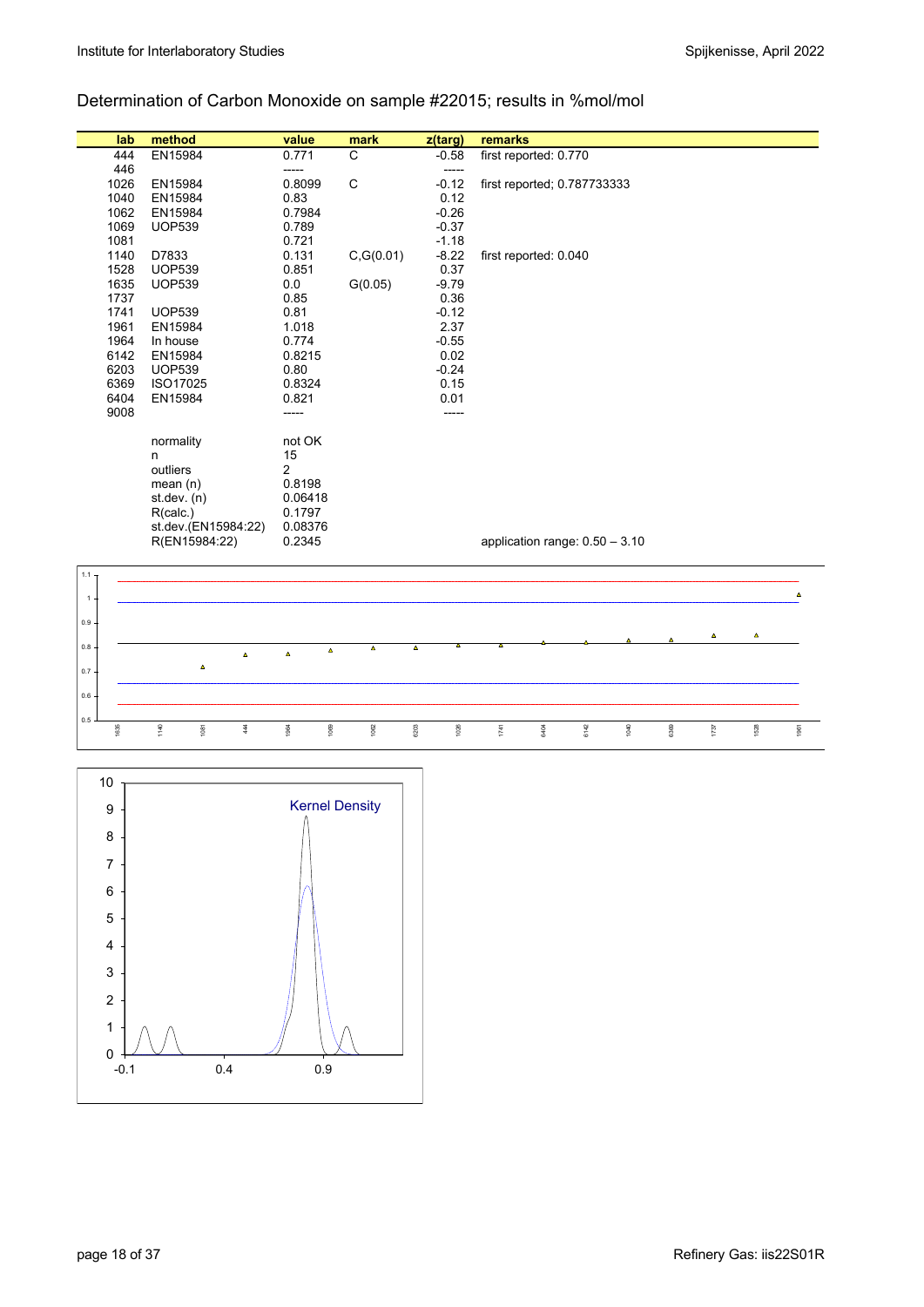## Determination of Carbon Dioxide on sample #22015; results in %mol/mol

| lab          | method                           | value          | mark | z(targ)      | remarks                                                      |
|--------------|----------------------------------|----------------|------|--------------|--------------------------------------------------------------|
| 444          | EN15984                          | 0.489          | C    | $-0.51$      | first reported: 0.488                                        |
| 446          |                                  | -----          |      | -----        |                                                              |
| 1026         | EN15984                          | 0.4859         | C    | $-0.62$      | first reported: 0.492233333                                  |
| 1040         | EN15984                          | 0.48           |      | $-0.83$      |                                                              |
| 1062         | EN15984                          | 0.4969         |      | $-0.23$      |                                                              |
| 1069         | <b>UOP539</b>                    | 0.504          |      | 0.02         |                                                              |
| 1081         |                                  | 0.503          |      | $-0.01$      |                                                              |
| 1140         | D7833                            | 0.544          |      | 1.45         |                                                              |
| 1528         | <b>UOP539</b>                    | 0.500          |      | $-0.12$      |                                                              |
| 1635         | <b>UOP539</b>                    | 0.5            | ex   | $-0.12$      | test result excluded, see paragraph 4.1                      |
| 1737         |                                  | 0.51           |      | 0.24         |                                                              |
| 1741         | <b>UOP539</b>                    | 0.50           |      | $-0.12$      |                                                              |
| 1961         | EN15984                          | 0.506          |      | 0.09         |                                                              |
| 1964         | In house                         | 0.426          |      | $-2.75$      |                                                              |
| 6142<br>6203 | EN15984<br><b>UOP539</b>         | 0.561<br>0.51  |      | 2.05<br>0.24 |                                                              |
| 6369         | ISO17025                         | 0.5376         |      | 1.22         |                                                              |
| 6404         | EN15984                          | 0.500          |      | $-0.12$      |                                                              |
| 9008         |                                  |                |      | -----        |                                                              |
|              |                                  | -----          |      |              |                                                              |
|              | normality                        | not OK         |      |              |                                                              |
|              | n                                | 16             |      |              |                                                              |
|              | outliers                         | $0 (+1ex)$     |      |              |                                                              |
|              | mean(n)                          | 0.5033         |      |              |                                                              |
|              | st.dev. (n)                      | 0.02984        |      |              |                                                              |
|              | R(calc.)                         | 0.0836         |      |              |                                                              |
|              | st.dev.(EN15984:22)              | 0.02812        |      |              |                                                              |
|              | R(EN15984:22)                    | 0.0787         |      |              | application range: $0.40 - 10.00$                            |
|              |                                  |                |      |              |                                                              |
| $0.6\,$      |                                  |                |      |              |                                                              |
| 0.58         |                                  |                |      |              |                                                              |
| 0.56         |                                  |                |      |              |                                                              |
| 0.54         |                                  |                |      |              | Δ<br>$\Delta$                                                |
| 0.52         |                                  |                |      |              |                                                              |
| 0.5          |                                  | $\pmb{\Delta}$ | А    | Δ.           | Δ<br>Δ<br>Δ.                                                 |
| 0.48         | $\Delta$<br>$\Delta$<br>$\Delta$ |                |      |              |                                                              |
| 0.46         |                                  |                |      |              |                                                              |
| 0.44         |                                  |                |      |              |                                                              |
| 0.42         |                                  |                |      |              |                                                              |
| 0.4          | 44                               |                |      |              |                                                              |
| 1964         | 1040<br>1026                     | 1062<br>1635   | 1528 | 1741<br>6404 | 1081<br>1961<br>6142<br>1069<br>1737<br>6203<br>6369<br>1140 |
|              |                                  |                |      |              |                                                              |

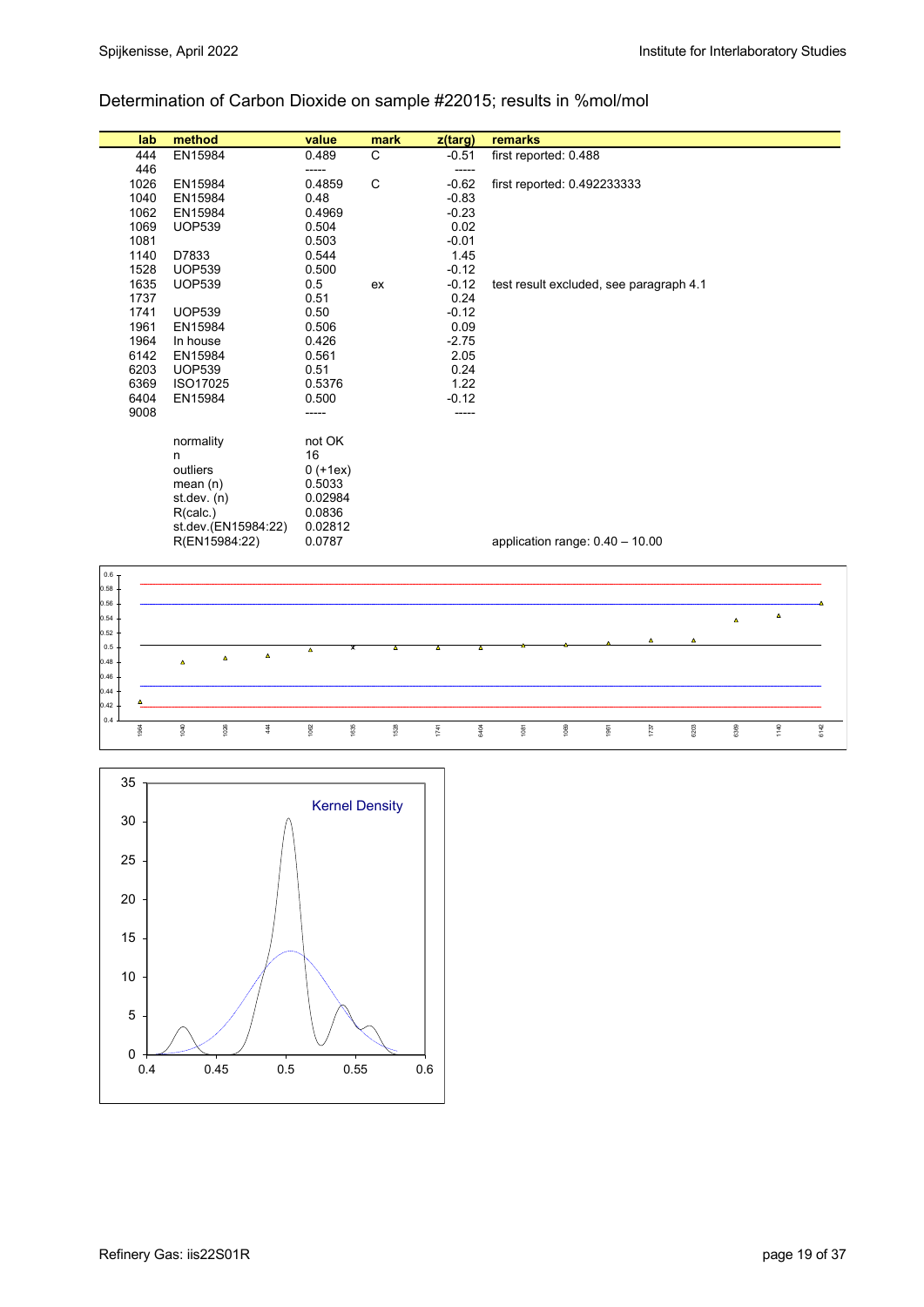# Determination of Methane on sample #22015; results in %mol/mol

| lab          | method                           | value          | mark         | z(targ)         | remarks                                 |      |          |      |          |      |          |      |
|--------------|----------------------------------|----------------|--------------|-----------------|-----------------------------------------|------|----------|------|----------|------|----------|------|
| 444          | EN15984                          | 19.996         | C            | 0.46            | first reported: 19.959                  |      |          |      |          |      |          |      |
| 446          |                                  | -----          |              | -----           |                                         |      |          |      |          |      |          |      |
| 1026         | EN15984                          | 20.1241        | $\mathsf{C}$ | 0.86            | first reported: 20.04468333             |      |          |      |          |      |          |      |
| 1040         | EN15984                          | 19.97          |              | 0.38            |                                         |      |          |      |          |      |          |      |
| 1062         | EN15984                          | 20.0396        |              | 0.60            |                                         |      |          |      |          |      |          |      |
| 1069         | <b>UOP539</b>                    | 19.8982        |              | 0.16            |                                         |      |          |      |          |      |          |      |
| 1081         |                                  | 19.836         |              | $-0.03$         |                                         |      |          |      |          |      |          |      |
| 1140         | D7833                            | 20.207         | C            | 1.11            | first reported: 20.229                  |      |          |      |          |      |          |      |
| 1528         | <b>UOP539</b>                    | 19.61          | $\mathsf{C}$ | $-0.73$         | first reported: 20.097                  |      |          |      |          |      |          |      |
| 1635<br>1737 | <b>UOP539</b>                    | 19.23<br>20.19 | ex           | $-1.90$<br>1.06 | test result excluded, see paragraph 4.1 |      |          |      |          |      |          |      |
| 1741         | <b>UOP539</b>                    | 19.41          |              | $-1.35$         |                                         |      |          |      |          |      |          |      |
| 1961         | EN15984                          | 19.373         |              | $-1.46$         |                                         |      |          |      |          |      |          |      |
| 1964         | In house                         | 19.8734        |              | 0.08            |                                         |      |          |      |          |      |          |      |
| 6142         | EN15984                          | 19.441         |              | $-1.25$         |                                         |      |          |      |          |      |          |      |
| 6203         | <b>UOP539</b>                    | 20.44          |              | 1.83            |                                         |      |          |      |          |      |          |      |
| 6369         | ISO17025                         | 19.6529        |              | $-0.60$         |                                         |      |          |      |          |      |          |      |
| 6404         | EN15984                          | 19.475         |              | $-1.14$         |                                         |      |          |      |          |      |          |      |
| 9008         |                                  | -----          |              |                 |                                         |      |          |      |          |      |          |      |
|              |                                  |                |              |                 |                                         |      |          |      |          |      |          |      |
|              | normality                        | OK             |              |                 |                                         |      |          |      |          |      |          |      |
|              | n                                | 16             |              |                 |                                         |      |          |      |          |      |          |      |
|              | outliers                         | $0 (+1ex)$     |              |                 |                                         |      |          |      |          |      |          |      |
|              | mean(n)                          | 19.8460        |              |                 |                                         |      |          |      |          |      |          |      |
|              | st. dev. (n)                     | 0.32313        |              |                 |                                         |      |          |      |          |      |          |      |
|              | R(calc.)                         | 0.9048         |              |                 |                                         |      |          |      |          |      |          |      |
|              | st.dev.(EN15984:22)              | 0.32413        |              |                 |                                         |      |          |      |          |      |          |      |
|              | R(EN15984:22)                    | 0.9076         |              |                 | application range: $4.00 - 20.00$       |      |          |      |          |      |          |      |
|              |                                  |                |              |                 |                                         |      |          |      |          |      |          |      |
| 21           |                                  |                |              |                 |                                         |      |          |      |          |      |          |      |
|              |                                  |                |              |                 |                                         |      |          |      |          |      |          |      |
| 20.5         |                                  |                |              |                 |                                         |      |          |      |          |      |          | A    |
|              |                                  |                |              |                 |                                         |      |          | Δ    | $\Delta$ | Δ    | $\Delta$ |      |
| $20\,$       |                                  |                |              |                 |                                         | Δ    | $\Delta$ |      |          |      |          |      |
| 19.5         |                                  | $\Delta$       | $\Delta$     |                 |                                         |      |          |      |          |      |          |      |
|              | $\Delta$<br>$\Delta$<br>$\Delta$ | $\Delta$       |              |                 |                                         |      |          |      |          |      |          |      |
| 19           |                                  |                |              |                 |                                         |      |          |      |          |      |          |      |
|              |                                  |                |              |                 |                                         |      |          |      |          |      |          |      |
| 18.5         |                                  |                |              |                 |                                         |      |          |      |          |      |          |      |
| 1635         | 6142<br>1961<br>1741             | 6404<br>1528   | 6369         | 1081            | 1964<br>1069                            | 1040 | 44       | 1062 | 1026     | 1737 | 1140     | 6203 |

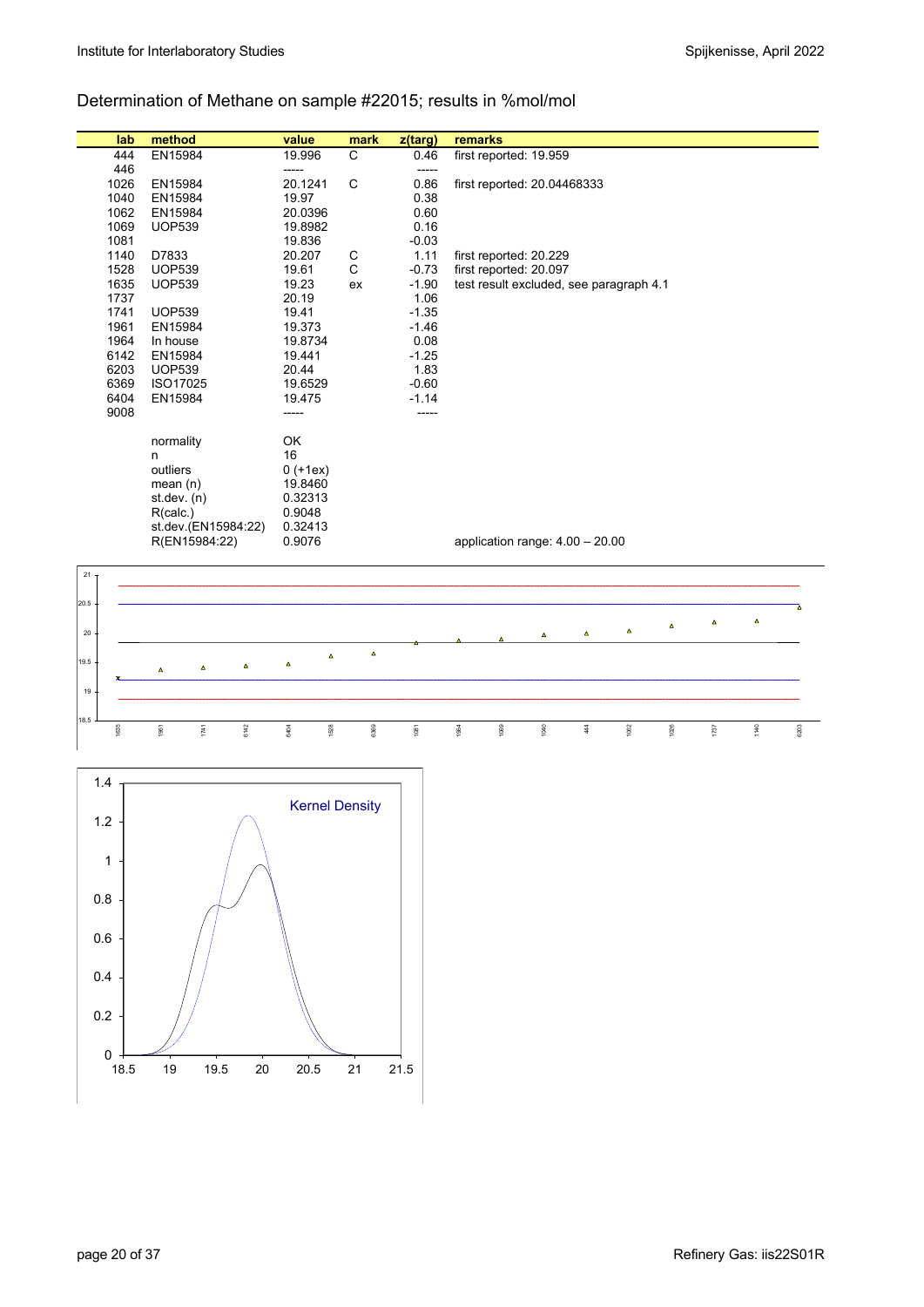## Determination of Ethane on sample #22015; results in %mol/mol

|         | lab                     | method                                       |          | value      | mark           | z(targ) |     | remarks                                 |                  |                |                |          |          |                |                |
|---------|-------------------------|----------------------------------------------|----------|------------|----------------|---------|-----|-----------------------------------------|------------------|----------------|----------------|----------|----------|----------------|----------------|
|         | 444                     | EN15984                                      |          | 7.939      | $\overline{C}$ | 0.23    |     | first reported: 7.927                   |                  |                |                |          |          |                |                |
|         | 446                     |                                              | -----    |            |                | -----   |     |                                         |                  |                |                |          |          |                |                |
|         | 1026                    | EN15984                                      |          | 7.9766     | C              | 0.57    |     | first reported: 7.947816667             |                  |                |                |          |          |                |                |
|         | 1040                    | EN15984                                      | 7.86     |            |                | $-0.48$ |     |                                         |                  |                |                |          |          |                |                |
|         | 1062                    | EN15984                                      |          | 7.9983     |                | 0.76    |     |                                         |                  |                |                |          |          |                |                |
|         | 1069                    | <b>UOP539</b>                                |          | 8.025      |                | 1.00    |     |                                         |                  |                |                |          |          |                |                |
|         | 1081                    |                                              |          | 7.920      |                | 0.06    |     |                                         |                  |                |                |          |          |                |                |
|         | 1140                    | D7833                                        |          | 8.061      | C              | 1.33    |     | first reported: 8.070                   |                  |                |                |          |          |                |                |
|         | 1528                    | <b>UOP539</b>                                |          | 7.948      |                | 0.31    |     |                                         |                  |                |                |          |          |                |                |
|         | 1635                    | <b>UOP539</b>                                | 7.66     |            | ex             | $-2.28$ |     | test result excluded, see paragraph 4.1 |                  |                |                |          |          |                |                |
|         | 1737                    |                                              | 7.95     |            |                | 0.33    |     |                                         |                  |                |                |          |          |                |                |
|         | 1741                    | <b>UOP539</b>                                | 7.85     |            |                | $-0.57$ |     |                                         |                  |                |                |          |          |                |                |
|         | 1961                    | EN15984                                      |          | 7.756      |                | $-1.42$ |     |                                         |                  |                |                |          |          |                |                |
|         | 1964                    | In house                                     |          | 8.0037     |                | 0.81    |     |                                         |                  |                |                |          |          |                |                |
|         | 6142                    | EN15984                                      |          | 7.761      |                | $-1.37$ |     |                                         |                  |                |                |          |          |                |                |
|         | 6203                    | <b>UOP539</b>                                | 8.38     |            | G(0.05)        | 4.20    |     |                                         |                  |                |                |          |          |                |                |
|         | 6369                    | ISO17025                                     |          | 7.8311     |                | $-0.74$ |     |                                         |                  |                |                |          |          |                |                |
|         | 6404                    | EN15984                                      |          | 7.821      |                | $-0.83$ |     |                                         |                  |                |                |          |          |                |                |
|         | 9008                    |                                              | -----    |            |                | -----   |     |                                         |                  |                |                |          |          |                |                |
|         |                         |                                              | OK       |            |                |         |     |                                         |                  |                |                |          |          |                |                |
|         |                         | normality                                    | 15       |            |                |         |     |                                         |                  |                |                |          |          |                |                |
|         |                         | n<br>outliers                                |          | $1 (+1ex)$ |                |         |     |                                         |                  |                |                |          |          |                |                |
|         |                         | mean(n)                                      |          | 7.9134     |                |         |     |                                         |                  |                |                |          |          |                |                |
|         |                         | st.dev. (n)                                  |          | 0.09525    |                |         |     |                                         |                  |                |                |          |          |                |                |
|         |                         | R(calc.)                                     |          | 0.2667     |                |         |     |                                         |                  |                |                |          |          |                |                |
|         |                         | st.dev.(EN15984:22)                          |          | 0.11115    |                |         |     |                                         |                  |                |                |          |          |                |                |
|         |                         | R(EN15984:22)                                |          | 0.3112     |                |         |     | application range: 3.90 - 10.00         |                  |                |                |          |          |                |                |
|         |                         |                                              |          |            |                |         |     |                                         |                  |                |                |          |          |                |                |
| $8.5\,$ |                         |                                              |          |            |                |         |     |                                         |                  |                |                |          |          |                |                |
| $8.4\,$ |                         |                                              |          |            |                |         |     |                                         |                  |                |                |          |          |                | $\pmb{\times}$ |
| 8.3     |                         |                                              |          |            |                |         |     |                                         |                  |                |                |          |          |                |                |
| $8.2\,$ |                         |                                              |          |            |                |         |     |                                         |                  |                |                |          |          |                |                |
| 8.1     |                         |                                              |          |            |                |         |     |                                         |                  |                |                |          |          | $\pmb{\Delta}$ |                |
| 8       |                         |                                              |          |            |                |         |     | $\Delta$                                | $\blacktriangle$ | $\pmb{\Delta}$ | $\pmb{\Delta}$ | $\Delta$ | $\Delta$ |                |                |
| $7.9\,$ |                         |                                              |          | $\Delta$   | $\Delta$       |         |     |                                         |                  |                |                |          |          |                |                |
| 7.8     |                         | $\Delta$<br>$\pmb{\Delta}$<br>$\pmb{\Delta}$ | $\Delta$ |            |                |         |     |                                         |                  |                |                |          |          |                |                |
| $7.7\,$ | $\overline{\mathbf{x}}$ |                                              |          |            |                |         |     |                                         |                  |                |                |          |          |                |                |
| $7.6\,$ |                         |                                              |          |            |                |         |     |                                         |                  |                |                |          |          |                |                |
| $7.5\,$ | 1635                    | 6142<br>6404<br>1961                         | 6369     | 1741       | 1040           | 1081    | 444 | 1528                                    | 1737             | 1026           | 1062           | 1964     | 1069     | 1140           | 6203           |
|         |                         |                                              |          |            |                |         |     |                                         |                  |                |                |          |          |                |                |

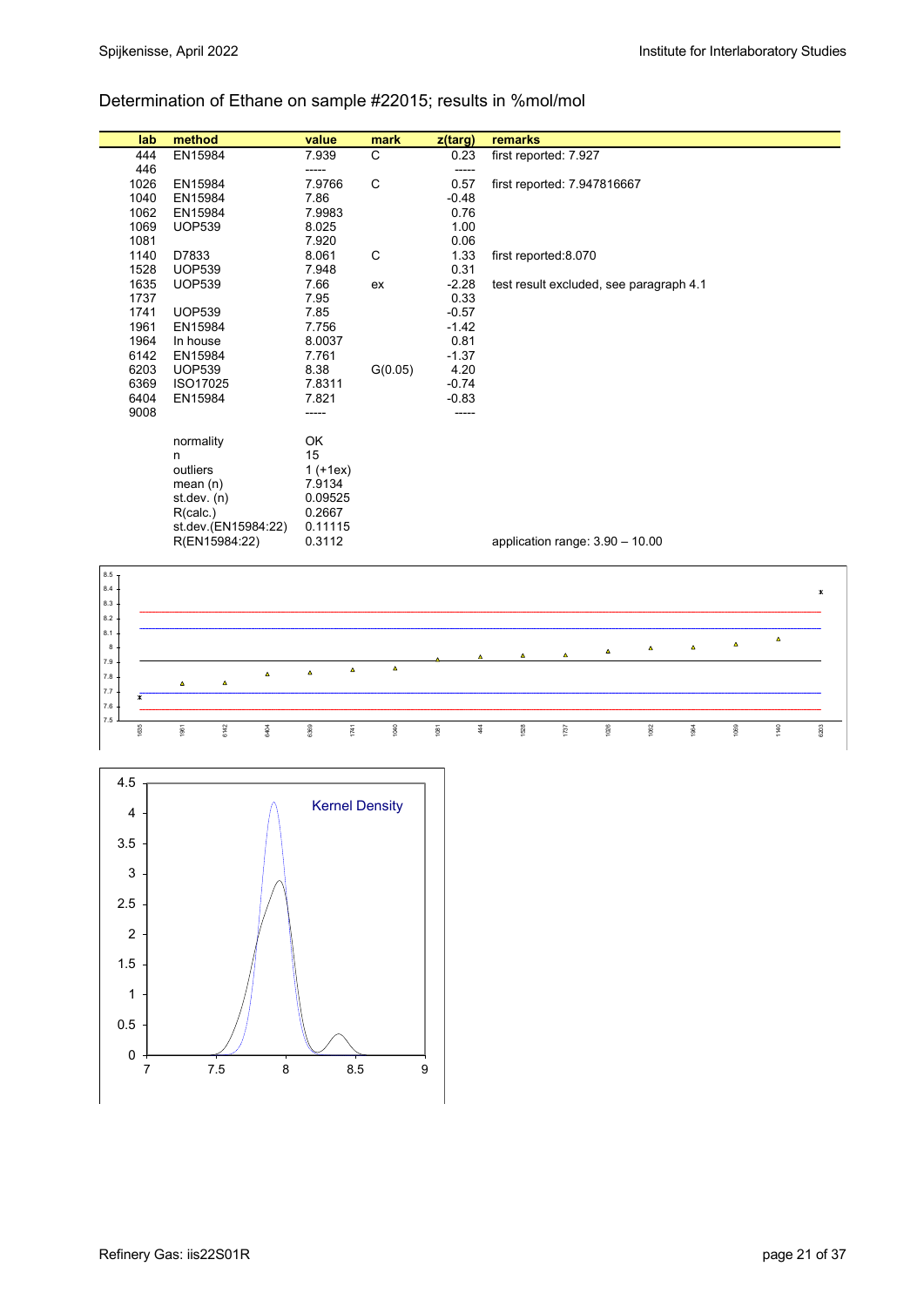# Determination of Ethene on sample #22015; results in %mol/mol

| lab             | method               | value           | mark         | z(targ)                                            | remarks                                 |      |      |          |      |          |          |      |
|-----------------|----------------------|-----------------|--------------|----------------------------------------------------|-----------------------------------------|------|------|----------|------|----------|----------|------|
| 444             | EN15984              | 1.971           | $\mathbf C$  | $-0.32$                                            | first reported: 1.962                   |      |      |          |      |          |          |      |
| 446             |                      | -----           |              | $-----$                                            |                                         |      |      |          |      |          |          |      |
| 1026            | EN15984              | 1.965           | $\mathsf{C}$ | $-0.45$                                            | first reported: 1.96225                 |      |      |          |      |          |          |      |
| 1040            | EN15984              | 1.97            |              | $-0.34$                                            |                                         |      |      |          |      |          |          |      |
| 1062            | EN15984              | 1.9917          |              | 0.15                                               |                                         |      |      |          |      |          |          |      |
| 1069            | <b>UOP539</b>        | 2.01            |              | 0.56                                               |                                         |      |      |          |      |          |          |      |
| 1081            |                      | 1.975           |              | $-0.23$                                            |                                         |      |      |          |      |          |          |      |
| 1140            | D7833                | 2.016           | C            | 0.69                                               | first reported: 2.018                   |      |      |          |      |          |          |      |
| 1528            | <b>UOP539</b>        | 1.877           |              | $-2.43$                                            |                                         |      |      |          |      |          |          |      |
| 1635            | <b>UOP539</b>        | 1.92            | ex           | $-1.47$                                            | test result excluded, see paragraph 4.1 |      |      |          |      |          |          |      |
| 1737            |                      | 2.01            |              | 0.56                                               |                                         |      |      |          |      |          |          |      |
| 1741            | <b>UOP539</b>        | 1.98            |              | $-0.12$                                            |                                         |      |      |          |      |          |          |      |
| 1961            | EN15984              | 2.005           |              | 0.45                                               |                                         |      |      |          |      |          |          |      |
| 1964<br>6142    | In house             | 2.0006<br>----- |              | 0.35<br>-----                                      |                                         |      |      |          |      |          |          |      |
| 6203            | <b>UOP539</b>        | 2.07            |              | 1.91                                               |                                         |      |      |          |      |          |          |      |
| 6369            | ISO17025             | 1.9872          |              | 0.05                                               |                                         |      |      |          |      |          |          |      |
| 6404            | EN15984              | 1.949           |              | $-0.81$                                            |                                         |      |      |          |      |          |          |      |
| 9008            |                      | -----           |              | -----                                              |                                         |      |      |          |      |          |          |      |
|                 |                      |                 |              |                                                    |                                         |      |      |          |      |          |          |      |
|                 | normality            | not OK          |              |                                                    |                                         |      |      |          |      |          |          |      |
|                 | n                    | 15              |              |                                                    |                                         |      |      |          |      |          |          |      |
|                 | outliers             | $0 (+1ex)$      |              |                                                    |                                         |      |      |          |      |          |          |      |
|                 | mean(n)              | 1.9852          |              |                                                    |                                         |      |      |          |      |          |          |      |
|                 | st. dev. (n)         | 0.04143         |              |                                                    |                                         |      |      |          |      |          |          |      |
|                 | R(calc.)             | 0.1160          |              |                                                    |                                         |      |      |          |      |          |          |      |
|                 | st.dev.(EN15984:22)  | 0.04446         |              |                                                    |                                         |      |      |          |      |          |          |      |
|                 | R(EN15984:22)        | 0.1245          |              |                                                    | application range: $1.00 - 4.00$        |      |      |          |      |          |          |      |
|                 |                      |                 |              |                                                    |                                         |      |      |          |      |          |          |      |
| 2.15            |                      |                 |              |                                                    |                                         |      |      |          |      |          |          |      |
| 2.1             |                      |                 |              |                                                    |                                         |      |      |          |      |          |          |      |
|                 |                      |                 |              |                                                    |                                         |      |      |          |      |          |          |      |
| 2.05            |                      |                 |              |                                                    |                                         |      |      |          |      |          |          |      |
| $\overline{2}$  |                      |                 |              |                                                    |                                         |      | Δ    | $\Delta$ | Δ    | $\Delta$ | $\Delta$ |      |
| .95             | $\Delta$<br>$\Delta$ | $\Delta$        | $\Delta$     | $\overline{\mathbf{r}}$<br>$\overline{\mathbf{A}}$ |                                         |      |      |          |      |          |          |      |
|                 | $\pmb{\times}$       |                 |              |                                                    |                                         |      |      |          |      |          |          |      |
| 1.9             |                      |                 |              |                                                    |                                         |      |      |          |      |          |          |      |
| $\Delta$<br>.85 |                      |                 |              |                                                    |                                         |      |      |          |      |          |          |      |
|                 |                      |                 |              |                                                    |                                         |      |      |          |      |          |          |      |
| 1.8<br>1528     | 1635<br>6404<br>1026 | 1040            | 44           | 1081<br>1741                                       | 6369                                    | 1062 | 1964 | 1961     | 1069 | 1737     | 1140     | 6203 |
|                 |                      |                 |              |                                                    |                                         |      |      |          |      |          |          |      |
|                 |                      |                 |              |                                                    |                                         |      |      |          |      |          |          |      |

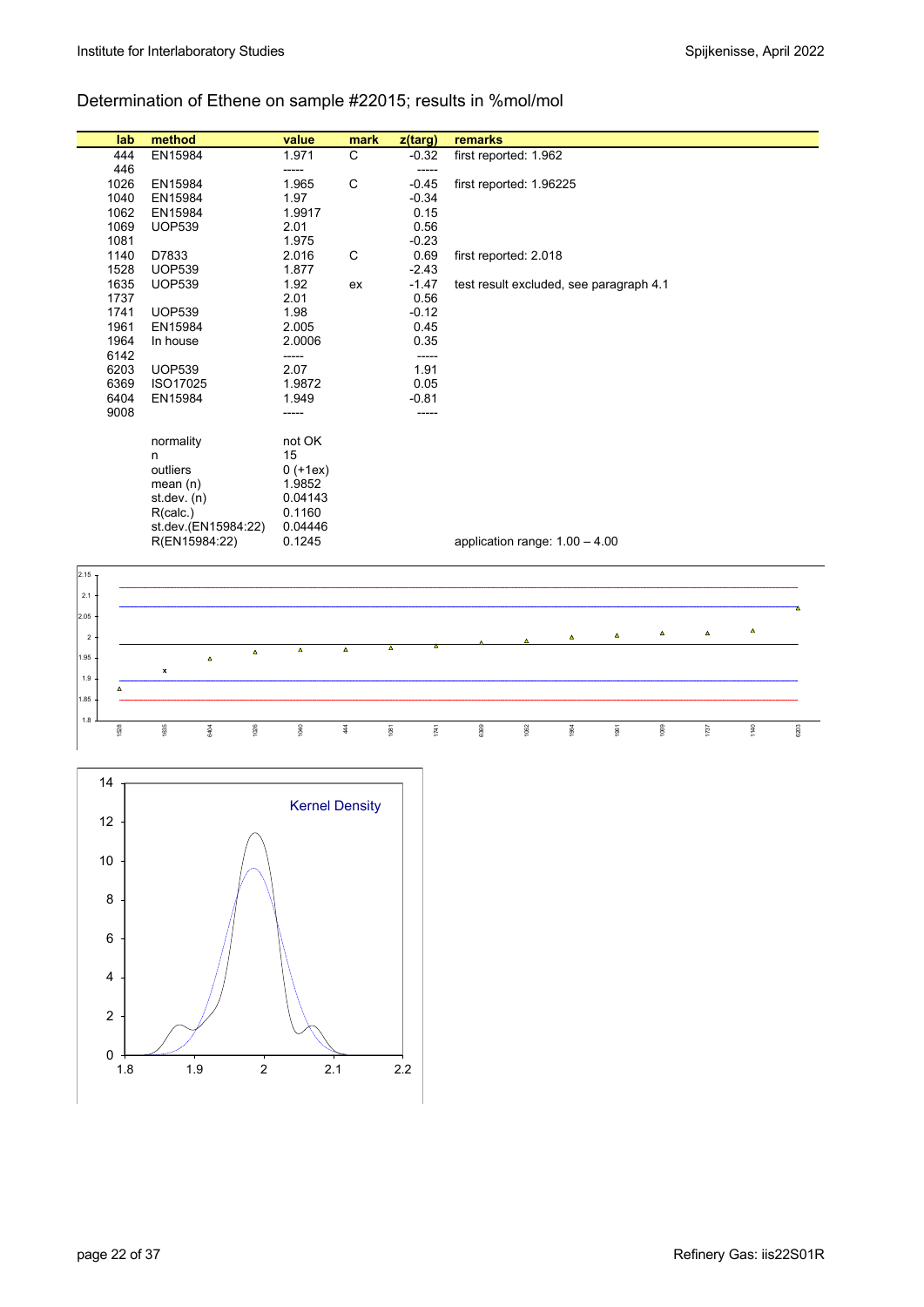## Determination of Propane on sample #22015; results in %mol/mol

|                | lab  | method                  | value             | mark           | z(targ)  | remarks  |                       |                                         |      |          |          |          |                |      |
|----------------|------|-------------------------|-------------------|----------------|----------|----------|-----------------------|-----------------------------------------|------|----------|----------|----------|----------------|------|
|                | 444  | EN15984                 | 4.993             | $\mathsf{C}$   | $-0.46$  |          | first reported: 4.984 |                                         |      |          |          |          |                |      |
|                | 446  |                         | -----             |                | -----    |          |                       |                                         |      |          |          |          |                |      |
|                | 1026 | EN15984                 | 5.005             | $\mathsf{C}$   | $-0.32$  |          |                       | first reported: 4.985583333             |      |          |          |          |                |      |
|                | 1040 | EN15984                 | 5.00              |                | $-0.38$  |          |                       |                                         |      |          |          |          |                |      |
|                | 1062 | EN15984                 | 4.9646            |                | $-0.79$  |          |                       |                                         |      |          |          |          |                |      |
|                | 1069 | <b>UOP539</b>           | 5.121             |                | 1.06     |          |                       |                                         |      |          |          |          |                |      |
|                | 1081 |                         | 4.973             |                | $-0.69$  |          |                       |                                         |      |          |          |          |                |      |
|                | 1140 | D7833                   | 5.092             | C              | 0.71     |          | first reported: 5.098 |                                         |      |          |          |          |                |      |
|                | 1528 | <b>UOP539</b>           | 5.035             |                | 0.04     |          |                       |                                         |      |          |          |          |                |      |
|                | 1635 | <b>UOP539</b>           | 4.86              | ex             | $-2.03$  |          |                       | test result excluded, see paragraph 4.1 |      |          |          |          |                |      |
|                | 1737 |                         | 4.99              |                | $-0.49$  |          |                       |                                         |      |          |          |          |                |      |
|                | 1741 | <b>UOP539</b>           | 5.24              |                | 2.47     |          |                       |                                         |      |          |          |          |                |      |
|                | 1961 | EN15984                 | 5.058             |                | 0.31     |          |                       |                                         |      |          |          |          |                |      |
|                | 1964 | In house                | 5.2919            |                | 3.08     |          |                       |                                         |      |          |          |          |                |      |
|                | 6142 | EN15984                 | 4.9085            |                | $-1.46$  |          |                       |                                         |      |          |          |          |                |      |
|                | 6203 | <b>UOP539</b>           | 5.12              |                | 1.05     |          |                       |                                         |      |          |          |          |                |      |
|                | 6369 | ISO17025                | 4.7388            |                | $-3.47$  |          |                       |                                         |      |          |          |          |                |      |
|                | 6404 | EN15984                 | 4.976             |                | $-0.66$  |          |                       |                                         |      |          |          |          |                |      |
|                | 9008 |                         | -----             |                | -----    |          |                       |                                         |      |          |          |          |                |      |
|                |      |                         |                   |                |          |          |                       |                                         |      |          |          |          |                |      |
|                |      | normality               | suspect           |                |          |          |                       |                                         |      |          |          |          |                |      |
|                |      | n                       | 16                |                |          |          |                       |                                         |      |          |          |          |                |      |
|                |      | outliers                | $0 (+1ex)$        |                |          |          |                       |                                         |      |          |          |          |                |      |
|                |      | mean $(n)$              | 5.0317            |                |          |          |                       |                                         |      |          |          |          |                |      |
|                |      | st.dev. (n)<br>R(calc.) | 0.12863<br>0.3602 |                |          |          |                       |                                         |      |          |          |          |                |      |
|                |      | st.dev.(EN15984:22)     | 0.08443           |                |          |          |                       |                                         |      |          |          |          |                |      |
|                |      | R(EN15984:22)           | 0.2364            |                |          |          |                       | application range $2.00 - 6.00$         |      |          |          |          |                |      |
|                |      |                         |                   |                |          |          |                       |                                         |      |          |          |          |                |      |
| $5.4\,$        |      |                         |                   |                |          |          |                       |                                         |      |          |          |          |                |      |
|                |      |                         |                   |                |          |          |                       |                                         |      |          |          |          |                |      |
| 5.3            |      |                         |                   |                |          |          |                       |                                         |      |          |          |          | $\pmb{\Delta}$ |      |
| 5.2            |      |                         |                   |                |          |          |                       |                                         |      |          |          |          |                |      |
| 5.1            |      |                         |                   |                |          |          |                       |                                         |      | $\Delta$ | $\Delta$ | $\Delta$ |                |      |
| $\mathfrak{s}$ |      |                         |                   | $\pmb{\Delta}$ | $\Delta$ | $\Delta$ | $\Delta$              |                                         |      |          |          |          |                |      |
|                |      | $\Delta$                | $\Delta$          | $\Delta$       |          |          |                       |                                         |      |          |          |          |                |      |
| $4.9\,$        |      | Δ                       |                   |                |          |          |                       |                                         |      |          |          |          |                |      |
| $4.8\,$        |      |                         |                   |                |          |          |                       |                                         |      |          |          |          |                |      |
| $4.7\,$        | Δ    |                         |                   |                |          |          |                       |                                         |      |          |          |          |                |      |
| 4.6            |      |                         |                   |                |          |          |                       |                                         |      |          |          |          |                |      |
|                | 6369 | 1635<br>6142<br>1062    | 1081              | 6404<br>1737   | 44       | 1040     | 1026                  | 1528                                    | 1961 | 1140     | 6203     | 1069     | 1741           | 1964 |
|                |      |                         |                   |                |          |          |                       |                                         |      |          |          |          |                |      |

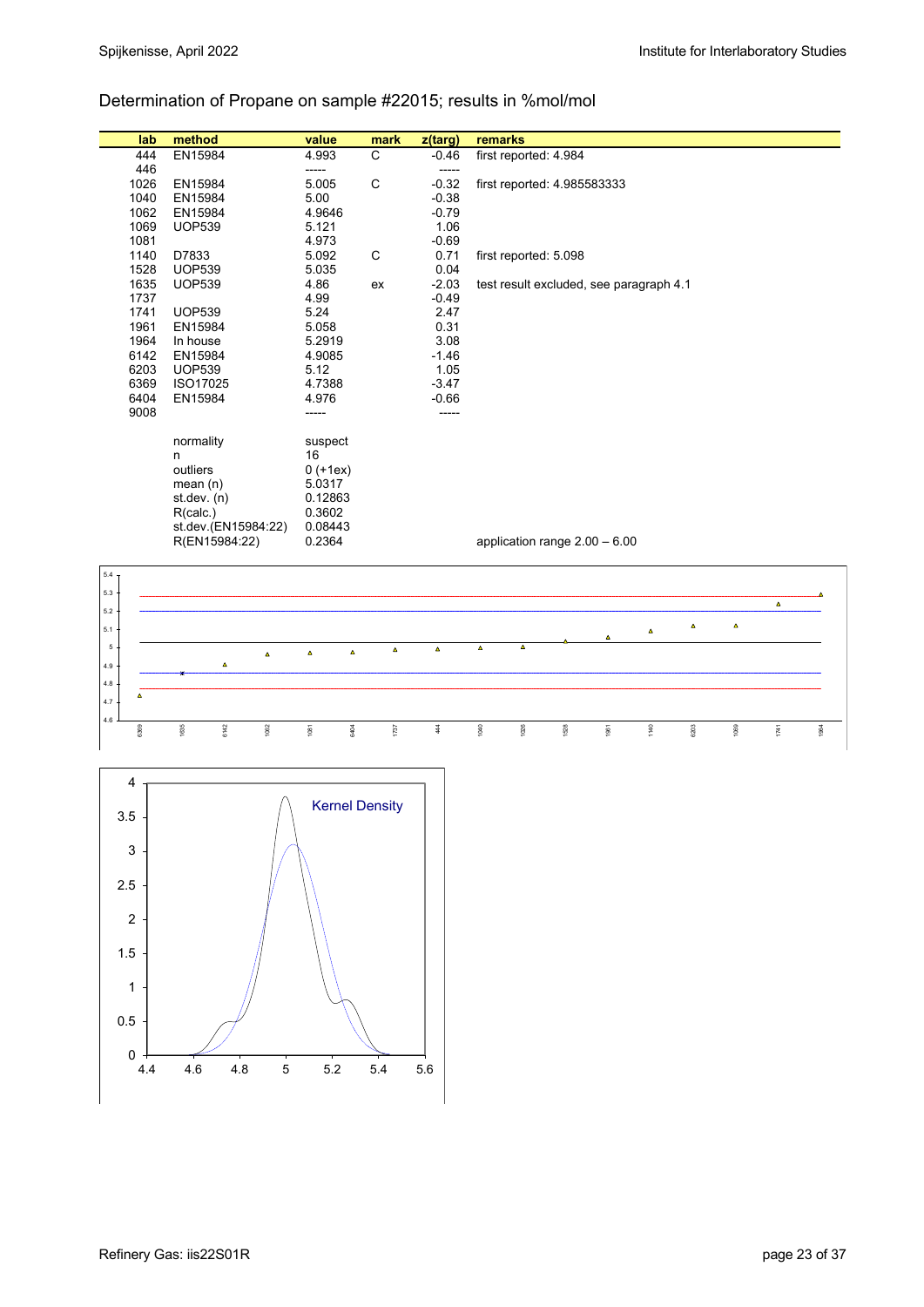# Determination of Propene on sample #22015; results in %mol/mol

|         | lab          | method              |          |          | value          | mark         |          | z(targ)            | remarks |                       |                                  |      |          |          |      |      |
|---------|--------------|---------------------|----------|----------|----------------|--------------|----------|--------------------|---------|-----------------------|----------------------------------|------|----------|----------|------|------|
|         | 444          | EN15984             |          |          | 1.574          | C            |          | $-0.80$            |         | first reported: 1.639 |                                  |      |          |          |      |      |
|         | 446          |                     |          |          | -----          |              |          | -----              |         |                       |                                  |      |          |          |      |      |
|         | 1026         | EN15984             |          |          | 1.6118         | $\mathsf C$  |          | 0.30               |         |                       | first reported: 1.603533333      |      |          |          |      |      |
|         | 1040<br>1062 | EN15984<br>EN15984  |          |          | 1.58<br>1.5781 |              |          | $-0.63$<br>$-0.68$ |         |                       |                                  |      |          |          |      |      |
|         | 1069         | <b>UOP539</b>       |          |          | 1.613          |              |          | 0.34               |         |                       |                                  |      |          |          |      |      |
|         | 1081         |                     |          |          | 1.569          |              |          | $-0.95$            |         |                       |                                  |      |          |          |      |      |
|         | 1140         | D7833               |          |          | 1.608          | ${\bf C}$    |          | 0.19               |         | first reported: 1.610 |                                  |      |          |          |      |      |
|         | 1528         | <b>UOP539</b>       |          |          | 1.59           | $\mathsf{C}$ |          | $-0.34$            |         | first reported: 1.337 |                                  |      |          |          |      |      |
|         | 1635         | <b>UOP539</b>       |          |          | 2.30           | G(0.01)      |          | 20.50              |         |                       |                                  |      |          |          |      |      |
|         | 1737         |                     |          |          | 1.58           |              |          | $-0.63$            |         |                       |                                  |      |          |          |      |      |
|         | 1741         | <b>UOP539</b>       |          |          | 1.68           |              |          | 2.31               |         |                       |                                  |      |          |          |      |      |
|         | 1961         | EN15984             |          |          | 1.606          |              |          | 0.13               |         |                       |                                  |      |          |          |      |      |
|         | 1964         | In house            |          |          | 1.6269         |              |          | 0.75               |         |                       |                                  |      |          |          |      |      |
|         | 6142         |                     |          |          | -----          |              |          | -----              |         |                       |                                  |      |          |          |      |      |
|         | 6203         | <b>UOP539</b>       |          |          | 1.65           |              |          | 1.43               |         |                       |                                  |      |          |          |      |      |
|         | 6369         | ISO17025            |          |          | 1.5816         |              |          | $-0.58$            |         |                       |                                  |      |          |          |      |      |
|         | 6404         | EN15984             |          |          | 1.573          |              |          | $-0.83$            |         |                       |                                  |      |          |          |      |      |
|         | 9008         |                     |          |          | -----          |              |          | -----              |         |                       |                                  |      |          |          |      |      |
|         |              | normality           |          |          | not OK         |              |          |                    |         |                       |                                  |      |          |          |      |      |
|         |              | n                   |          |          | 15             |              |          |                    |         |                       |                                  |      |          |          |      |      |
|         |              | outliers            |          |          | $\mathbf{1}$   |              |          |                    |         |                       |                                  |      |          |          |      |      |
|         |              | mean(n)             |          |          | 1.6014         |              |          |                    |         |                       |                                  |      |          |          |      |      |
|         |              | st.dev. (n)         |          |          | 0.03172        |              |          |                    |         |                       |                                  |      |          |          |      |      |
|         |              | R(calc.)            |          |          | 0.0888         |              |          |                    |         |                       |                                  |      |          |          |      |      |
|         |              | st.dev.(EN15984:22) |          |          | 0.03407        |              |          |                    |         |                       |                                  |      |          |          |      |      |
|         |              | R(EN15984:22)       |          |          | 0.0954         |              |          |                    |         |                       | application range: $0.50 - 6.00$ |      |          |          |      |      |
| $1.8\,$ |              |                     |          |          |                |              |          |                    |         |                       |                                  |      |          |          |      |      |
|         |              |                     |          |          |                |              |          |                    |         |                       |                                  |      |          |          |      |      |
| .75     |              |                     |          |          |                |              |          |                    |         |                       |                                  |      |          |          |      |      |
| 1.7     |              |                     |          |          |                |              |          |                    |         |                       |                                  |      |          |          | Δ    |      |
| 1.65    |              |                     |          |          |                |              |          |                    |         |                       |                                  |      | $\Delta$ | $\Delta$ |      |      |
| $1.6 -$ |              |                     |          |          | $\Delta$       | $\Delta$     | $\Delta$ | $\pmb{\Delta}$     |         |                       |                                  |      |          |          |      |      |
| 1.55    | $\Delta$     | $\Delta$            | $\Delta$ | $\Delta$ |                |              |          |                    |         |                       |                                  |      |          |          |      |      |
| 1.5     |              |                     |          |          |                |              |          |                    |         |                       |                                  |      |          |          |      |      |
|         |              |                     |          |          |                |              |          |                    |         |                       |                                  |      |          |          |      |      |
| $.45 -$ |              |                     |          |          |                |              |          |                    |         |                       |                                  |      |          |          |      |      |
| 1.4     | 1081         | 6404                | 444      | 1062     | 1040           | 1737         | 6369     | 1528               | 1961    | 1140                  | 1026                             | 1069 | 1964     | 6203     | 1741 | 1635 |
|         |              |                     |          |          |                |              |          |                    |         |                       |                                  |      |          |          |      |      |
|         |              |                     |          |          |                |              |          |                    |         |                       |                                  |      |          |          |      |      |

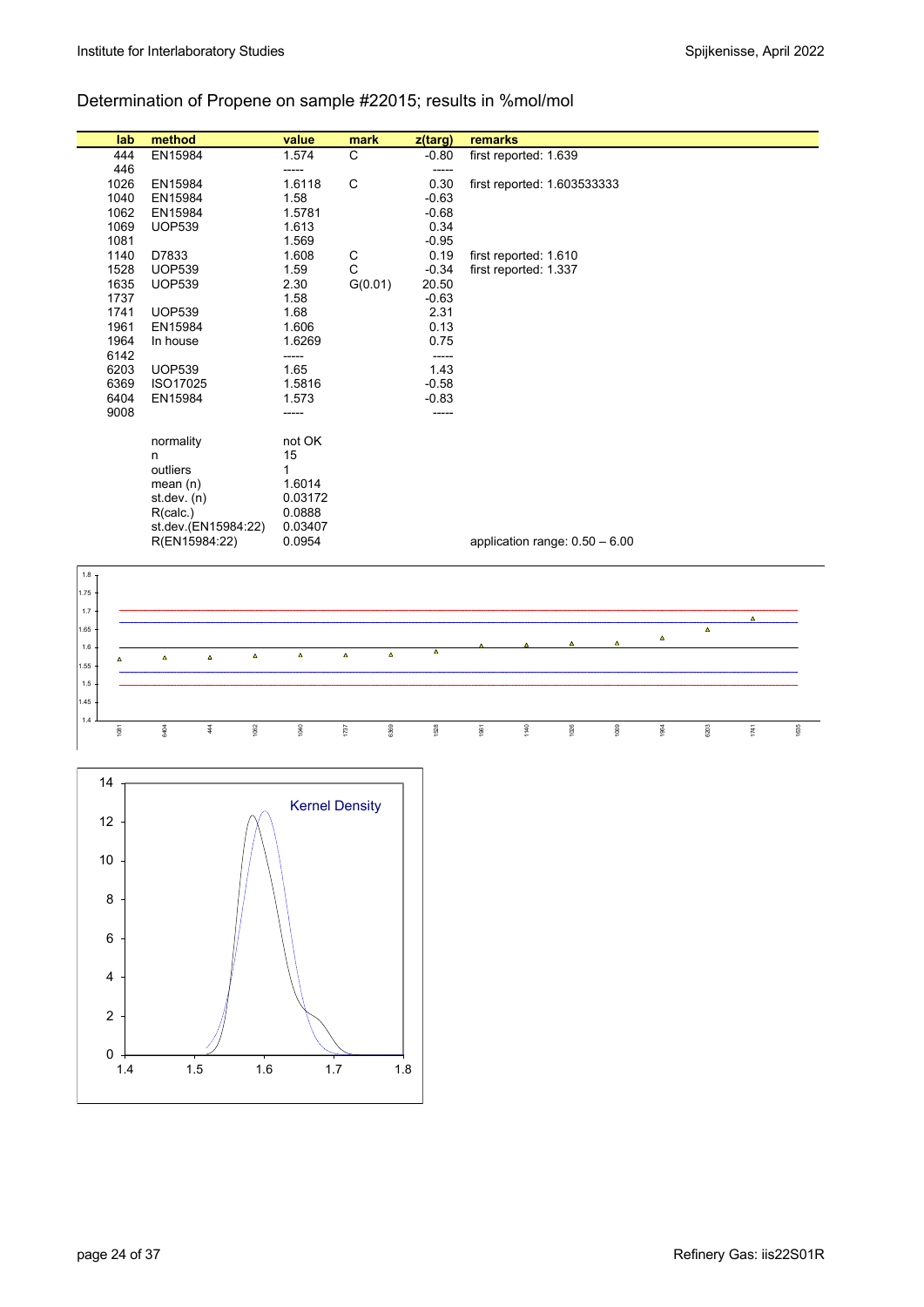## Determination of iso-Butane on sample #22015; results in %mol/mol

| lab              |   | method              |          | value    | mark           |          | z(targ) | remarks |                        |                                  |                |                |      |          |        |
|------------------|---|---------------------|----------|----------|----------------|----------|---------|---------|------------------------|----------------------------------|----------------|----------------|------|----------|--------|
| 444              |   | EN15984             |          | 1.768    | C              |          | 0.41    |         | first reported: 1.764  |                                  |                |                |      |          |        |
| 446              |   |                     |          | -----    |                |          | $--- -$ |         |                        |                                  |                |                |      |          |        |
| 1026             |   | EN15984             |          | 1.7703   | $\mathsf C$    |          | 0.46    |         | first reported: 1.7641 |                                  |                |                |      |          |        |
| 1040             |   | EN15984             |          | 1.75     |                |          | $-0.04$ |         |                        |                                  |                |                |      |          |        |
| 1062             |   | EN15984             |          | 1.7175   |                |          | $-0.86$ |         |                        |                                  |                |                |      |          |        |
| 1069             |   | <b>UOP539</b>       |          | 1.8066   |                |          | 1.37    |         |                        |                                  |                |                |      |          |        |
| 1081             |   |                     |          | 1.717    |                |          | $-0.87$ |         |                        |                                  |                |                |      |          |        |
| 1140             |   | D7833               |          | 1.794    | C              |          | 1.06    |         | first reported: 1.796  |                                  |                |                |      |          |        |
| 1528             |   | <b>UOP539</b>       |          | 1.70     | $\mathsf{C}$   |          | $-1.30$ |         | first reported: 1.498  |                                  |                |                |      |          |        |
| 1635             |   | <b>UOP539</b>       |          | 1.36     | G(0.01)        |          | $-9.82$ |         |                        |                                  |                |                |      |          |        |
| 1737             |   |                     |          | 1.78     |                |          | 0.71    |         |                        |                                  |                |                |      |          |        |
| 1741             |   | <b>UOP539</b>       |          | 1.83     |                |          | 1.96    |         |                        |                                  |                |                |      |          |        |
| 1961             |   | EN15984             |          | 1.789    |                |          | 0.93    |         |                        |                                  |                |                |      |          |        |
| 1964             |   |                     |          | -----    |                |          | -----   |         |                        |                                  |                |                |      |          |        |
| 6142             |   | EN15984             |          | 1.7255   |                |          | $-0.66$ |         |                        |                                  |                |                |      |          |        |
| 6203             |   | <b>UOP539</b>       |          | 1.65     |                |          | $-2.55$ |         |                        |                                  |                |                |      |          |        |
| 6369             |   | ISO17025            |          | 1.7134   |                |          | $-0.96$ |         |                        |                                  |                |                |      |          |        |
| 6404             |   | EN15984             |          | 1.765    |                |          | 0.33    |         |                        |                                  |                |                |      |          |        |
| 9008             |   |                     |          | -----    |                |          | -----   |         |                        |                                  |                |                |      |          |        |
|                  |   | normality           |          | OK       |                |          |         |         |                        |                                  |                |                |      |          |        |
|                  | n |                     |          | 15       |                |          |         |         |                        |                                  |                |                |      |          |        |
|                  |   | outliers            |          | 1        |                |          |         |         |                        |                                  |                |                |      |          |        |
|                  |   | mean $(n)$          |          | 1.7518   |                |          |         |         |                        |                                  |                |                |      |          |        |
|                  |   | st dev. $(n)$       |          | 0.04740  |                |          |         |         |                        |                                  |                |                |      |          |        |
|                  |   | R(calc.)            |          | 0.1327   |                |          |         |         |                        |                                  |                |                |      |          |        |
|                  |   | st.dev.(EN15984:22) |          | 0.03991  |                |          |         |         |                        |                                  |                |                |      |          |        |
|                  |   | R(EN15984:22)       |          | 0.1118   |                |          |         |         |                        | application range: $1.00 - 2.50$ |                |                |      |          |        |
|                  |   |                     |          |          |                |          |         |         |                        |                                  |                |                |      |          |        |
| 1.9 <sub>7</sub> |   |                     |          |          |                |          |         |         |                        |                                  |                |                |      |          |        |
|                  |   |                     |          |          |                |          |         |         |                        |                                  |                |                |      |          |        |
| 1.85             |   |                     |          |          |                |          |         |         |                        |                                  |                |                |      |          |        |
| 1.8              |   |                     |          |          |                |          |         |         |                        |                                  |                | $\pmb{\Delta}$ | Δ    | $\Delta$ |        |
| 1.75             |   |                     |          |          |                |          |         | Δ       | $\pmb{\Delta}$         | Δ                                | $\pmb{\Delta}$ |                |      |          |        |
|                  |   |                     | $\Delta$ | $\Delta$ | $\pmb{\Delta}$ | $\Delta$ |         |         |                        |                                  |                |                |      |          |        |
| 1.7.             |   | $\Delta$            |          |          |                |          |         |         |                        |                                  |                |                |      |          |        |
| 1.65             |   | $\Delta$            |          |          |                |          |         |         |                        |                                  |                |                |      |          |        |
| $1.6 -$          |   |                     |          |          |                |          |         |         |                        |                                  |                |                |      |          |        |
| 1.55             |   |                     |          |          |                |          |         |         |                        |                                  |                |                |      |          |        |
| 1635             |   | 6203<br>1528        | 6369     | 1081     | 1062           | 6142     | 1040    | 6404    | 444                    | 1026                             | 1737           | 1961           | 1140 | 1069     | $1741$ |

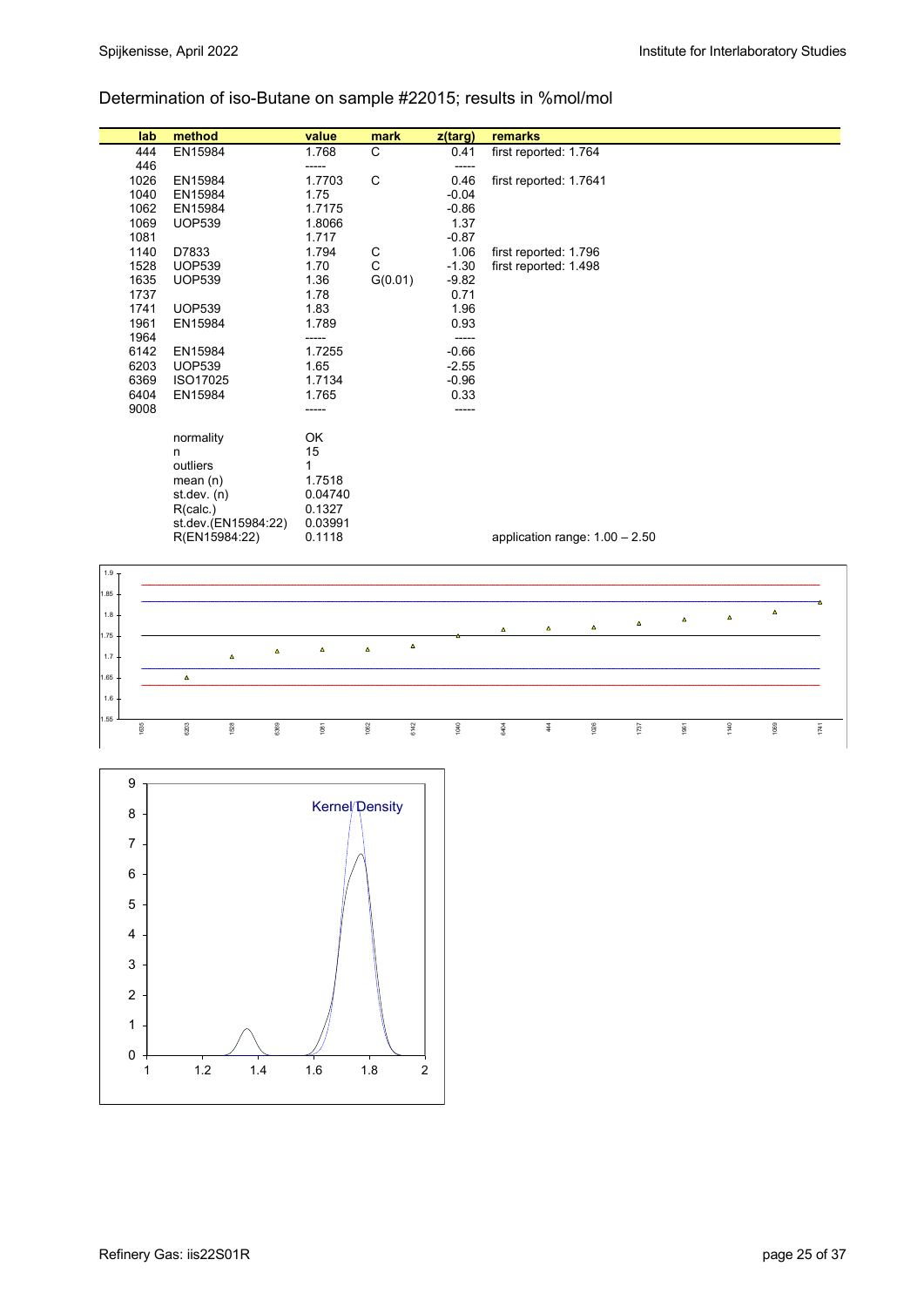## Determination of n-Butane on sample #22015; results in %mol/mol

| lab  | method                     | value        | mark           | z(targ)  | remarks |                                 |          |          |          |          |          |      |
|------|----------------------------|--------------|----------------|----------|---------|---------------------------------|----------|----------|----------|----------|----------|------|
| 444  | EN15984                    | 1.369        | $\mathsf{C}$   | 0.19     |         | first reported: 1.366           |          |          |          |          |          |      |
| 446  |                            | -----        |                | $--- -$  |         |                                 |          |          |          |          |          |      |
| 1026 | EN15984                    | 1.3775       | C              | 0.39     |         | first reported: 1.374           |          |          |          |          |          |      |
| 1040 | EN15984                    | 1.34         |                | $-0.49$  |         |                                 |          |          |          |          |          |      |
| 1062 | EN15984                    | 1.3166       |                | $-1.05$  |         |                                 |          |          |          |          |          |      |
| 1069 | <b>UOP539</b>              | 1.3995       |                | 0.91     |         |                                 |          |          |          |          |          |      |
| 1081 |                            | 1.312        |                | $-1.15$  |         |                                 |          |          |          |          |          |      |
| 1140 | D7833                      | 1.376        | $\mathsf C$    | 0.36     |         | first reported: 1.378           |          |          |          |          |          |      |
| 1528 | <b>UOP539</b>              | 1.38         | $\mathsf{C}$   | 0.45     |         | first reported: 1.216           |          |          |          |          |          |      |
| 1635 | <b>UOP539</b>              | 0.14         | G(0.01)        | $-28.86$ |         |                                 |          |          |          |          |          |      |
| 1737 |                            | 1.37         |                | 0.22     |         |                                 |          |          |          |          |          |      |
| 1741 | <b>UOP539</b>              | 1.42         |                | 1.40     |         |                                 |          |          |          |          |          |      |
| 1961 | EN15984                    | 1.391        |                | 0.71     |         |                                 |          |          |          |          |          |      |
| 1964 |                            | -----        |                | -----    |         |                                 |          |          |          |          |          |      |
| 6142 | EN15984                    | 1.3445       |                | $-0.39$  |         |                                 |          |          |          |          |          |      |
| 6203 | <b>UOP539</b>              | 1.37         |                | 0.22     |         |                                 |          |          |          |          |          |      |
| 6369 | ISO17025                   | 1.2673       |                | $-2.21$  |         |                                 |          |          |          |          |          |      |
| 6404 | EN15984                    | 1.379        |                | 0.43     |         |                                 |          |          |          |          |          |      |
| 9008 |                            | -----        |                | -----    |         |                                 |          |          |          |          |          |      |
|      |                            |              |                |          |         |                                 |          |          |          |          |          |      |
|      | normality                  | suspect      |                |          |         |                                 |          |          |          |          |          |      |
|      | n.                         | 15           |                |          |         |                                 |          |          |          |          |          |      |
|      | outliers                   | $\mathbf{1}$ |                |          |         |                                 |          |          |          |          |          |      |
|      | mean(n)                    | 1.3608       |                |          |         |                                 |          |          |          |          |          |      |
|      | st dev. $(n)$              | 0.03886      |                |          |         |                                 |          |          |          |          |          |      |
|      | R(calc.)                   | 0.1088       |                |          |         |                                 |          |          |          |          |          |      |
|      | st.dev.(EN15984:22)        | 0.04231      |                |          |         |                                 |          |          |          |          |          |      |
|      | R(EN15984:22)              | 0.1185       |                |          |         | application range $1.00 - 4.00$ |          |          |          |          |          |      |
|      |                            |              |                |          |         |                                 |          |          |          |          |          |      |
| 1.55 |                            |              |                |          |         |                                 |          |          |          |          |          |      |
| 1.5  |                            |              |                |          |         |                                 |          |          |          |          |          |      |
| 1.45 |                            |              |                |          |         |                                 |          |          |          |          |          |      |
|      |                            |              |                |          |         |                                 |          |          |          |          |          | Δ    |
| 1.4  |                            |              |                |          |         | Δ                               | $\Delta$ | $\Delta$ | $\Delta$ | $\Delta$ | $\Delta$ |      |
| 1.35 |                            | $\Delta$     | $\bar{\Delta}$ |          |         |                                 |          |          |          |          |          |      |
|      | $\pmb{\Delta}$<br>$\Delta$ |              |                |          |         |                                 |          |          |          |          |          |      |
| 1.3  |                            |              |                |          |         |                                 |          |          |          |          |          |      |
| 1.25 | $\overline{\mathbf{A}}$    |              |                |          |         |                                 |          |          |          |          |          |      |
| 1.2  |                            |              |                |          |         |                                 |          |          |          |          |          |      |
| 1635 | 6369<br>1062<br>1081       | 1040         | 6142<br>44     | 1737     | 6203    | 1140                            | 1026     | 6404     | 1528     | 1961     | 1069     | 1741 |
|      |                            |              |                |          |         |                                 |          |          |          |          |          |      |

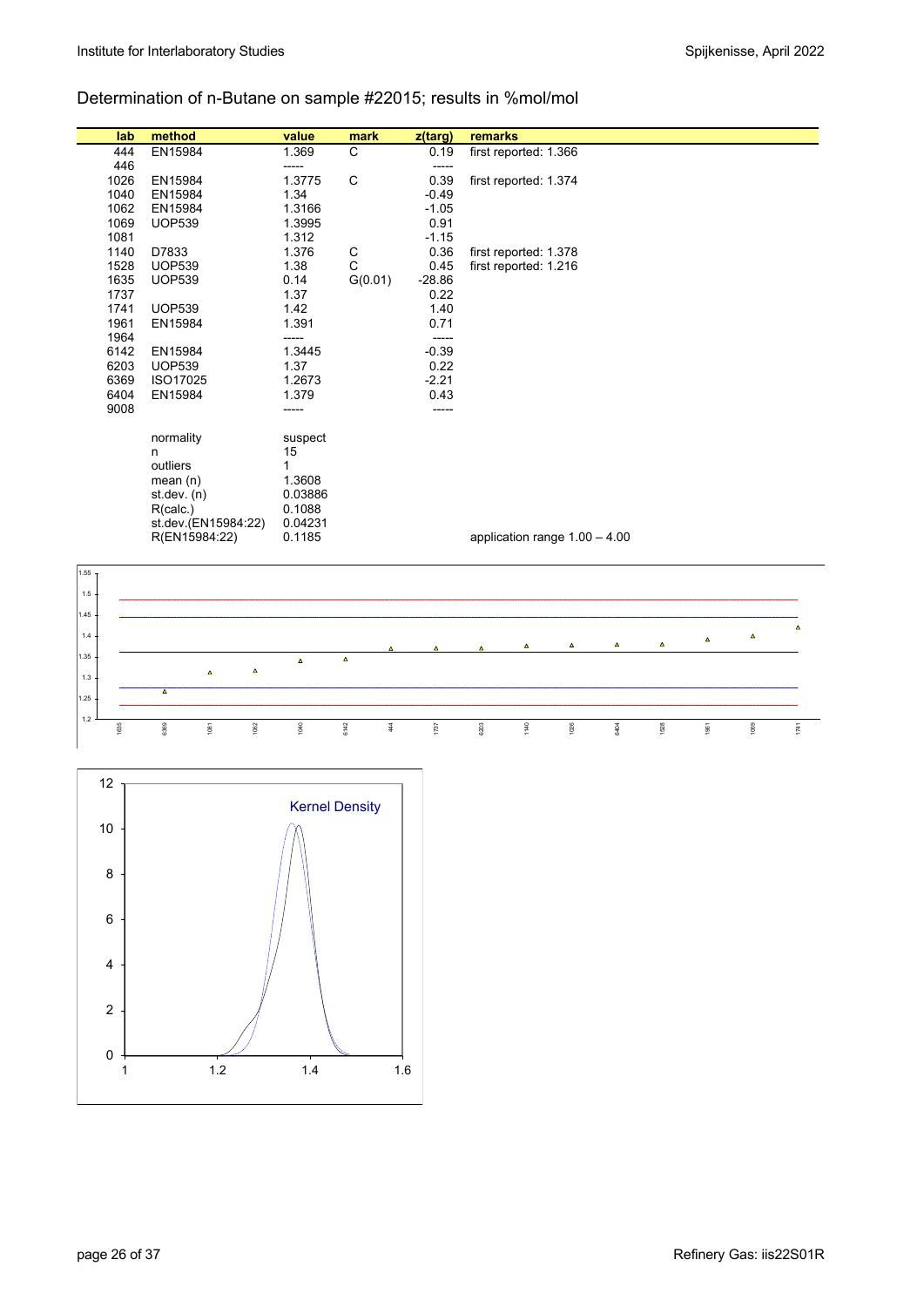## Determination of trans-2-Butene on sample #22015; results in %mol/mol

| lab  | method           | value   | mark    | z(targ) | <b>Remarks</b>          |
|------|------------------|---------|---------|---------|-------------------------|
| 444  | EN15984          | 0.137   | С       | $-1.14$ | first reported: 0.178   |
| 446  |                  | -----   |         | -----   |                         |
| 1026 | EN15984          | 0.1483  | C       | 0.31    | first reported: 0.14795 |
| 1040 | EN15984          | 0.14    |         | $-0.75$ |                         |
| 1062 | EN15984          | 0.1422  |         | $-0.47$ |                         |
| 1069 | <b>UOP539</b>    | 0.1515  |         | 0.72    |                         |
| 1081 |                  | 0.143   |         | $-0.37$ |                         |
| 1140 | D7833            | 0.144   |         | $-0.24$ |                         |
| 1528 | <b>UOP539</b>    | 0.15    | C       | 0.53    | first reported: 0.114   |
| 1635 | <b>UOP539</b>    | 0.10    | G(0.01) | $-5.88$ |                         |
| 1737 |                  | 0.15    |         | 0.53    |                         |
| 1741 | <b>UOP539</b>    | 0.16    |         | 1.81    |                         |
| 1961 | EN15984          | 0.150   |         | 0.53    |                         |
| 1964 |                  | -----   |         | -----   |                         |
| 6142 | EN15984          | 0.143   |         | $-0.37$ |                         |
| 6203 | <b>UOP539</b>    | 0.13    |         | $-2.04$ |                         |
| 6369 | ISO17025         | 0.1500  |         | 0.53    |                         |
| 6404 | EN15984          | 0.149   |         | 0.40    |                         |
| 9008 |                  | -----   |         | -----   |                         |
|      |                  |         |         |         |                         |
|      | normality        | suspect |         |         |                         |
|      | n                | 15      |         |         |                         |
|      | outliers         | 1       |         |         |                         |
|      | mean $(n)$       | 0.1459  |         |         |                         |
|      | st.dev. (n)      | 0.00714 |         |         |                         |
|      | R(calc.)         | 0.0200  |         |         |                         |
|      | st.dev.(Horwitz) | 0.00780 |         |         |                         |
|      | R(Horwitz)       | 0.0218  |         |         |                         |
|      |                  |         |         |         |                         |



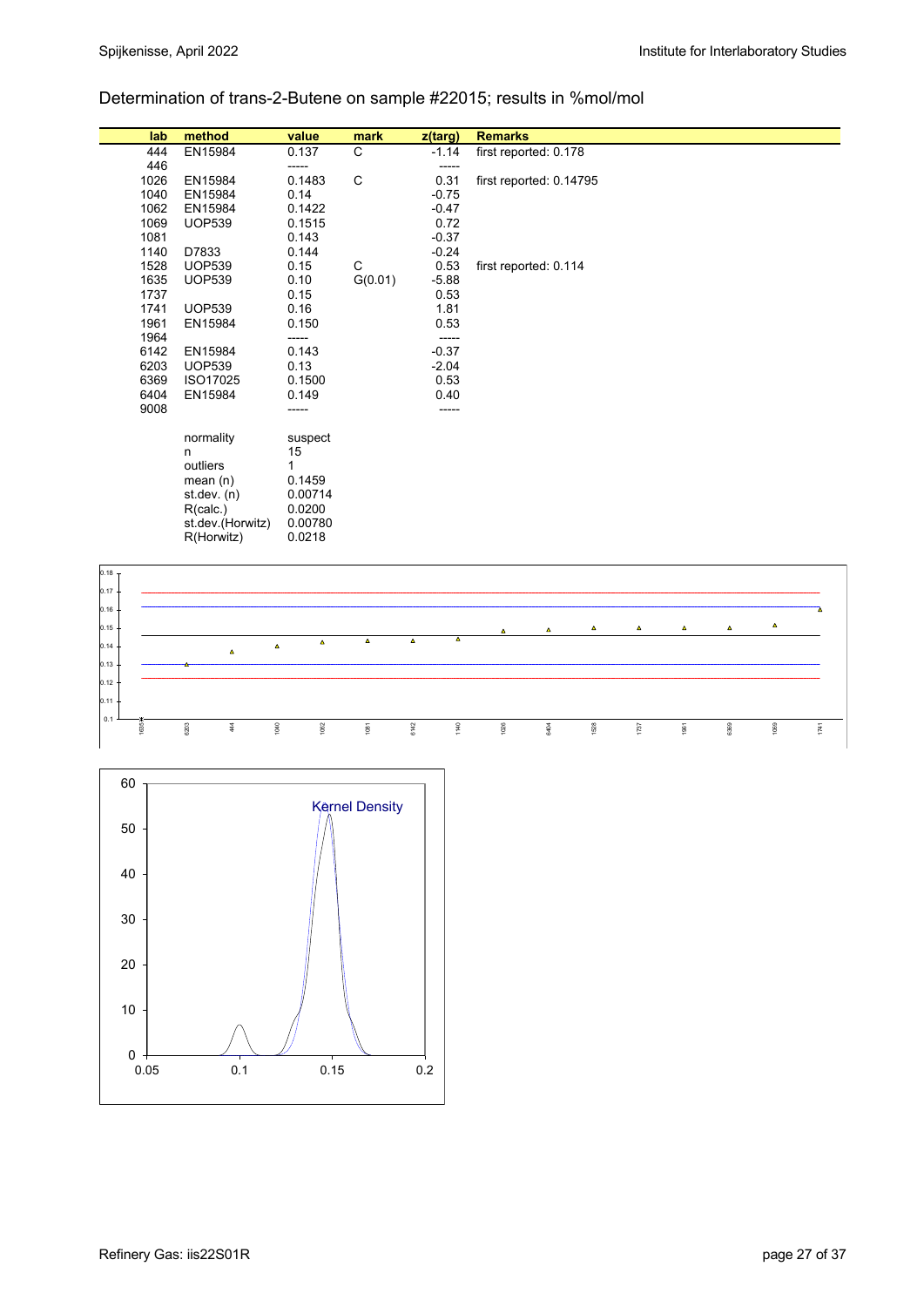## Determination of 1-Butene on sample #22015; results in %mol/mol

| lab          | method                    | value          | mark                       | z(targ)            | remarks                     |      |                              |          |          |      |          |          |
|--------------|---------------------------|----------------|----------------------------|--------------------|-----------------------------|------|------------------------------|----------|----------|------|----------|----------|
| 444          | EN15984                   | 0.135          | C                          | $-2.06$            | first reported: 0.167       |      |                              |          |          |      |          |          |
| 446          |                           | -----          |                            | -----              |                             |      |                              |          |          |      |          |          |
| 1026         | EN15984                   | 0.1482         | C                          | 0.39               | first reported: 0.148333333 |      |                              |          |          |      |          |          |
| 1040<br>1062 | EN15984<br>EN15984        | 0.14<br>0.1442 |                            | $-1.13$<br>$-0.35$ |                             |      |                              |          |          |      |          |          |
| 1069         | <b>UOP539</b>             | 0.1513         |                            | 0.96               |                             |      |                              |          |          |      |          |          |
| 1081         |                           | 0.141          |                            | $-0.95$            |                             |      |                              |          |          |      |          |          |
| 1140         | D7833                     | 0.148          |                            | 0.35               |                             |      |                              |          |          |      |          |          |
| 1528         | <b>UOP539</b>             | 0.15           | C                          | 0.72               | first reported: 0.119       |      |                              |          |          |      |          |          |
| 1635         | <b>UOP539</b>             | 0              | G(0.01)                    | $-27.05$           |                             |      |                              |          |          |      |          |          |
| 1737         |                           | 0.15           |                            | 0.72               |                             |      |                              |          |          |      |          |          |
| 1741         | <b>UOP539</b>             | 0.16           |                            | 2.57               |                             |      |                              |          |          |      |          |          |
| 1961         | EN15984                   | 0.151          |                            | 0.90               |                             |      |                              |          |          |      |          |          |
| 1964         |                           | -----          |                            | -----              |                             |      |                              |          |          |      |          |          |
| 6142         | EN15984                   | 0.144          |                            | $-0.39$            |                             |      |                              |          |          |      |          |          |
| 6203<br>6369 | <b>UOP539</b><br>ISO17025 | 0.13<br>0.1500 |                            | $-2.98$<br>0.72    |                             |      |                              |          |          |      |          |          |
| 6404         |                           | 0.149          |                            |                    |                             |      |                              |          |          |      |          |          |
| 9008         | EN15984                   | -----          |                            | 0.53<br>-----      |                             |      |                              |          |          |      |          |          |
|              |                           |                |                            |                    |                             |      |                              |          |          |      |          |          |
|              | normality                 | OK             |                            |                    |                             |      |                              |          |          |      |          |          |
|              | n                         | 15             |                            |                    |                             |      |                              |          |          |      |          |          |
|              | outliers                  | 1              |                            |                    |                             |      |                              |          |          |      |          |          |
|              | mean(n)                   | 0.1461         |                            |                    |                             |      |                              |          |          |      |          |          |
|              | st.dev. (n)               | 0.00737        |                            |                    |                             |      |                              |          |          |      |          |          |
|              | R(calc.)                  | 0.0206         |                            |                    |                             |      |                              |          |          |      |          |          |
|              | st.dev.(EN15984:22)       | 0.00540        |                            |                    |                             |      |                              |          |          |      |          |          |
|              | R(EN15984:22)             | 0.0151         |                            |                    |                             |      | application range: 0.50-2.00 |          |          |      |          |          |
| 0.165        |                           |                |                            |                    |                             |      |                              |          |          |      |          |          |
| 0.16         |                           |                |                            |                    |                             |      |                              |          |          |      |          | $\Delta$ |
| 0.155        |                           |                |                            |                    |                             |      |                              |          |          |      |          |          |
| 0.15         |                           |                |                            | Δ                  | $\Delta$                    | Δ    | Δ                            | $\Delta$ | $\Delta$ | Δ    | $\Delta$ |          |
| 0.145        |                           |                | $\pmb{\Delta}$<br>$\Delta$ |                    |                             |      |                              |          |          |      |          |          |
| 0.14         | A                         | $\pmb{\Delta}$ |                            |                    |                             |      |                              |          |          |      |          |          |
| 0.135        |                           |                |                            |                    |                             |      |                              |          |          |      |          |          |
| 0.13         |                           |                |                            |                    |                             |      |                              |          |          |      |          |          |
| 0.125        |                           |                |                            |                    |                             |      |                              |          |          |      |          |          |
| 0.12         |                           |                |                            |                    |                             |      |                              |          |          |      |          |          |
| 1635         | 6203<br>1040<br>$44$      | 1081           | 6142<br>1062               | 1140               | 1026                        | 8404 | 1528                         | $1737\,$ | 6369     | 1961 | 1069     | 1741     |
|              |                           |                |                            |                    |                             |      |                              |          |          |      |          |          |
|              |                           |                |                            |                    |                             |      |                              |          |          |      |          |          |

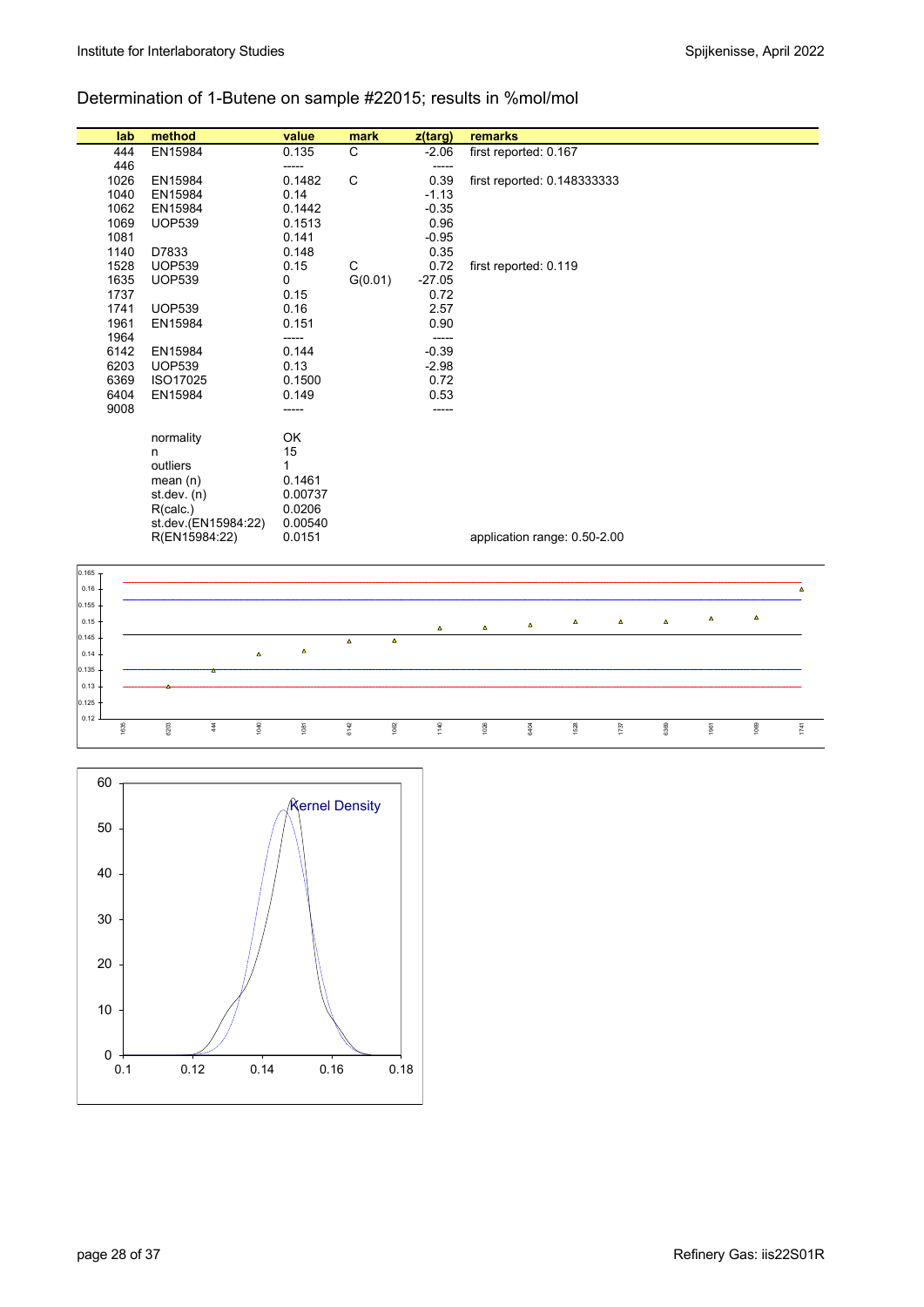## Determination of iso-Butene on sample #22015; results in %mol/mol

| lab  | method           | value   | mark    | z(targ)  | remarks               |
|------|------------------|---------|---------|----------|-----------------------|
| 444  | EN15984          | 0.088   | С       | $-1.87$  | first reported: 0.109 |
| 446  |                  | -----   |         | -----    |                       |
| 1026 | EN15984          | 0.0956  | C       | $-0.51$  | first reported: 0.097 |
| 1040 | EN15984          | 0.10    |         | 0.28     |                       |
| 1062 | EN15984          | 0.0955  |         | $-0.53$  |                       |
| 1069 | <b>UOP539</b>    | 0.1014  |         | 0.53     |                       |
| 1081 |                  | -----   |         | -----    |                       |
| 1140 | D7833            | 0.098   | С       | $-0.08$  | first reported: 0.099 |
| 1528 | <b>UOP539</b>    | 0.10    | C       | 0.28     | first reported: 0.082 |
| 1635 | <b>UOP539</b>    | 0       | G(0.01) | $-17.64$ |                       |
| 1737 |                  | 0.10    |         | 0.28     |                       |
| 1741 | <b>UOP539</b>    | 0.11    |         | 2.07     |                       |
| 1961 | EN15984          | 0.101   |         | 0.46     |                       |
| 1964 |                  | -----   |         |          |                       |
| 6142 |                  |         |         | -----    |                       |
| 6203 | <b>UOP539</b>    | 0.09    |         | $-1.51$  |                       |
| 6369 | ISO17025         | 0.1014  |         | 0.53     |                       |
| 6404 | EN15984          | 0.099   |         | 0.10     |                       |
| 9008 |                  | -----   |         | -----    |                       |
|      |                  |         |         |          |                       |
|      | normality        | suspect |         |          |                       |
|      | n                | 13      |         |          |                       |
|      | outliers         | 1       |         |          |                       |
|      | mean $(n)$       | 0.0985  |         |          |                       |
|      | st. dev. (n)     | 0.00550 |         |          |                       |
|      | R(calc.)         | 0.0154  |         |          |                       |
|      | st.dev.(Horwitz) | 0.00558 |         |          |                       |
|      | R(Horwitz)       | 0.0156  |         |          |                       |
|      |                  |         |         |          |                       |



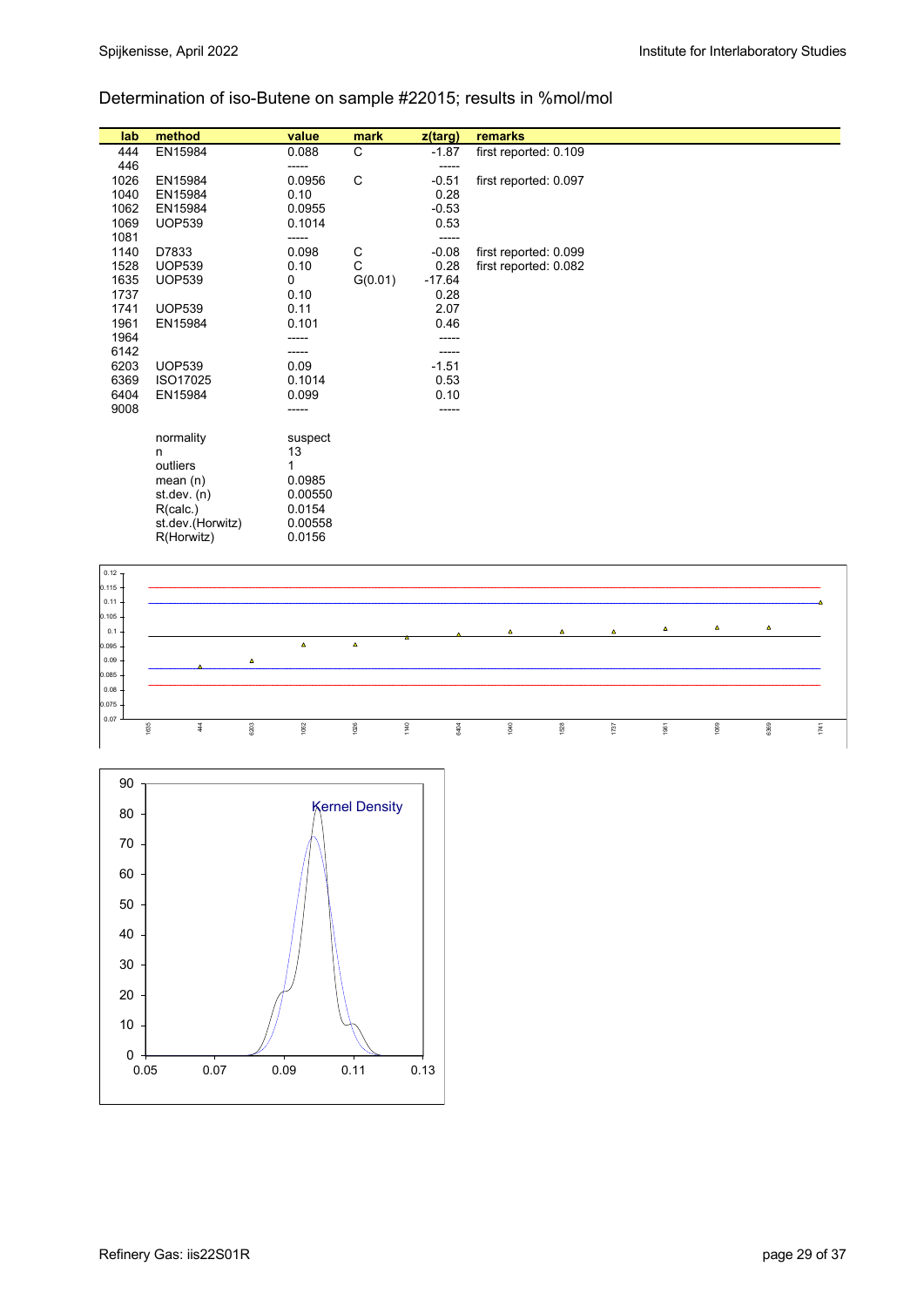## Determination of cis-2-Butene on sample #22015; results in %mol/mol

| lab  | method           | value   | mark    | z(targ) | <b>remarks</b>          |
|------|------------------|---------|---------|---------|-------------------------|
| 444  | EN15984          | 0.09    | C       | $-1.33$ | first reported: 0.119   |
| 446  |                  | -----   |         | -----   |                         |
| 1026 | EN15984          | 0.0967  | C       | $-0.12$ | first reported: 0.09795 |
| 1040 | EN15984          | 0.09    |         | $-1.33$ |                         |
| 1062 | EN15984          | 0.0936  |         | $-0.68$ |                         |
| 1069 | <b>UOP539</b>    | 0.1006  |         | 0.58    |                         |
| 1081 |                  | 0.097   |         | $-0.07$ |                         |
| 1140 | D7833            | 0.095   | C       | $-0.43$ | first reported: 0.096   |
| 1528 | <b>UOP539</b>    | 0.10    | C       | 0.47    | first reported: 0.076   |
| 1635 | <b>UOP539</b>    | 0.22    | G(0.01) | 22.17   |                         |
| 1737 |                  | 0.10    |         | 0.47    |                         |
| 1741 | <b>UOP539</b>    | 0.11    |         | 2.28    |                         |
| 1961 | EN15984          | 0.100   |         | 0.47    |                         |
| 1964 |                  |         |         |         |                         |
| 6142 |                  |         |         | -----   |                         |
| 6203 | <b>UOP539</b>    | 0.09    |         | $-1.33$ |                         |
| 6369 | ISO17025         | 0.1014  |         | 0.73    |                         |
| 6404 | EN15984          | 0.099   |         | 0.29    |                         |
| 9008 |                  |         |         | -----   |                         |
|      |                  |         |         |         |                         |
|      | normality        | OK      |         |         |                         |
|      | n                | 14      |         |         |                         |
|      | outliers         | 1       |         |         |                         |
|      | mean $(n)$       | 0.0974  |         |         |                         |
|      | st. dev. (n)     | 0.00550 |         |         |                         |
|      | R(calc.)         | 0.0154  |         |         |                         |
|      | st.dev.(Horwitz) | 0.00553 |         |         |                         |
|      | R(Horwitz)       | 0.0155  |         |         |                         |
|      |                  |         |         |         |                         |



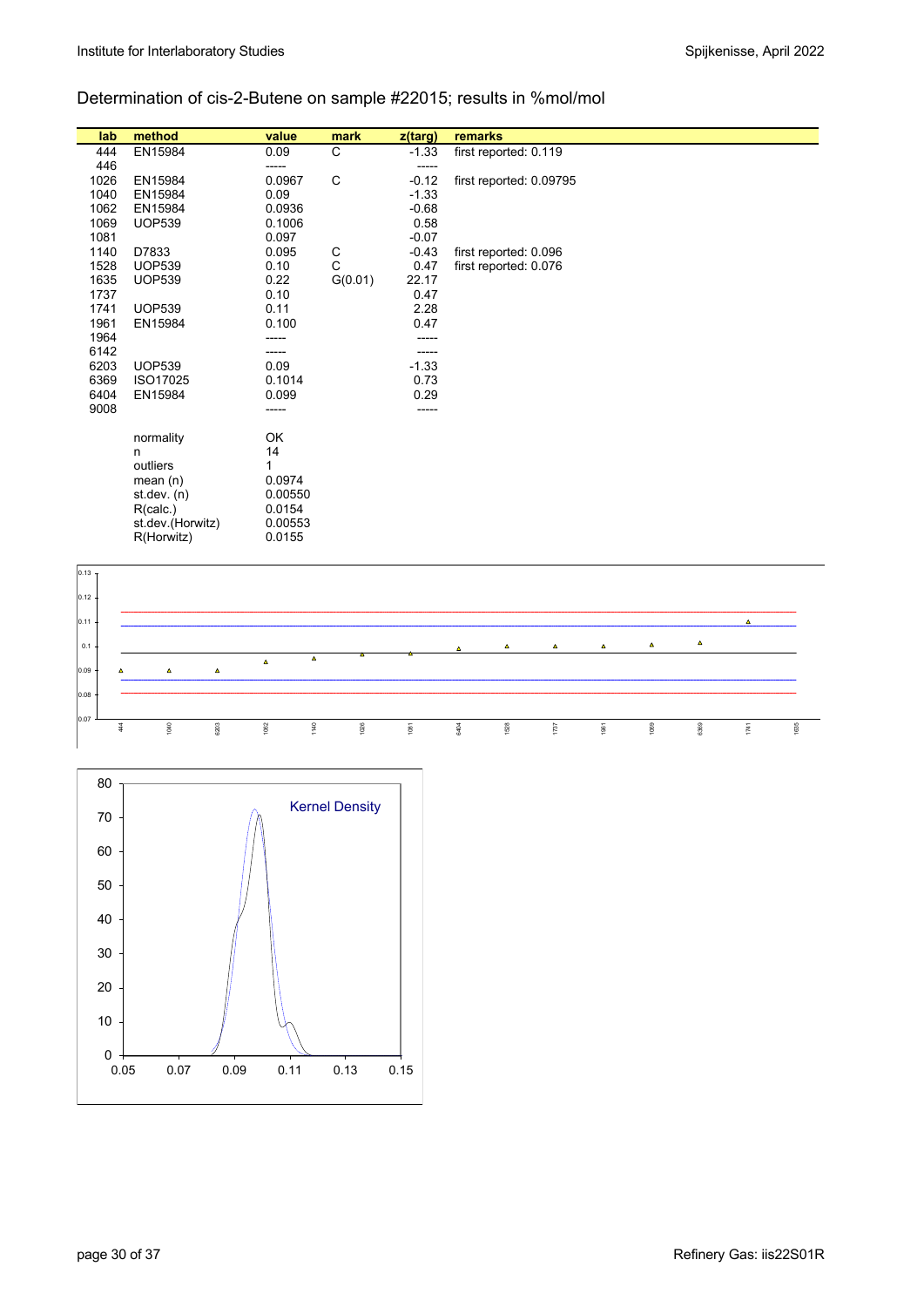## Determination of iso-Pentane on sample #22015; results in %mol/mol

| lab      | method              | value      | mark    | z(targ)  | remarks                                 |
|----------|---------------------|------------|---------|----------|-----------------------------------------|
| 444      | EN15984             | 0.172      |         | $-1.04$  |                                         |
| 446      |                     | -----      |         | -----    |                                         |
| 1026     | EN15984             | 0.1826     | C       | 2.15     | first reported: 0.18385                 |
| 1040     | EN15984             | 0.17       |         | $-1.64$  |                                         |
| 1062     | EN15984             | 0.1686     |         | $-2.07$  |                                         |
| 1069     | <b>UOP539</b>       | 0.2335     | G(0.01) | 17.48    |                                         |
| 1081     |                     | 0.166      |         | $-2.85$  |                                         |
| 1140     | D7833               | 0.178      |         | 0.77     |                                         |
| 1528     | <b>UOP539</b>       | 0.18       | C       | 1.37     | first reported: 0.140                   |
| 1635     | <b>UOP539</b>       | 0.16       | ex      | $-4.66$  | test result excluded, see paragraph 4.1 |
| 1737     |                     | -----      |         | -----    |                                         |
| 1741     | <b>UOP539</b>       | 0.21       | G(0.01) | 10.40    |                                         |
| 1961     | EN15984             | 0.179      |         | 1.07     |                                         |
| 1964     | In house            | 0.1799     |         | 1.34     |                                         |
| 6142     | EN15984             | 0.179      |         | 1.07     |                                         |
| 6203     | <b>UOP539</b>       | 0.14       | G(0.01) | $-10.68$ |                                         |
| 6369     | ISO17025            | 0.1724     |         | $-0.92$  |                                         |
| 6404     | EN15984             | 0.178      |         | 0.77     |                                         |
| 9008     |                     | -----      |         | -----    |                                         |
|          | normality           | OK         |         |          |                                         |
|          | n.                  | 12         |         |          |                                         |
|          | outliers            | $3 (+1ex)$ |         |          |                                         |
|          | mean $(n)$          | 0.1755     |         |          |                                         |
|          | st dev. $(n)$       | 0.00537    |         |          |                                         |
|          | R(calc.)            | 0.0150     |         |          |                                         |
|          | st.dev.(EN15984:22) | 0.00332    |         |          |                                         |
|          | R(EN15984:22)       | 0.0093     |         |          | application range: 0.20-2.10            |
|          |                     |            |         |          |                                         |
|          |                     |            |         |          |                                         |
| $0.24$ T |                     |            |         |          |                                         |



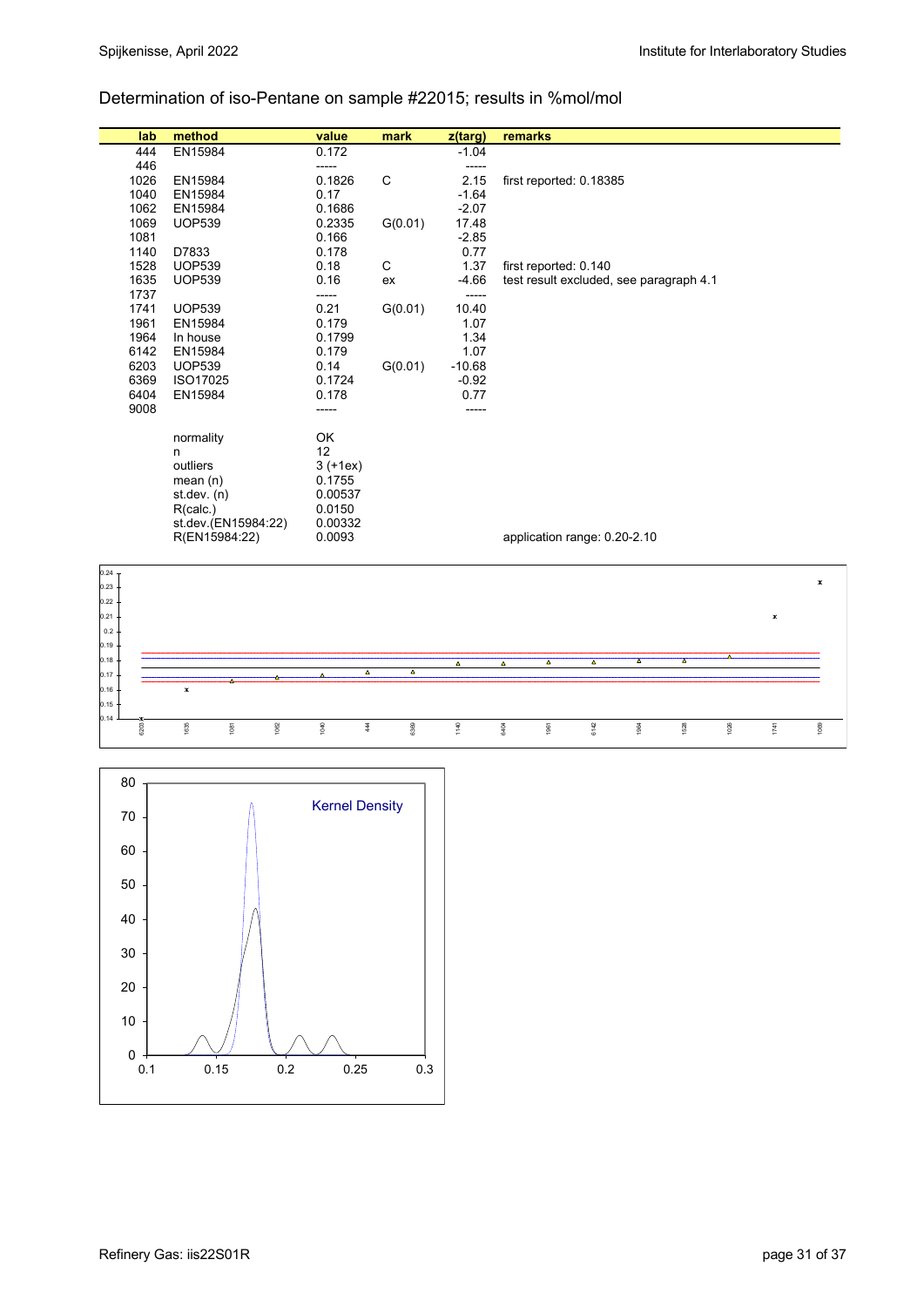## Determination of n-Pentane on sample #22015; results in %mol/mol

| lab          | method               | value           | mark                 | z(targ)              | remarks  |                                  |          |          |                |      |                |                |
|--------------|----------------------|-----------------|----------------------|----------------------|----------|----------------------------------|----------|----------|----------------|------|----------------|----------------|
| 444          | EN15984              | 0.152           | C                    | $-0.42$              |          | first reported: 0.151            |          |          |                |      |                |                |
| 446          |                      | -----           |                      | -----                |          |                                  |          |          |                |      |                |                |
| 1026         | EN15984              | 0.162           | $\mathsf C$          | 0.61                 |          | first reported: 0.163566667      |          |          |                |      |                |                |
| 1040         | EN15984              | 0.14            |                      | $-1.65$              |          |                                  |          |          |                |      |                |                |
| 1062         | EN15984              | 0.1475          |                      | $-0.88$              |          |                                  |          |          |                |      |                |                |
| 1069         | <b>UOP539</b>        | 0.2140          | DG(0.05)             | 5.97                 |          |                                  |          |          |                |      |                |                |
| 1081         |                      | 0.148           |                      | $-0.83$              |          |                                  |          |          |                |      |                |                |
| 1140         | D7833                | 0.151           |                      | $-0.52$              |          |                                  |          |          |                |      |                |                |
| 1528         | <b>UOP539</b>        | 0.16            | C                    | 0.41                 |          | first reported: 0.130            |          |          |                |      |                |                |
| 1635         | <b>UOP539</b>        | $\mathbf 0$     | G(0.01)              | $-16.08$             |          |                                  |          |          |                |      |                |                |
| 1737         |                      | 0.16            |                      | 0.41                 |          |                                  |          |          |                |      |                |                |
| 1741         | <b>UOP539</b>        | 0.20            | DG(0.05)             | 4.53                 |          |                                  |          |          |                |      |                |                |
| 1961<br>1964 | EN15984              | 0.161<br>0.1759 |                      | 0.51<br>2.05         |          |                                  |          |          |                |      |                |                |
| 6142         | In house<br>EN15984  | 0.160           |                      | 0.41                 |          |                                  |          |          |                |      |                |                |
| 6203         | <b>UOP539</b>        | 0.12            | G(0.05)              | $-3.71$              |          |                                  |          |          |                |      |                |                |
| 6369         | ISO17025             | 0.1521          |                      | $-0.41$              |          |                                  |          |          |                |      |                |                |
| 6404         | EN15984              | 0.159           |                      | 0.31                 |          |                                  |          |          |                |      |                |                |
| 9008         |                      | ------          |                      | -----                |          |                                  |          |          |                |      |                |                |
|              |                      |                 |                      |                      |          |                                  |          |          |                |      |                |                |
|              | normality            | suspect         |                      |                      |          |                                  |          |          |                |      |                |                |
|              | n                    | 13              |                      |                      |          |                                  |          |          |                |      |                |                |
|              | outliers             | $\overline{4}$  |                      |                      |          |                                  |          |          |                |      |                |                |
|              | mean $(n)$           | 0.1560          |                      |                      |          |                                  |          |          |                |      |                |                |
|              | st.dev. (n)          | 0.00896         |                      |                      |          |                                  |          |          |                |      |                |                |
|              | R(calc.)             | 0.0251          |                      |                      |          |                                  |          |          |                |      |                |                |
|              | st.dev.(EN15984:22)  | 0.00970         |                      |                      |          |                                  |          |          |                |      |                |                |
|              | R(EN15984:22)        | 0.0272          |                      |                      |          | application range: $0.10 - 0.35$ |          |          |                |      |                |                |
|              |                      |                 |                      |                      |          |                                  |          |          |                |      |                |                |
| 0.22         |                      |                 |                      |                      |          |                                  |          |          |                |      |                | $\pmb{\times}$ |
|              |                      |                 |                      |                      |          |                                  |          |          |                |      |                |                |
| 0.2          |                      |                 |                      |                      |          |                                  |          |          |                |      | $\pmb{\times}$ |                |
| 0.18         |                      |                 |                      |                      |          |                                  |          |          |                |      |                |                |
|              |                      |                 |                      |                      |          |                                  |          |          |                |      |                |                |
| 0.16         |                      |                 | $\Delta$<br>$\Delta$ | $\Delta$<br>$\Delta$ | $\Delta$ | $\Delta$                         | $\Delta$ | $\Delta$ | $\pmb{\Delta}$ |      |                |                |
| 0.14         | $\Delta$<br>$\Delta$ | $\Delta$        |                      |                      |          |                                  |          |          |                |      |                |                |
|              |                      |                 |                      |                      |          |                                  |          |          |                |      |                |                |
| 0.12         | $\pmb{\times}$       |                 |                      |                      |          |                                  |          |          |                |      |                |                |
| 0.1          |                      |                 |                      |                      |          |                                  |          |          |                |      |                |                |
| 1635         | 6203<br>1040<br>1062 | 1081            | 1140<br>44           | 6369<br>6404         | 1528     | 1737                             | 6142     | 1961     | 1026           | 1964 | 1741           | 1069           |

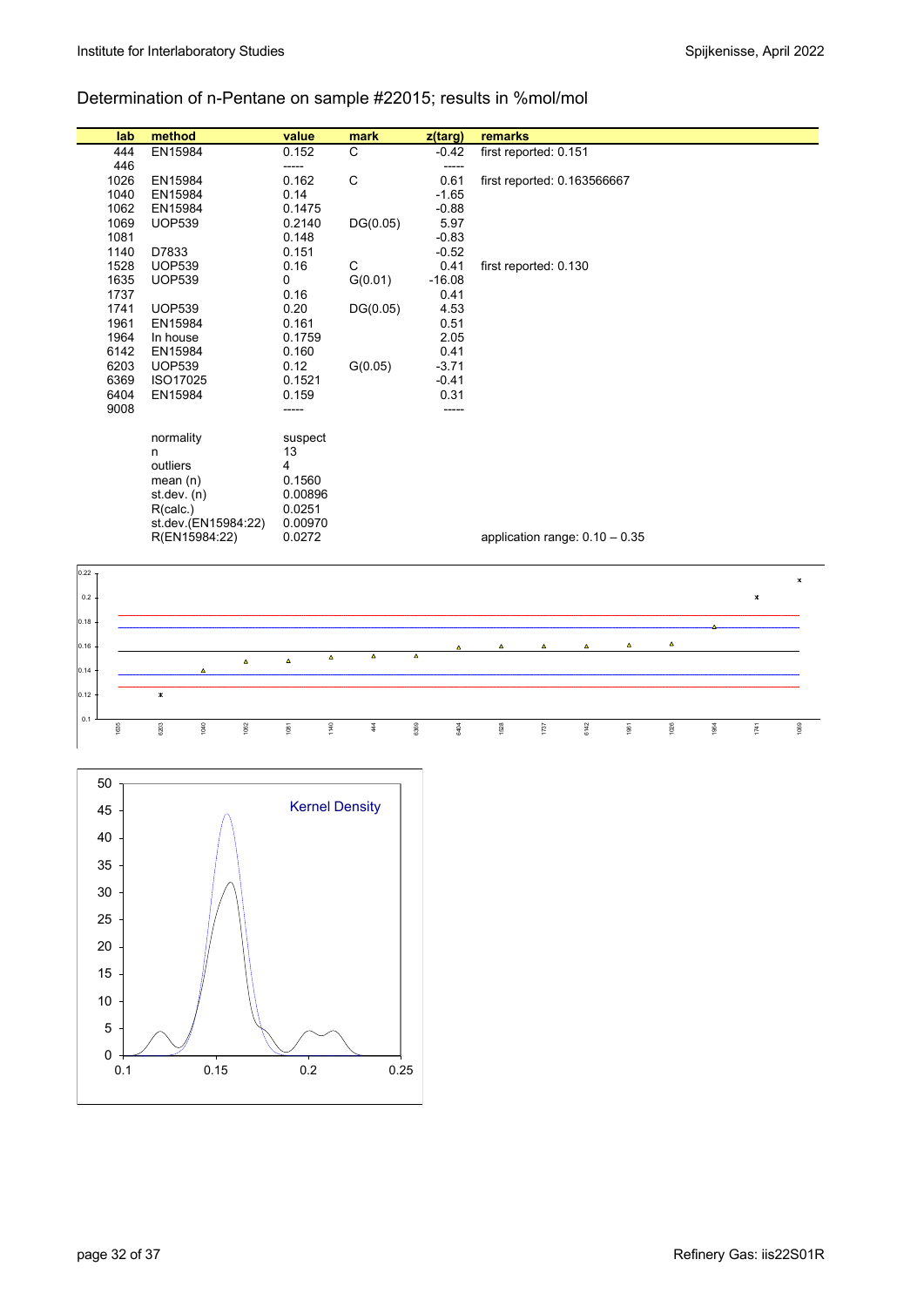# Determination of Carbon content on sample #22015; results in g/100g

| lab  | method              | value  | mark    | z(targ) | remarks                |
|------|---------------------|--------|---------|---------|------------------------|
| 444  | EN15984             | 67.74  | C       | 0.16    | first reported: 67.86  |
| 446  |                     | -----  |         | -----   |                        |
| 1026 | EN15984             | 67.03  |         | $-0.76$ |                        |
| 1040 | EN15984             | 67.6   |         | $-0.02$ |                        |
| 1062 | EN15984             | 67.71  |         | 0.13    |                        |
| 1069 | EN15984             | 68.11  |         | 0.64    |                        |
| 1081 |                     |        |         |         |                        |
| 1140 |                     | -----  |         |         |                        |
| 1528 | <b>UOP539</b>       | 67.79  | C       | 0.23    | first reported: 67.732 |
| 1635 |                     | -----  |         | -----   |                        |
| 1737 | EN15984             | 67.73  |         | 0.15    |                        |
| 1741 |                     | -----  |         | -----   |                        |
| 1961 | EN15984             | 67.33  |         | $-0.37$ |                        |
| 1964 | In house            | 68.024 |         | 0.53    |                        |
| 6142 | EN15984             | 66.025 | G(0.05) | $-2.06$ |                        |
| 6203 | EN15984             | 67.07  |         | $-0.70$ |                        |
| 6369 |                     | -----  |         | -----   |                        |
| 6404 | EN15984             | 67.61  |         | 0.00    |                        |
| 9008 |                     | -----  |         | -----   |                        |
|      |                     |        |         |         |                        |
|      | normality           | OK     |         |         |                        |
|      | n                   | 11     |         |         |                        |
|      | outliers            | 1      |         |         |                        |
|      | mean $(n)$          | 67.613 |         |         |                        |
|      | st.dev. (n)         | 0.3466 |         |         |                        |
|      | R(calc.)            | 0.971  |         |         |                        |
|      | st.dev.(EN15984:22) | 0.7714 |         |         |                        |
|      | R(EN15984:22)       | 2.16   |         |         |                        |



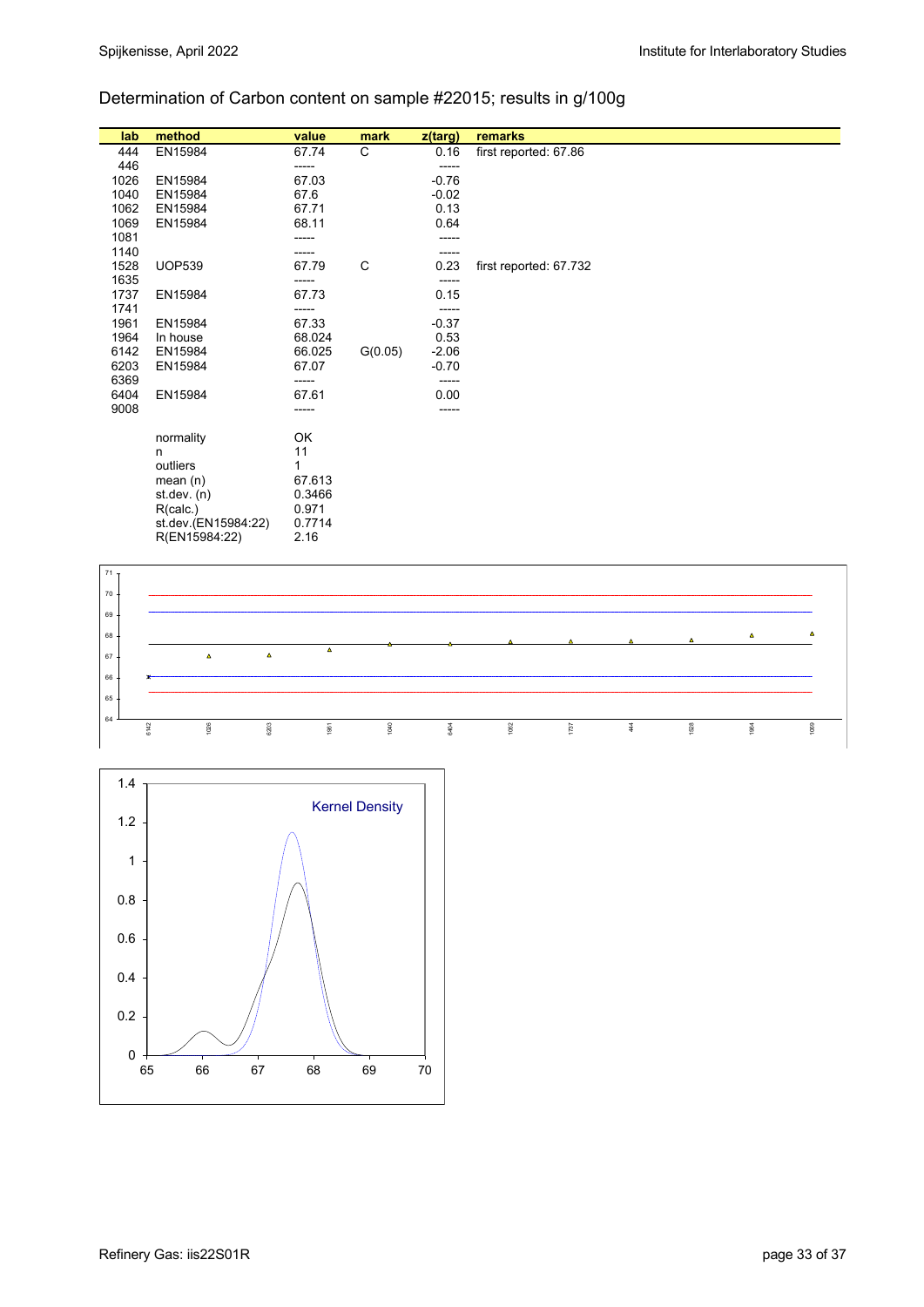## Determination of Lower Calorific Value on sample #22015; results in kJ/100g

| lab  | method              | value    | mark | z(targ) | remarks                 |
|------|---------------------|----------|------|---------|-------------------------|
| 444  | EN15984             | 4956.84  | C    | 0.66    | first reported: 4953.85 |
| 446  |                     | -----    |      | -----   |                         |
| 1026 |                     | -----    |      | -----   |                         |
| 1040 | EN15984             | 4948.0   | C    | 0.45    | first reported: 494.8   |
| 1062 | EN15984             | 4956.69  |      | 0.65    |                         |
| 1069 | EN15984             | 4946     | C    | 0.40    | first reported: 494600  |
| 1081 |                     | -----    |      | -----   |                         |
| 1140 |                     |          |      | -----   |                         |
| 1528 | <b>ISO6976</b>      | 4954.9   | C    | 0.61    | first reported: 49.73   |
| 1635 |                     |          |      | -----   |                         |
| 1737 | EN15984             | 4954.60  |      | 0.60    |                         |
| 1741 |                     |          |      | -----   |                         |
| 1961 | EN15984             | 4911.80  |      | $-0.39$ |                         |
| 1964 | In house            | 4930.507 |      | 0.04    |                         |
| 6142 | EN15984             | 4835.58  |      | $-2.17$ |                         |
| 6203 | <b>ISO6976</b>      | 4863.31  |      | $-1.53$ |                         |
| 6369 |                     | -----    |      | -----   |                         |
| 6404 | EN15984             | 4957.54  |      | 0.67    |                         |
| 9008 |                     | -----    |      | -----   |                         |
|      |                     |          |      |         |                         |
|      | normality           | suspect  |      |         |                         |
|      | n                   | 11       |      |         |                         |
|      | outliers            | 0        |      |         |                         |
|      | mean $(n)$          | 4928.706 |      |         |                         |
|      | st.dev. (n)         | 42.0382  |      |         |                         |
|      | R(calc.)            | 117.707  |      |         |                         |
|      | st.dev.(EN15984:22) | 42.8214  |      |         |                         |
|      | R(EN15984:22)       | 119.90   |      |         |                         |



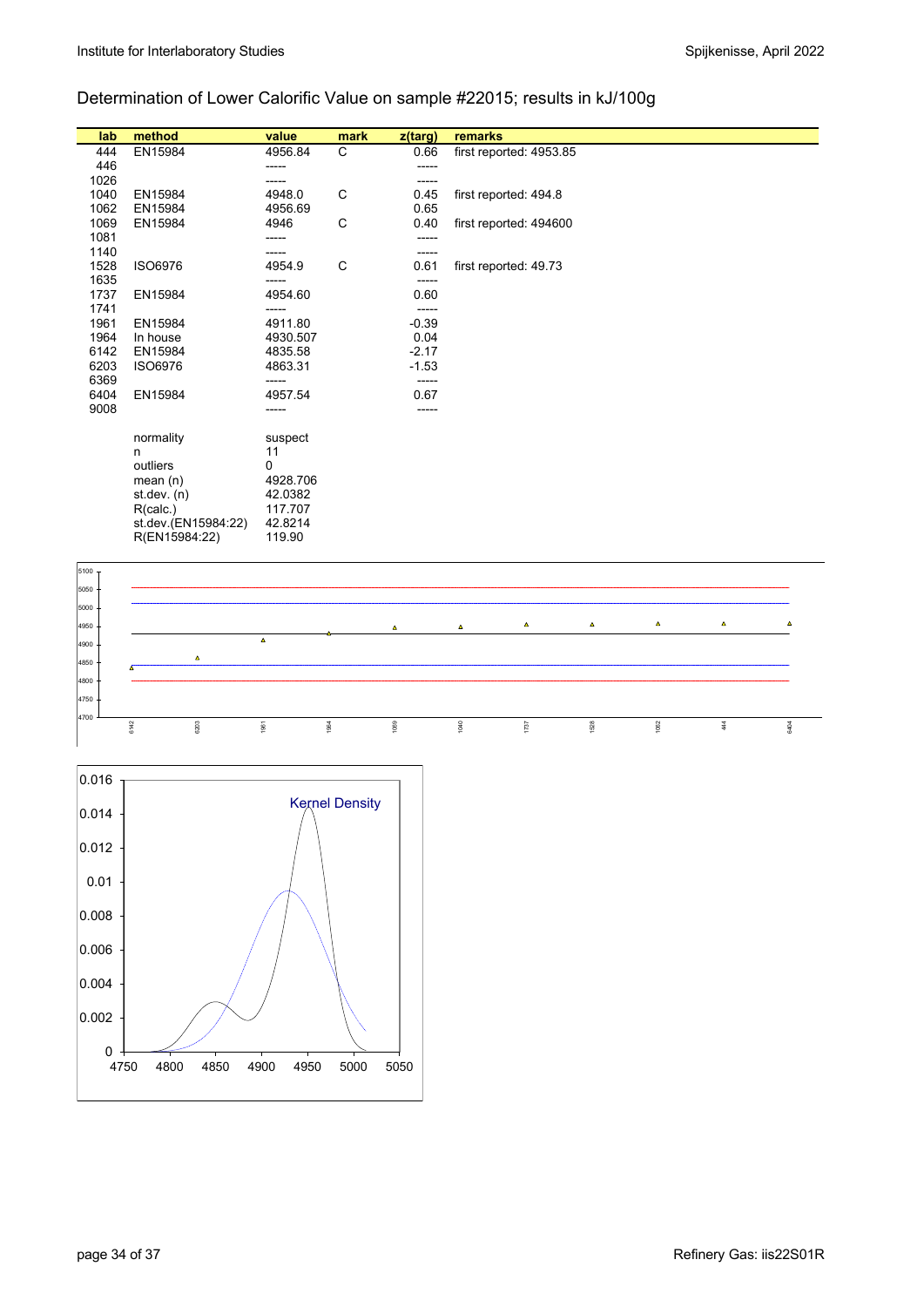### **Other reported test results**

| lab  | <b>Hydrogen sulfide</b> | <b>Ethyne</b> | <b>Propyne</b> | <b>Propadiene</b> | 1,3-Butadiene | Other*) |
|------|-------------------------|---------------|----------------|-------------------|---------------|---------|
| 444  | 0                       | 0             | 0              | 0                 | 0             | 0       |
| 446  | -----                   | ------        | -----          | ------            | -----         | ------  |
| 1026 | 0                       | $- - - - -$   | -----          | -----             | -----         | 0       |
| 1040 | 0.00                    | 0.00          | 0.00           | 0.00              | 0.00          | 0.00    |
| 1062 | 0.000                   | 0.000         | 0.000          | 0.000             | 0.000         | 0.0000  |
| 1069 | -----                   | 0.00          | 0.00           | 0.00              | 0.00          | 0.00    |
| 1081 | -----                   | С<br>0        | С<br>0         | -----             | -----         | -----   |
| 1140 | -----                   | 0.000         | -----          | 0.000             | 0.000         | 0.000   |
| 1528 | -----                   | -----         | -----          | -----             | -----         | ------  |
| 1635 | 0                       | 0             | -----          | ------            | 0             | ------  |
| 1737 | -----                   | < 0.01        | < 0,01         | < 0.01            | < 0.01        | -----   |
| 1741 | -----                   | -----         | -----          | -----             | -----         | -----   |
| 1961 | 0.000                   | 0.000         | -----          | 0.000             | 0.000         | 0.000   |
| 1964 | -----                   | -----         | -----          | -----             | -----         | -----   |
| 6142 | -----                   | $- - - - -$   | -----          | -----             | -----         | -----   |
| 6203 | 0                       | 0             | 0              | 0                 | 0             | 0       |
| 6369 | -----                   | -----         | -----          | -----             | -----         | -----   |
| 6404 | 0.000                   | 0.000         | 0.000          | 0.000             | 0.000         | 0.000   |
| 9008 | -----                   | ------        | -----          | ------            | -----         | ------  |

\*) Other components with 5 or more carbon atoms, excluding iso-Butane and Pentanes (C5+)

Lab 1081 first reported for Ethyne: 1.975, for Propyne: 1.569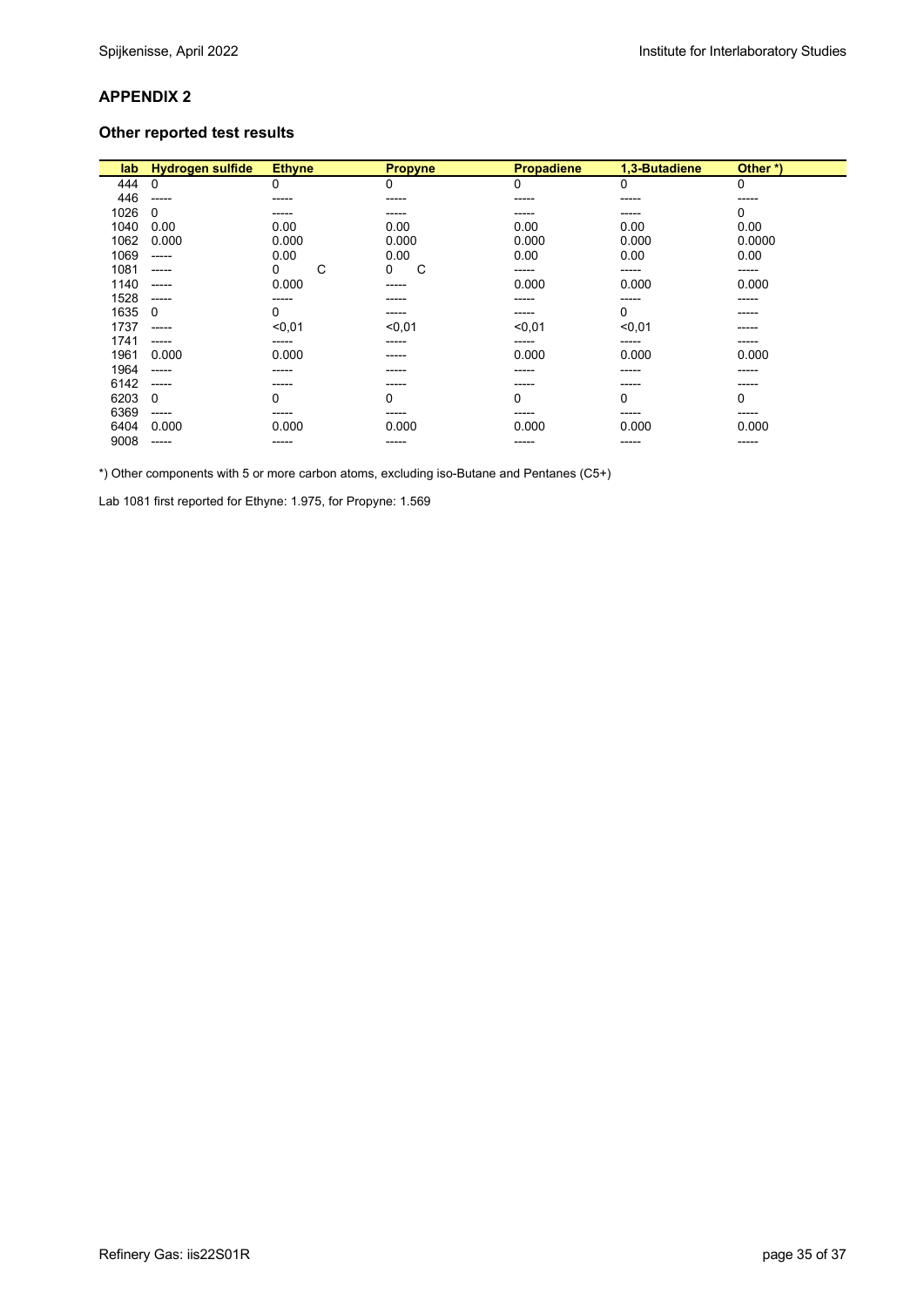### **Number of participants per country**

 1 lab in AUSTRIA 2 labs in BELGIUM 1 lab in CROATIA 1 lab in FINLAND 1 lab in FRANCE 1 lab in GERMANY 1 lab in IRELAND 1 lab in KUWAIT 2 labs in NETHERLANDS 2 labs in ROMANIA 1 lab in SERBIA 1 lab in SWEDEN

4 labs in UNITED KINGDOM